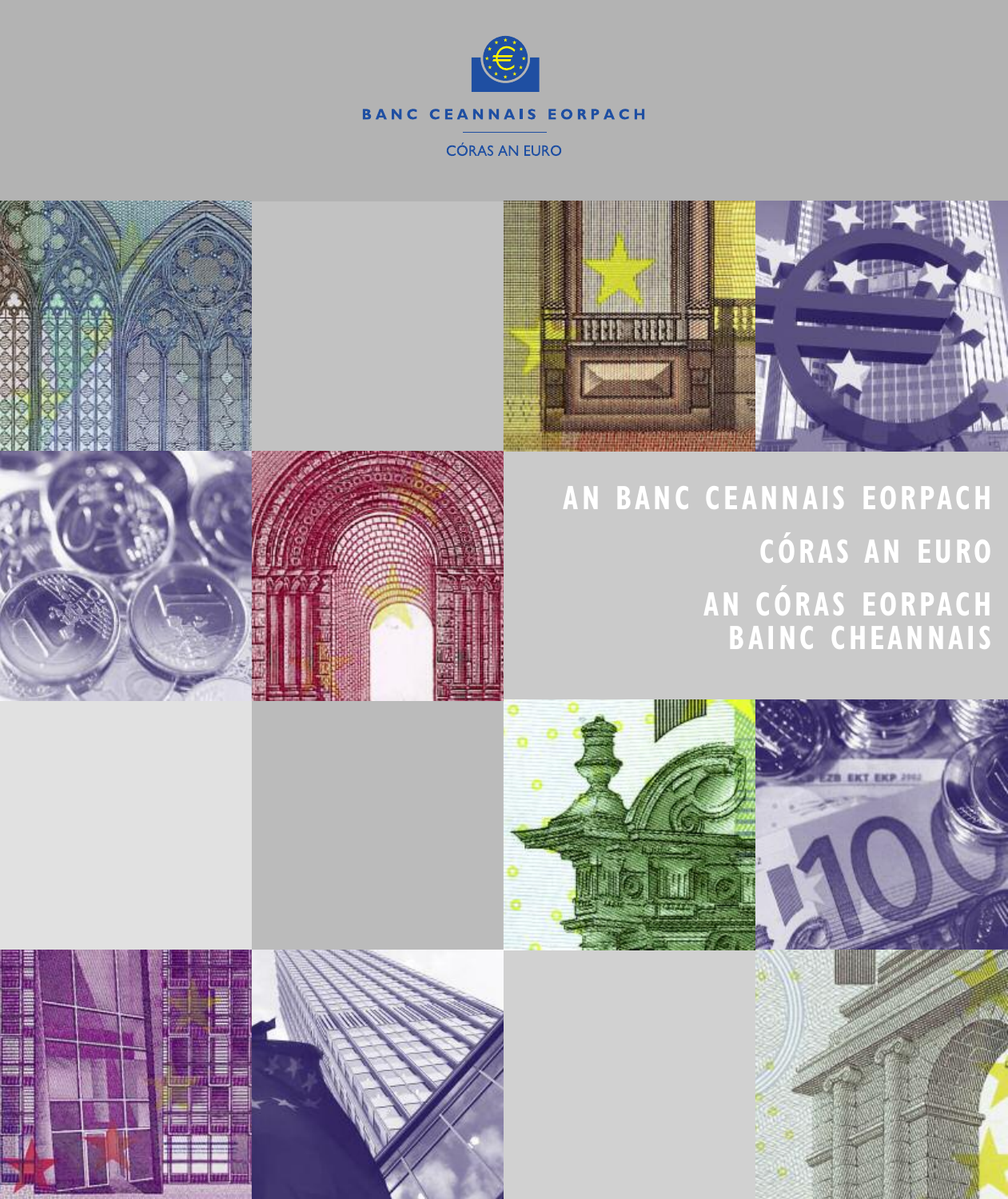# ÁBHAR



|                | Réamhrá ó Uachtarán an Bhainc Cheannais Eorpaigh                                                                                                                                                                                                                       | 3                                                 |
|----------------|------------------------------------------------------------------------------------------------------------------------------------------------------------------------------------------------------------------------------------------------------------------------|---------------------------------------------------|
|                | I. An ród chuig Aontas Eacnamaíoch agus Airgeadaíochta<br>I.I Lánpháirtiú na hEorpa<br>1.2 Lánpháirtiú eacnamaíoch<br>1.3 Critéir um chóineasú<br>1.4 Buntréithe limistéar an euro<br>1.5 Buntáistí an euro                                                            | $\overline{4}$<br>5<br>6<br>$\overline{7}$<br>8   |
|                | Clocha míle                                                                                                                                                                                                                                                            | $\overline{10}$                                   |
|                | 2. Struchtúr agus cúraimí<br>2.1 An Córas Eorpach Bainc Cheannais agus Córas an Euro<br>2.2 An Banc Ceannais Eorpach<br>2.3 Cúraimí Chóras an Euro<br>2.4 Neamhspleáchas<br>2.5 Bainc cheannais náisiúnta<br>2.6 Comhlachtaí cinnteoireachta an BCE<br>2.7 Coistí CEBC | 2<br> 2<br>$\overline{3}$<br> 4<br> 6<br> 6<br> 9 |
|                | 3. Beartas airgeadaíochta<br>3.1 Cobhsaíocht Praghsanna<br>3.2 Straitéis Bheartas airgeadaíochta an BCE<br>3.3 Ionstraimí maidir le Beartas airgeadaíochta<br>3.4 Cumarsáid<br>3.5 Staidrimh airgeadaíochta agus airgeadais                                            | 20<br>20<br>21<br>23<br>24                        |
| 4 <sup>1</sup> | Córas TARGET2                                                                                                                                                                                                                                                          | 26                                                |
| 5.             | Nótaí bainc agus boinn Euro<br>5.1 Nótaí bainc<br>5.2 Boinn                                                                                                                                                                                                            | 28<br>29                                          |
| 6.             | Maoirseacht baincéireachta                                                                                                                                                                                                                                             | 30                                                |
|                |                                                                                                                                                                                                                                                                        |                                                   |

Gluais 32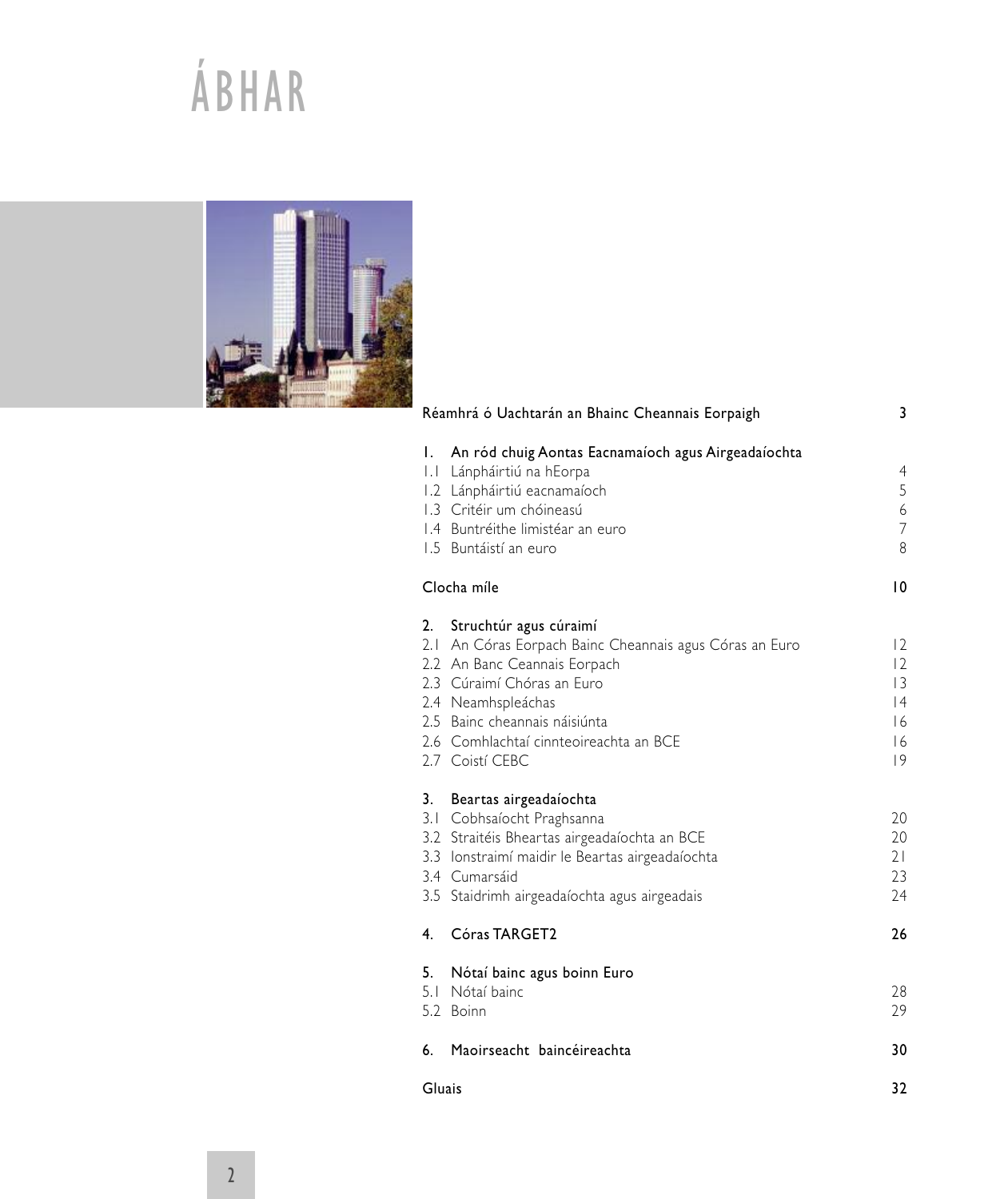# RÉAMHRÁ



Ag caint ar "bhanc ceannais", is dócha gurb í an tuairim is túisce a thagann chun cuimhne ná gur institiúid é a eisíonn airgead. Agus is é an t-airgead an ionstraim a úsáidimid mar aonad cuntais, mar mhodh íocaíochta agus mar stór luacha. Dar ndóigh, is é an t-eochairchuspóir atá ag aon bhanc ceannais ná a chinntiú go gcoinnítear luach an airgid thar thréimhse ama. Ach tá go leor gnéithe eile a bhaineann leis an mbaincéireacht ceannais nua-aoiseach nach bhfuil an oiread sin eolais fúthu. Tá an chumarsáid ar cheann acu. Ní hamháin gur chóir do bhanc ceannais beart de réir a bhriathair a dhéanamh, ach ba chóir dó freisin míniú a thabhairt ar cad atá ar siúl aige, agus sa tslí sin cur le feasacht agus le heolas an phobail ar na beartais agus ar na seirbhísí a chuireann sé ar fáil.

Tá an bróisiúr seo mar chuid den chumarsáid a dhéanaimid maidir le gníomhaíochtaí an Bhainc Cheannais Eorpaigh (BCE) ag croílár an Chórais Eorpaigh Bhainc Cheannais (CEBC), mar aon leis na bainc cheannais atá ag na 27 Ballstát atá san Aontas Eorpach. Ós rud é nach bhfuil glactha ag gach Ballstát leis an Euro mar aonad airgeadais, baintear úsáid as an téarma Córas an Euro chun cur síos ar an aonán atá comhdhéanta den BCE agus bainc cheannais na mballstát a bhfuil glactha acu leis an Euro, 15 faoi láthair. Láimhsíonn Córas an Euro formhór na dtascanna a leag An Conradh ar an Aontas Eorpach ar an CEBC.

Is féidir freisin an bróisiúr seo a íoslódáil ó shuíomh Gréasáin an BCE (www.ecb.europa.eu). Déanfar nuashonrú ar an leagan leictreonach níos minice ná an leagan clóite.

Tá súil agam go mbainfidh tú taitneamh as an mbróisiúr a léamh, pé acu i bhfoirm chlóite nó ar líne.

Frankfurt am Main, Aibreán 2008

Jean-Claude Trichet Uachtarán an Bhainc Cheannais Eorpaigh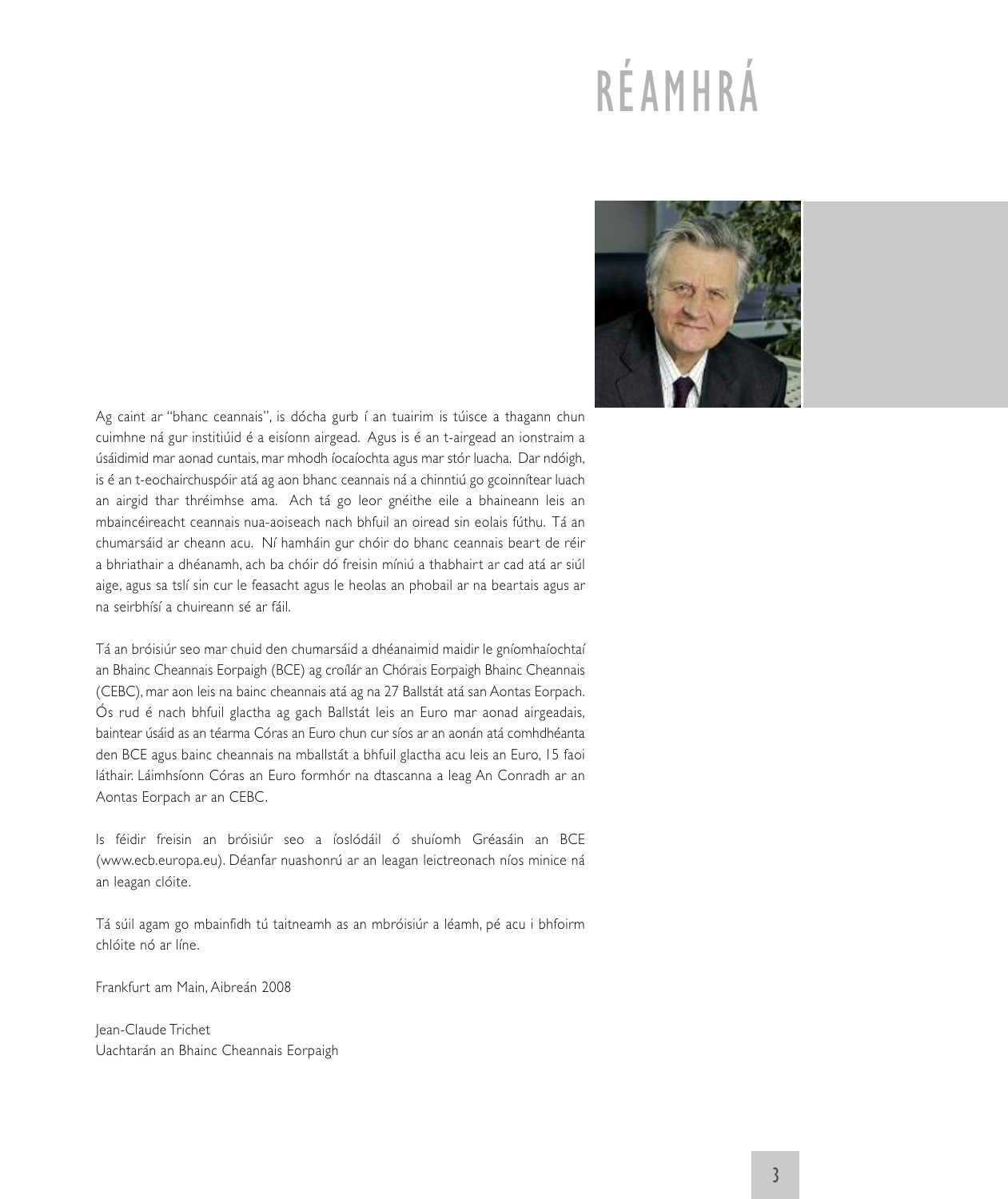# AN RÓD CHUIG AONTAS EACNAMAÍOCH AGUS AIRGEADAÍOCHTA



### **LÁNPHÁIRTIÚ NA HEORPA**

**1.1.** Tá an smaoineamh chun aontas eacnamaíoch agus airgeadaíochta a bhunú san Eoraip ag dul siar níos mó ná leathchéad bliain. Bhí sé mar fhís ag na ceannairí polaitiúla, a bhunaigh An Comhphobal Eorpach do Ghual agus Chruach (CEGC) i 1952, a raibh sé thír páirteach ann – an Bheilg, an Ghearmáin, an Fhrainc, an Iodáil, Lucsamburg agus an Ísiltír.

#### Leathnú de réir a chéile ar an Aontas Eorpach

Glacadh le céimeanna breise chun lánpháirtiú na hEorpa a chur chun cinn i rith na 1950idí agus ina dhiaidh sin. Bhunaigh na trí thír chéanna Comhphobal Eacnamaíochta na hEorpa (CEE) agus an Comhphobal Eorpach d'Fhuinneamh Adamhach (CEFA) i 1958. D'éirigh an gréasán caidrimh seo níos láidre agus níos doimhne thar na blianta nó gur tugadh na Comhphobail Eorpacha (CE) air agus nuair a glacadh le Conradh Maastricht i 1993 tugadh an tAontas Eorpach (AE) air. Tháinig méadú ar uimhir na mballstát freisin. Ghlac an Danmhairg, Éire agus an Ríocht Aontaithe ballraíocht i 1973, agus ocht mbliana níos déanaí lean an Ghréig iad. Ghlac an Phortaingéil agus an Spáinn ballraíocht i 1986 agus i 1995 chuaigh an Ostair, an Fhionlainn agus an tSualainn isteach. Lean an méadú ar aghaidh ar 1 Bealtaine 2004 nuair a aontaigh Poblacht na Seice, an Eastóin, an Chipir, an Laitvia, an Liotuáin, an Ungáir, Málta, an Pholainn, an tSlóivéin agus an tSlóvaic don Aontas Eorpach. Ghlac an Bhulgáir agus an Rómáin ballraíocht ar 1 Eanáir 2007 agus is iad siúd ar na baill is déanaí.

Is iad na coinníollacha atá le comhlíonadh roimh dul isteach san AE ná critéir Chóbanhávan. Éilíonn siad seo ar bhaill ionchasacha (i) go mbeadh institiúidí seasmhacha acu a chinnteodh an daonlathas, forlámhas an dlí, cearta daonna agus meas ar chosaint mhionlach, agus (ii) geilleagar margaidh atá ag feidhmiú a bheith acu agus a bheith in ann déileáil le brú iomaíoch, sa chaoi go mbeidís in ann glacadh Critéir maidir le haontachas leis an AE

leis na hoibleagáidí a bhaineann le ballraíocht, ar a n-áirítear na cuspóirí maidir le haontas polaitiúil, eacnamaíoch agus airgeadaíochta.

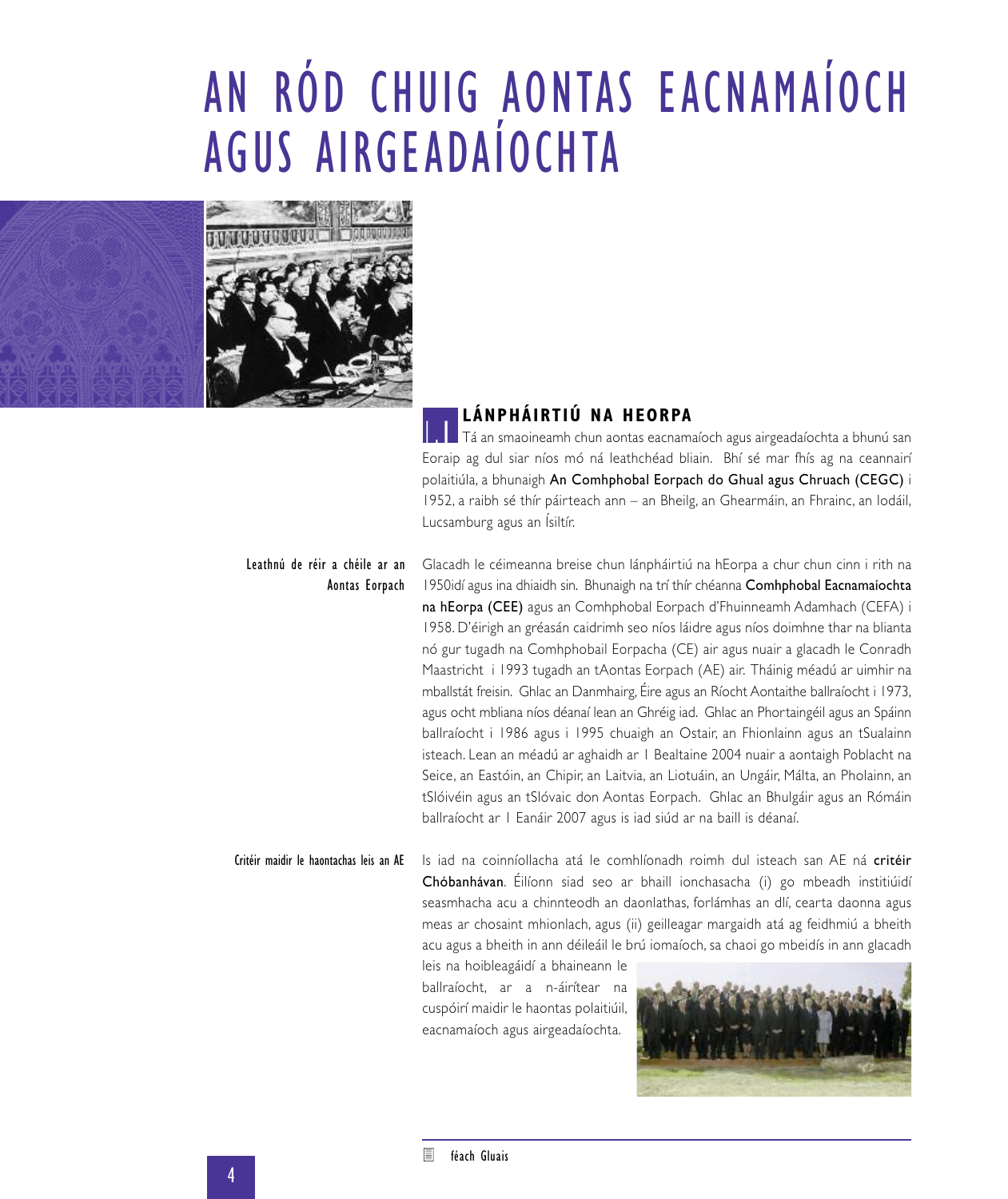



### **LÁNPHÁIRTIÚ EACNAMAÍOCH**

Rinneadh cur síos ar an gcéad iarracht chun aontas eacnamaíoch agus airgeadaíochta a chruthú i dTuarascáil Werner<sup>1</sup> i 1970, a shamhlaigh trí chéim a bhí chun a bheith tugtha chun críche faoi 1980. Ach níor tugadh chun críche riamh na chéad phleananna seo chun aontas eacnamaíoch agus airgeadaíochta a bhaint amach de bharr na míshocrachta airgeadra idirnáisiúnta tar éis gur thit an córas BrettonWoods as a chéile i dtús na seachtóidí , agus an cúlú idirnáisiúnta a lean an chéad ghéarchéim ola i 1973.

Chun an éagobhsaíocht seo a chomhrac chruthaigh na naoi mBallstát den CEE a bhí ann ag an am an Córas Airgeadaíochta Eorpach (CAE) i 1979. Is í an phríomh thréith a bhain leis ná meicníocht an ráta malairte (MRM) a thug isteach rátaí malairte a bhí socraithe ach inchoigeartaithe i measc airgeadraí na naoi dtír.

Sa dara leath de na 1980idí tharla athbheochan ar an smaoineamh maidir le haontas eacnamaíoch agus airgeadaíochta san Ionstraim Eorpach Aonair i 1986 a chruthaigh margadh aonair. Ach tugadh faoi deara nach bhféadfaí teacht i dtír ar na buntáistí ar fad a bhain leis an margadh aonair ach amháin trí airgeadra aonair a thabhairt isteach do na tíortha a bhí páirteach ann. I 1988 thug Comhairle na hEorpa treoir do Choiste Delors bealaí a scrúdú chun Aontas Eacnamaíoch agus Airgeadaíochta (AEA) a bhaint amach. Ag éirí as Tuarascáil Delors tharla idirbheartaíocht maidir leis an gConradh ar an Aontas Eorpach, a bhunaigh an tAontas Eorpach (AE) agus a leasaigh an Conradh ag bunú an Chomhphobail Eorpaigh. Síníodh é i Maastricht i mí Feabhra 1992 (mar sin tugtar Conradh Maastricht air uaireanta) agus tháinig sé i bhfeidhm ar 1 Samhain 1993.

Tharla dul chun cinn i dtreo AEA i dtrí chéim. An rud is mó a baineadh amach i gCéim a hAon (1990-1993) ná margadh aonair Eorpach ina iomláine trí deireadh a chur leis na bacanna inmheánacha go léir a bhí ar shaorghluaiseacht daoine, earraí, caipitil agus seirbhísí taobh istigh den Eoraip.

Thosaigh Céim a Dó (1994-1998) nuair a cruthaíodh an Institiúid Eorpach Airgeadaíochta agus bhí sé tiomnaithe do na hullmhúcháin theicniúla don airgeadra aonair, easnaimh iomarcacha a sheachaint, agus cóineasú níos mó ar bheartais eacnamaíocha agus airgeadaíochta na mBallstát (chun cobhsaíocht praghsanna agus airgeadas poiblí fónta a chinntiú)

Conradh Maastricht a síníodh i 1992

Trí chéim i dtreo AEA: 1. Margadh Eorpach Aonair II. Institiúid Eorpach Airgeadaíochta III. BCE agus an euro

1 As Pierre Werner a hainmníodh é, a bhí ina Phríomh-Aire ar Lucsamburg ag an am.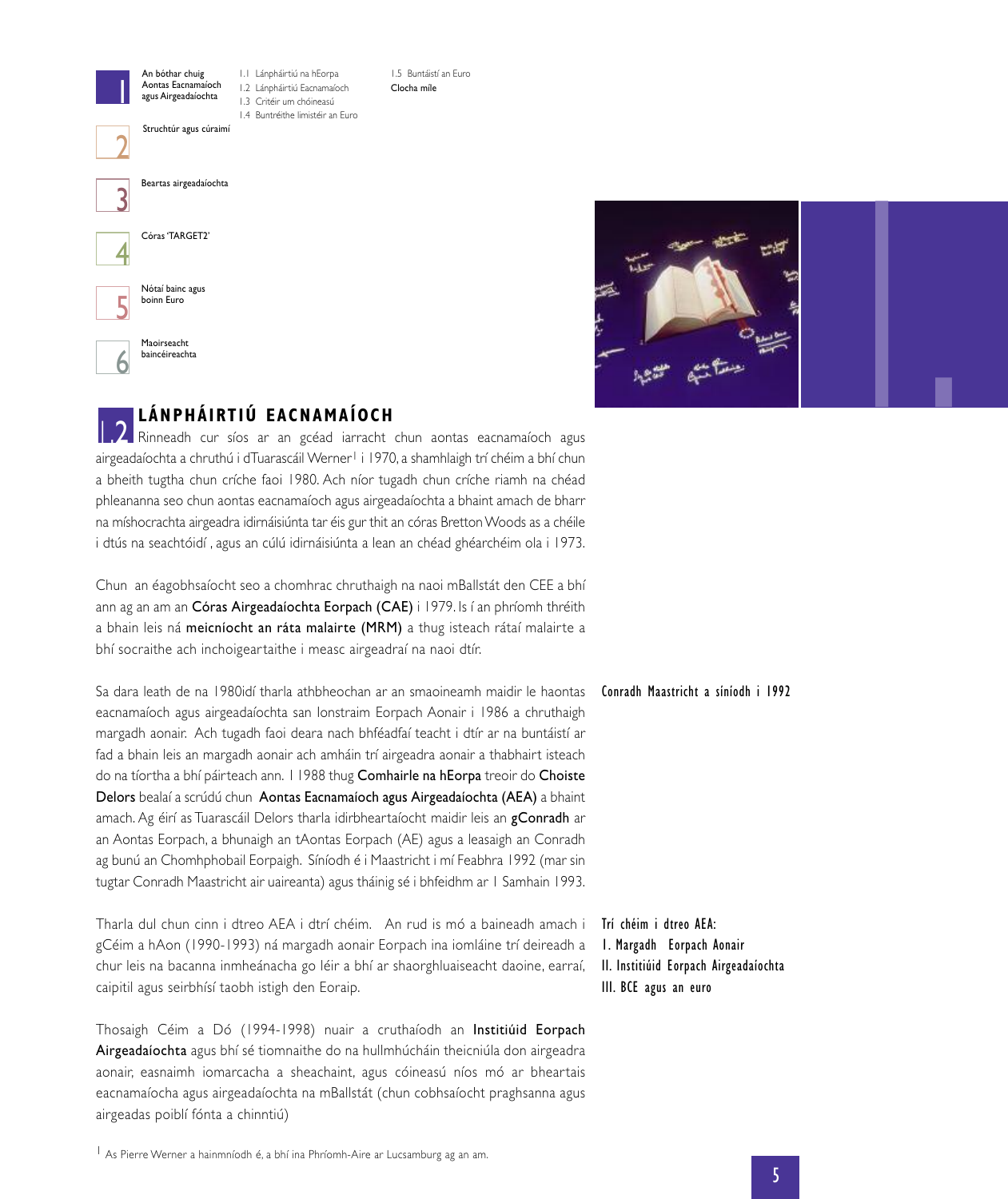# AN RÓD CHUIG AONTAS EACNAMAÍOCH AGUS AIRGEADAÍOCHTA



Thosaigh Céim a Trí ar 1 Eanáir 1999 le socrú rátaí malairte go neamh-inchúlghairthe, le haistriú na hinniúlachta maidir le beartas airgeadaíochta chuig an BCE agus le tabhairt isteach an euro mar airgeadra aonair. Ar 1 Eanáir 2002 rinneadh airgead dlíthairgthe de nótaí bainc agus de bhoinn euro sna tíortha a bhí rannpháirteach agus faoi dheireadh Feabhra 2002 ní raibh nótaí bainc ná boinn náisiúnta dlíthairgthe níos mó.

### **CRITÉIR UM CHÓINEASÚ**

Caithfidh tíortha atá ag iarraidh glacadh leis an euro mar airgeadra, "mórchóineasú inbhuanaithe" a ghnóthú. Déantar measúnú ar an méid den chóineasú atá bainte amach ar bhonn roinnt critéar i gConradh Maastricht a éilíonn go mbeadh siad seo leanas ag tír: 1.3

- ardleibhéal cobhsaíochta praghsanna <sup>■</sup>
- airgeadas poiblí fónta
- ráta malairte cobhsaí
- rátaí úis fadtéarmacha a bheith íseal agus cobhsaí.

Ceapadh na critéir chun a chinntiú nach ligfí isteach chuig Céim aTrí den AEA ach tíortha a bhfuil beartais eacnamaíocha atá dírithe ar chobhsaíocht acu agus a bhfuil cobhsaíocht praghsanna de theist orthu. Éilíonn an Conradh freisin go mbeadh an banc ceannais i ngach tír faoi leith neamhspleách (féach Alt 108 den Chonradh).

I mí na Bealtaine 1998 dheimhnigh cruinniú mullaigh den AE sa Bhruiséal go raibh na critéir comhlíonta ag 11 as na 15 ballstát den AE a bhí ann ag an am – an Bheilg, an Ghearmáin, an Spáinn, an Fhrainc, Éire, an Iodáil, Lucsamburg, an Ísiltír, an Ostair, an Phortaingéil, agus an Fhionlainn. Ar 1 Eanáir 1999 ghlac na tíortha seo leis an euro mar airgeadra comónta. Chuaigh an Ghréig isteach leis na tíortha seo ar 1 Eanáir 2001 tar éis na critéir a chomhlíonadh. Tá na critéir um chóineasú comhlíonta ag Ballstáit eile agus tá ballraíocht glactha acu i limistéar an euro freisin – an tSlóivéin ar 1 Eanáir 2007 agus an Chipir agus Málta ar 1 Eanáir 2008. Níor chomhlíon ceann de na ballstáit, an tSualainn, na coinníollacha ar fad. Ina theannta sin,"Ballstáit le stádas faoi leith" iad an Danmhairg agus an Ríocht Aontaithe. I bprótacail atá mar iarscríbhinn leis an gConradh ag bunú an Chomhphobail Eorpaigh, tugadh an ceart don dá thír a roghnú pé acu an nglacfaidís Tá glactha ag 15 Ballstát leis an euro

Beartais eacnamaíocha dírithe ar chobhsaíocht agus bainc cheannais neamhspleácha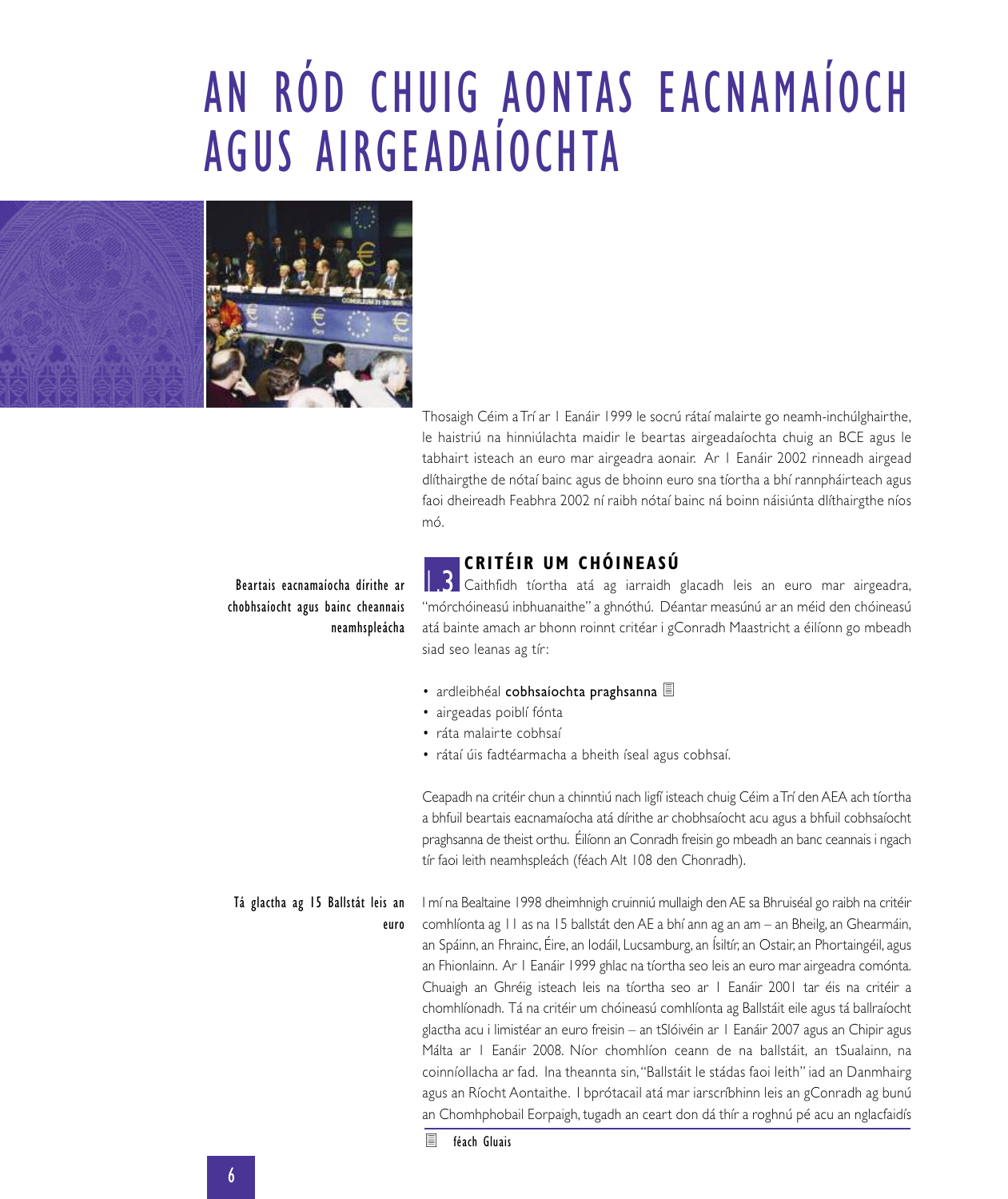

nó nach nglacfaidís páirt i gCéim a Trí den AEA, i.e. glacadh leis an euro. Bhain siad Chomhairle an AE nach bhfuil sé ar intinn acu faoi láthair bogadh ar aghaidh chuig Céim a Trí, i.e. ní mian leo fós a bheith mar chuid de limistéar an euro.

Áirítear naoi de na 12 Ballstát a bhfuil ballraíocht glactha acu ó 2004 agus an tSualainn mar bhaill a bhfuil "maolú" acu ó tharla nach bhfuil na riachtanais ar fad a bhaineann le glacadh leis an euro comhlíonta acu. Ciallaíonn maolú a bheith ag Ballstát go bhfuil sé saor ó chuid de na forálacha a bhíonn i bhfeidhm de ghnáth ó thús Céim a Trí den AEA ach gan a bheith saor uathu ar fad. Áirítear na forálacha ar fad a aistríonn an fhreagracht maidir le beartas airgeadaíochta chuig Comhairle Rialaithe an BCE.

Cosúil leis an tSualainn níl clásail a thug "rogha an diúltaithe" ag na Ballstáit eile nach bhfuil glactha fós acu leis an euro, ar aon dul leo siúd atá idirbheartaithe ag an Ríocht Aontaithe agus an Danmhairg.

Tugann sé seo le tuiscint, trí bhallraíocht a ghlacadh san AE, go bhfuil na Ballstáit nua tiomanta glacadh leis an euro i ndeireadh na dála nuair a bhíonn na critéir um chóineasú comhlíonta acu. Ullmhaíonn an BCE agus Coimisiún na hEorpa tuarascálacha gach re bliain – nó má iarrann Ballstát le maolú iad – ar an dul chun cinn atá déanta maidir le comhlíonadh na gcritéar um chóineasú. Cuireann na tuarascálacha um chóineasú seo san áireamh tosca eile a bhféadfadh tionchar a bheith acu ar lánpháirtiú na tíre in eacnamaíocht limistéir an euro. Soláthraíonn na tuarascálacha an bunús do chinneadh Chomhairle an AE maidir le cead a thabhairt do thír nua a bheith mar bhall de limistéar an euro.

### **BUNTRÉITHE LIMI STÉIR AN EURO**

Bhí geilleagair réasúnta oscailte ag na tíortha a chuimsíonn limistéar an euro anois sula ndeachaigh siad isteach i limistéar an euro. Mar sin féin, tá siad mar pháirt anois de gheilleagar atá i bhfad níos mó agus níos féinchuimsithe. De bharr méid limistéar an euro is féidir é a chur i gcomparáid le geilleagair mhóra mar na Stáit Aontaithe nó an tSeapáin.

Ghlac dhá Bhallstát "rogha an diúltaithe"

Tá Ballstáit nua an AE tiomanta chun glacadh leis an euro i ndeireadh na dála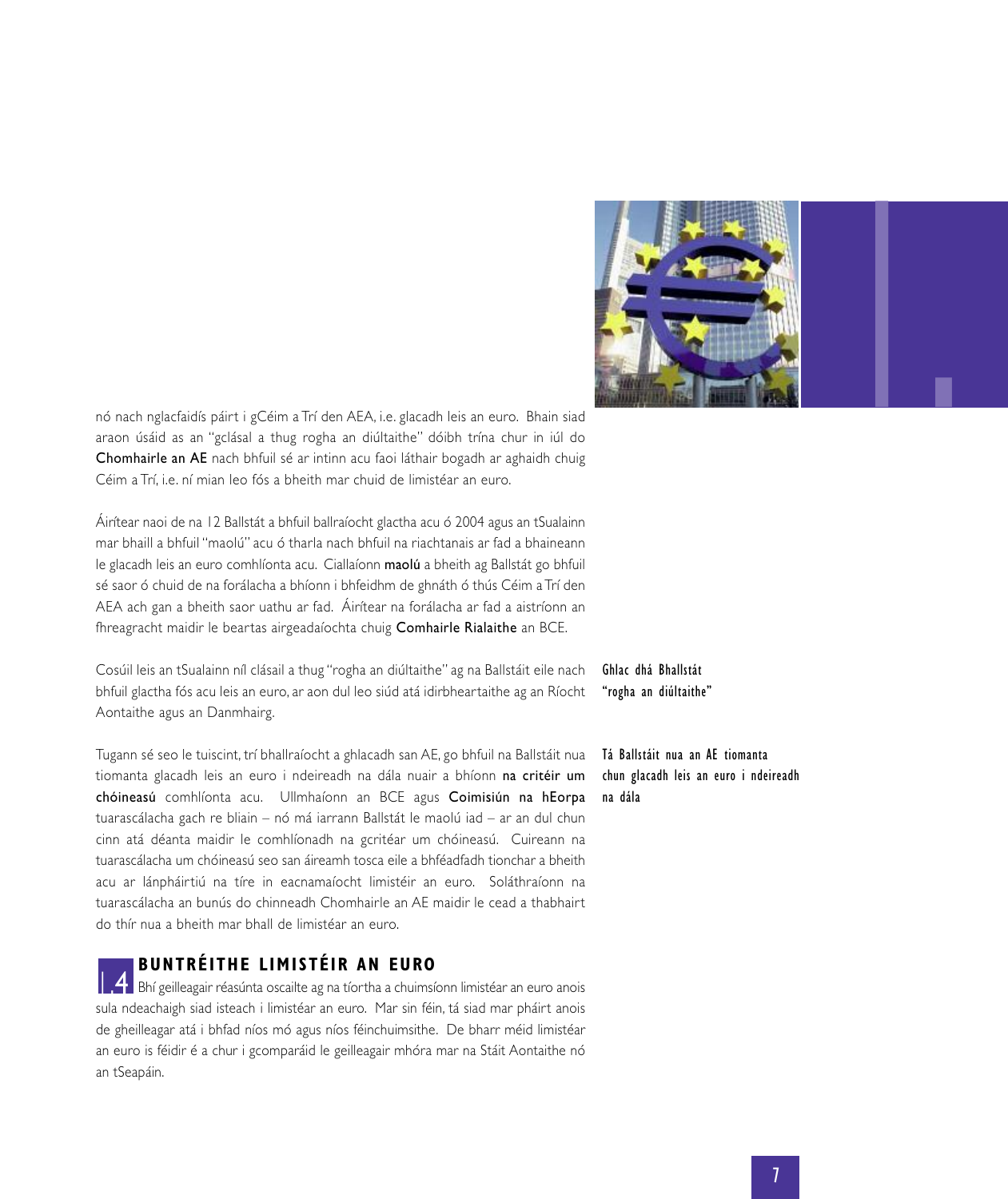## AN RÓD CHUIG AONTAS EACNAMAÍOCH AGUS AIRGEADAÍOCHTA



Ceann de na ceantair eacnamaíocha is mó ar domhan

Tá limistéar an euro ar cheann de na ceantair eacnamaíocha is mó ar domhan agus daonra de 318 milliún ann i 2006. San Aontas Eorpach ina iomláine tá 27 Ballstát agus daonra de 493 milliún. Mar chomparáid, tá 299 agus 128 milliún áitritheoir ag na Stáit Aontaithe agus an tSeapáin faoi seach.

Maidir le holltáirgeacht intíre (OTI) a léirítear ar bhonn paireachta cumhachta ceannaigh, ba iad na Stáit Aontaithe an geilleagar ba mhó i 2006, le 19.7% de OTI an domhain, agus ina ndiaidh aniar bhí limistéar an euro le 14.3%. Bhí 6.3% mar scair ag an tSeapáin. Is lú go mór an scair atá ag tíortha aonaracha i limistéar an euro: bhí 3.9% de OTI an domhain ag an gceann is mó acu i 2006.

#### Spleáchas teoranta ar thrádáil eachtrach

Cé go gcuireann forbairtí sa gheilleagar domhanda as go suntasach do limistéar an euro, de bharr nach bhfuil a gheilleagar chomh hoscailte níl ach tionchar teoranta ag gluaiseachtaí i bpraghsanna earraí eachtracha ar phraghsanna ag baile. Mar sin féin, tá sé níos oscailte ná na Stáit Aontaithe nó an tSeapáin. Bhí easpórtálacha d'earraí agus de sheirbhísí ó limistéar an euro mar scair de OTI go mór níos airde i 2006  $(21.6%)^2$  ná na figiúirí comhfhreagracha do na Stáit Aontaithe (11%) agus don tSeapáin (16.8%).

### **BUNTÁISTÍ A BHAINEANN LEIS AN EURO**

Fíor mhargadh aonair i gcomhair earraí agus seirbhísí Le bunú Aontas Eacnamaíoch agus Airgeadaíochta (AEA), tá céim thábhachtach glactha ag an AE i dtreo chomhlánú an mhargaidh inmheánaigh. Anois is féidir le tomhaltóirí agus le cuideachtaí praghsanna a chur i gcomparáid lena chéile go héasca agus teacht ar na soláthraithe is mó iomaíochta i limistéar an euro. Ina theannta sin, tá an AEA ag cur timpeallacht de chobhsaíocht eacnamaíoch agus airgeadaíochta ar fáil ar fud na hEorpa go léir atá fabhrach do fhás inbhuanaithe agus do chruthú post agus tá deireadh curtha ag an airgeadra aonair leis an gcur isteach a tharla de bharr gluaiseachtaí géara i rátaí malairte na n-iar airgeadraí náisiúnta.

De bharr gur tugadh isteach nótaí bainc agus boinn euro ar an 1 Eanáir 2002 tá cúrsaí taistil níos simplí i limistéar an euro. Is féidir comparáid a dhéanamh idir phraghsanna earraí agus seirbhísí ar an bpointe agus is féidir íocaíochtaí a dhéanamh leis an airgead céanna sna tíortha ar fad.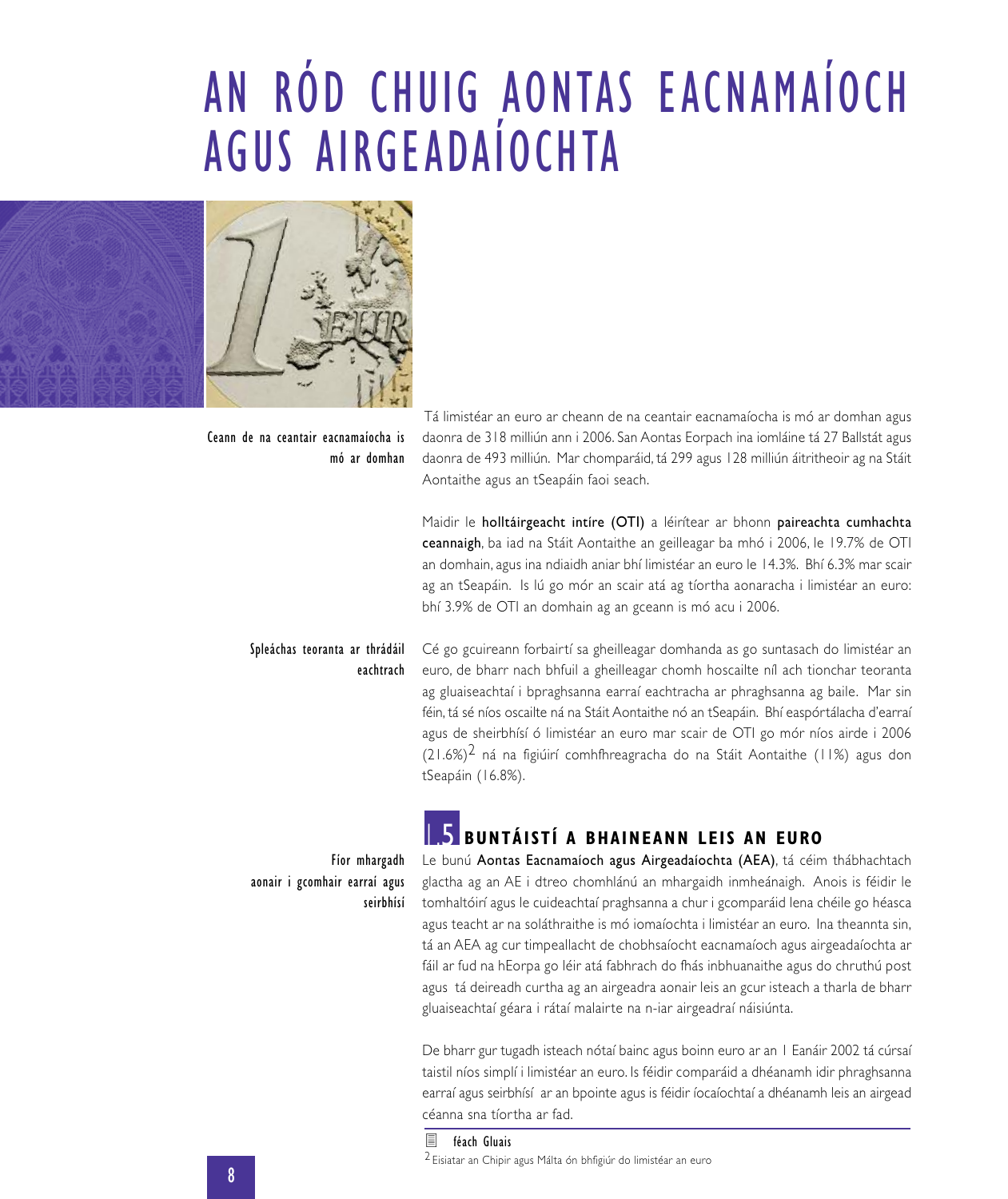

Le teacht an euro ar an saol, cuireadh deireadh leis na rioscaí agus leis na costais bheartaíochta a bhaineann le malairt eachtrach taobh istigh de limistéar an euro. San am atá thart, chuir na costais agus na priacail seo bac ar iomaíocht thar teorainneacha. Ciallaíonn breis iomaíochta go bhfuil seans níos fearr go mbainfear úsáid as na hacmhainní atá ar fáil ar bhealach níos éifeachtúla. Le hairgeadra aonair, tá cinntí maidir le hinfheistíocht i bhfad níos éasca, mar nach féidir le luaineachtaí an ráta malairte tionchar a bheith acu ar thoradh ar infheistíocht trasteorann taobh istigh de limistéar an euro.

Sular tugadh isteach an euro, de ghnáth bhí na margaí airgeadais náisiúnta ina dtréithe. Bhí ionstraimí airgeadais, mar bhannaí rialtais agus scaireanna ainmnithe in airgeadraí náisiúnta. Ba chéim mhór i dtreo lánpháirtiú na margaí airgeadais i limistéar an euro í lainseáil an euro. Beidh tionchar leanúnach aige ar struchtúr eacnamaíoch limistéir an euro. Is féidir fianaise ar lánpháirtiú a fháil, a bheag nó a mhór, i ngach páirt den struchtúr airgeadais:

- Tá lánpháirtiú iomlán déanta ar mhargadh airgid idirbhanc limistéar an euro.
- Tá lánpháirtiú maith déanta ar an margadh bannaí atá ainmnithe i euro, tá sé domhain agus leachtach, agus cuireann sé rogha leathan ar fáil maidir le hinfheistíochtaí agus cistiú.
- Féachtar ar mhargadh cothromais limistéar an euro níos mó agus níos mó mar mhargadh aonair.
- Tá méadú tagtha ar chumaisc agus ar éadálacha intíre agus trasteorann idir na bainc i limistéar an euro

Éascaíonn doimhneacht agus caighdeán mhargadh airgid a bhfuil lánpháirtiú déanta air maoiniú ar fhás eacnamaíoch agus dá réir sin cruthú post. Tá raon níos leithne de roghanna ag daoine maidir lena gcinntí i leith coigiltis agus infheistíochtaí. Is féidir le cuideachtaí baint as margadh caipitil atá an-mhór chun a gcuid gnó a mhaoiniú agus ionstraimí nua airgeadais a úsáid chun iad féin a chosaint ó phriacail airgeadais éagsúla agus bainistiú a gcuid infheistíochtaí a fheabhsú.

Deireadh curtha leis na rioscaí agus leis na costais bheartaíochta a bhaineann le malairt eachtrach

#### Lánpháirtiú na margaí airgeadais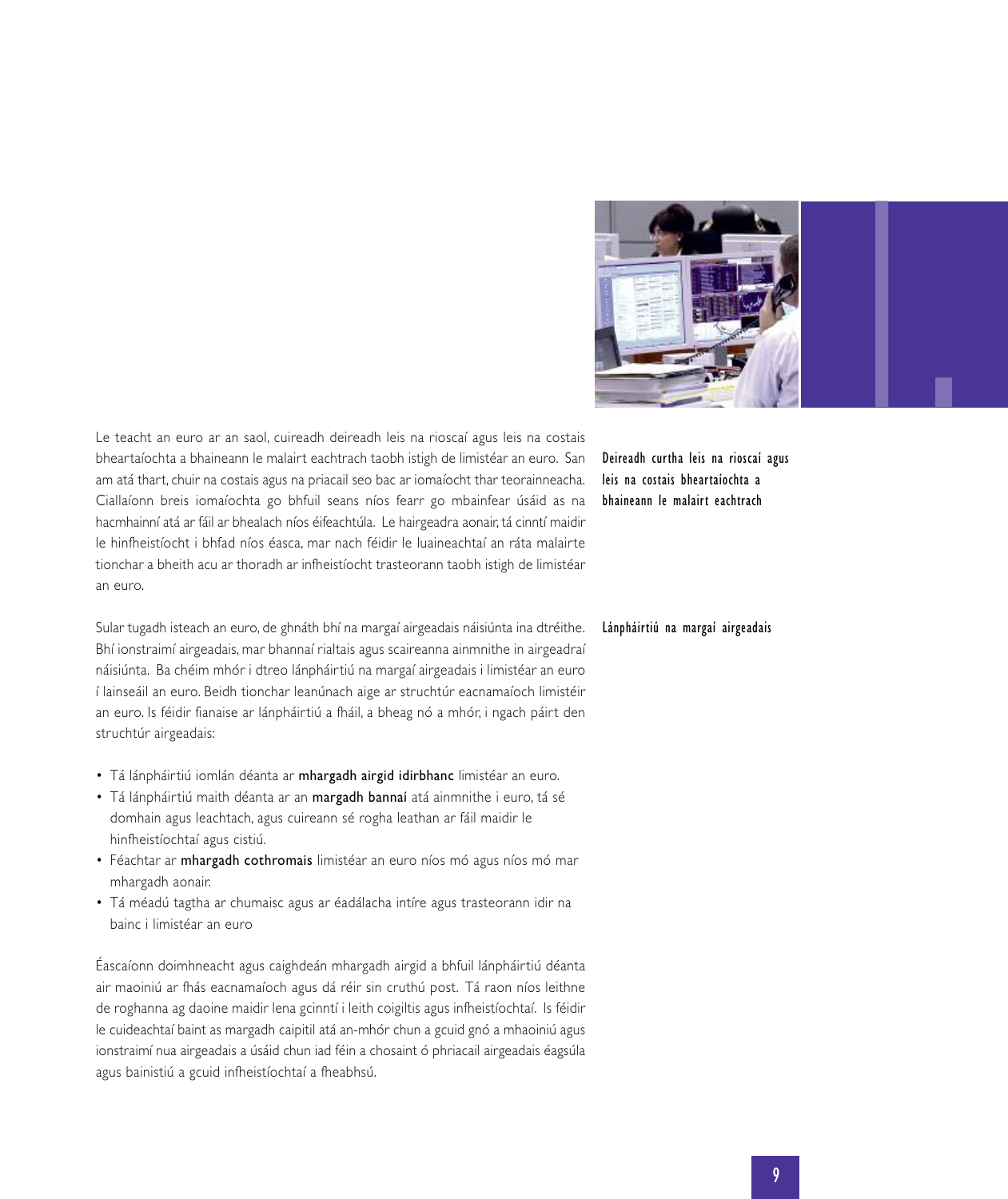# CLOCHA MÍLE



### 1952



Bhunaigh an Bheilg, an Ghearmáin, an Fhrainc, an Iodáil, Lucsamburg agus an Ísiltír an Comhphobal Eorpach do Ghual agus Chruach (CEGC).

## 1958

Tagann Conarthaí na Róimhe i bhfeidhm; bunaítear Comhphobal Eacnamaíochta na hEorpa (CEE) agus an Comhphobal Eorpach do Fhuinneamh Adamhach (CEFA)

## 1967

Ceanglaíonn an Conradh Comhcheangail na trí Chomhphobal atá ann cheana féin le chéile (CEGC, CEE, CEFA).

## 1970



Cuirtear Tuarascáil Werner, an chéad "Ghormchló" i gcomhair aontais airgeadaíochta, i láthair.

### 1973

Glacann an Danmhairg, Éire agus an Ríocht Aontaithe ballraíocht sna Comhphobail Eorpacha (CE).

## 1979

Bunú an Chórais Airgeadaíochta Eorpaigh (CAE).

1981



Glacann an Ghréig ballraíocht sna Comhphobail Eorpacha.

## 1986

Glacann an Spáinn agus an Phortaingéil ballraíocht sna CE

## 1987



Tagann an Ionstraim Eorpach Aonair i bhfeidhm, ag réiteach an bhealaigh don mhargadh aonair.

## 1989



Cuireann Coiste Delors an tuarascáil ar Aontas Eacnamaíoch agus Airgeadaíochta i láthair.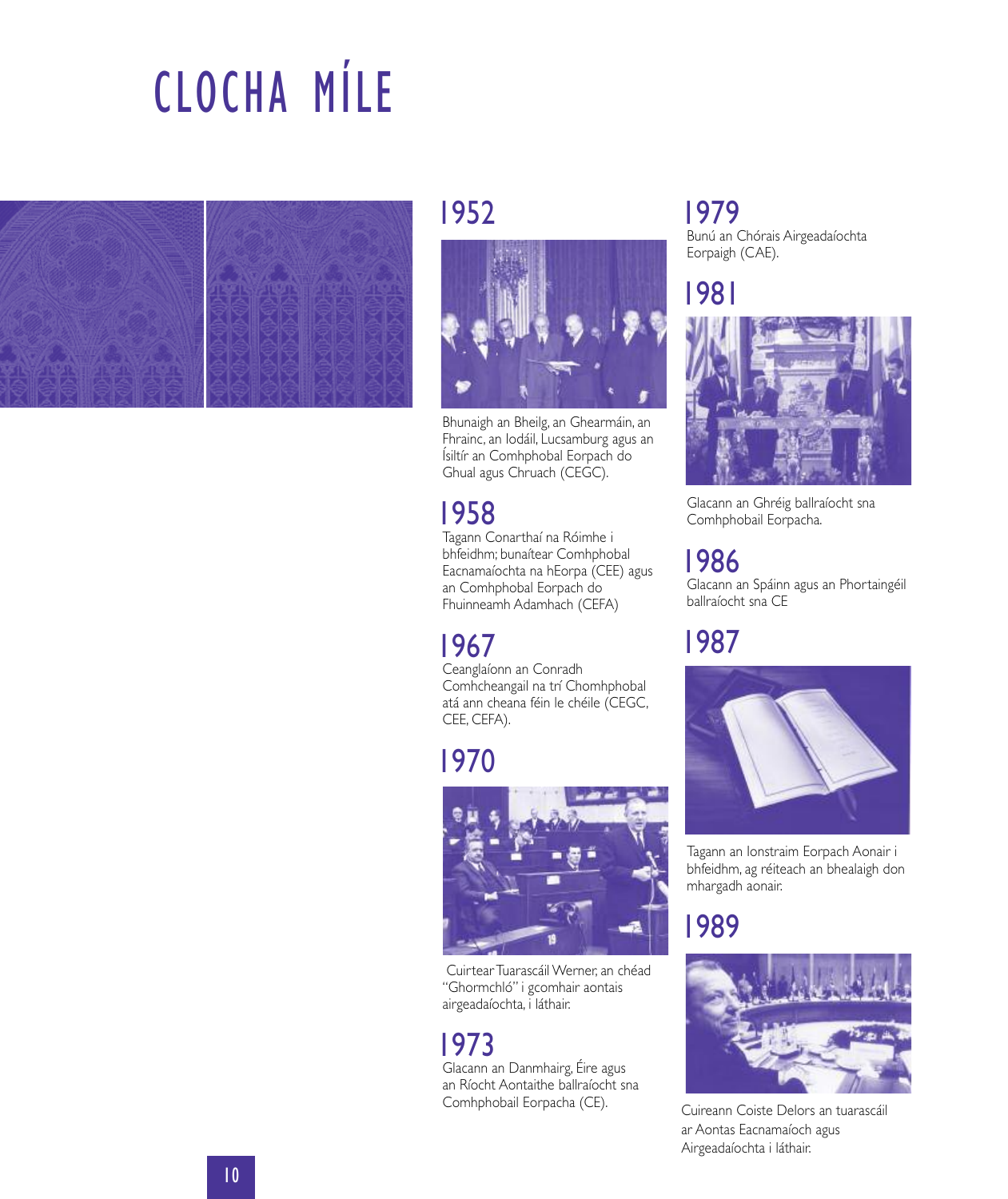## 1 9 9 0

Tús le Céim a hAon den AEA l i .

## 1 9 9 3

Tagann an Conradh ar an Aontas Eorpach (Conradh Maastricht) i bhfeidhm i i i

## 1 9 9 4



Tús le Staid a Dó den AEA l i . Bunaítear an Institiúid Eorpach i i i Airgeadaíochta (IEA) i Frankfurt i i a m M a n i .

## 1 9 9 5

Glacann an Ostair agus an Fhionlainn l i i l i ballraíocht san AE l l .

1 9 9 8 Leachtaítear an IEA; Bunaítear an ; BANC CEANNAIS EORPACH i Frankfurt am Main i

## 1 9 9 9



Tús le Céim a Trí den AEA le ۱۱ tír l i í l rannpháirteach; tabhairt isteach an i ; i i euro mar airgeadra aonair. i i Tagann an Conradh Leasaithe ar an i Aontas Eorpach (Conradh Amstardam) i b h fe d h m i

## 2 0 0 1

Glacann an Ghréig ballraíocht l i l l i l i mistéar an euro mar an i 1 2 ú t ír.

## <u>2002</u>



Cuirtear nótaí bainc agus boinn i í i i euro i gcúrsaíocht i .

### 2 0 0 3

Tagann an Conradh Leasaithe ar i an Aontas Eorpach (Conradh Nice) i i b h fe d h m i

## 2004



Glacann deich dtír eile ballraíocht san l i i l l l AE ar I Bealtaine l i .

## 2 0 0 7

Méadaíonn uimhir na mBallstát san AE i i l l go dtí 27 le haontachas na Bulgáire í l l i agus na Rómáine. Glacann an tSlóivéin i . l l i i ballraíocht i limistéar an euro. Sínítear l l i l i i . Conradh Liospóin i Nollaig i i i l l i .

## 2 0 0 8

Glacann an Chipir agus Málta l i i l ballraíocht i limistéar an euro agus tá l l i l i i 15 Ballstát anois a bhfuil ballraíocht l l i i l l l glactha acu l .

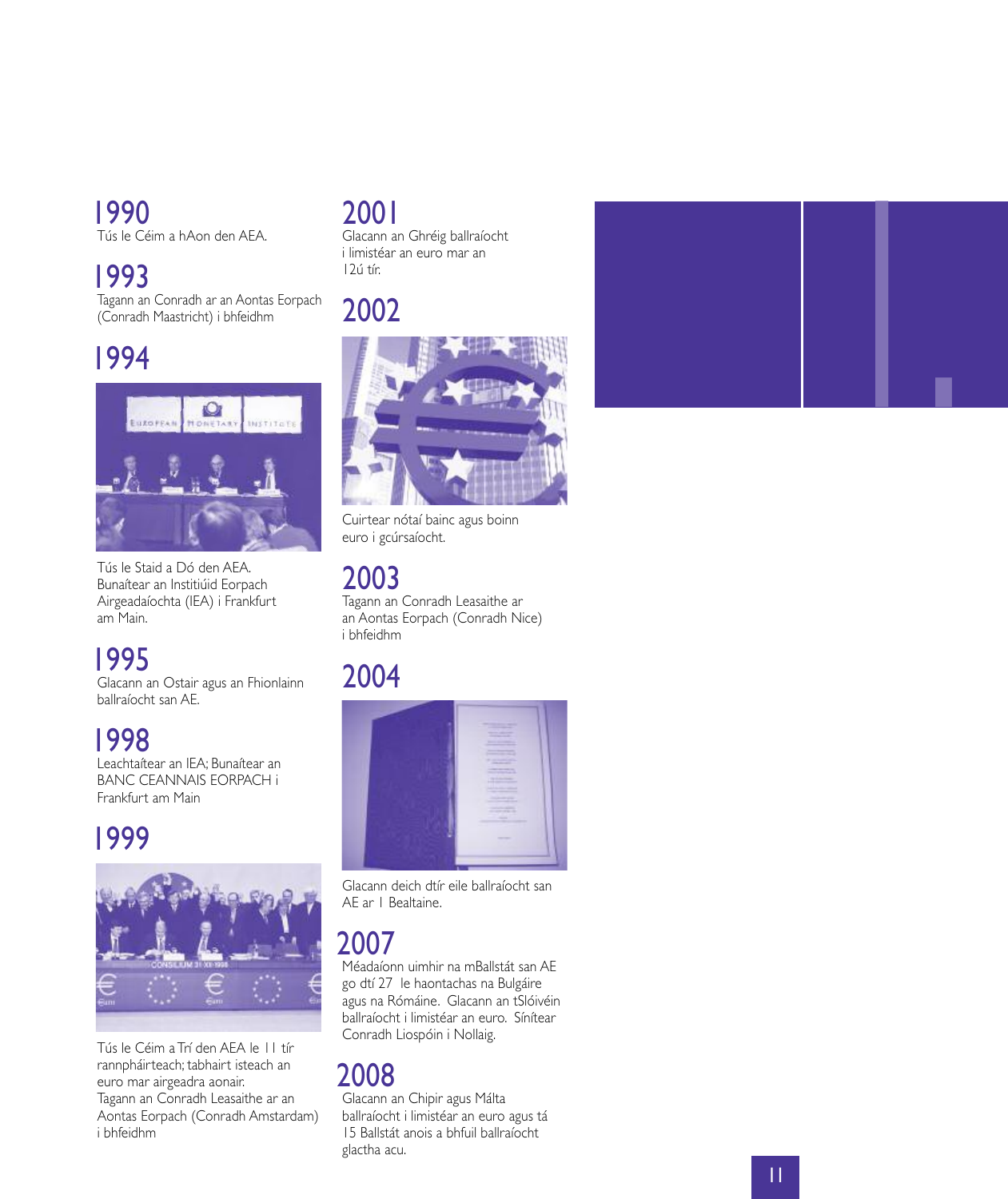# STRUCHTÚR AGUS CÚRAIMÍ



#### **AN CÓRAS EORPACH BAINC CHEANNAI S AGUS CÓRAS AN EURO** 2.1

Bunaíodh an Córas Eorpach Bainc Cheannais (CEBC) de réir an Chonradh ar an Aontas Eorpach (Conradh Maastrict) agus Reacht an Chórais Eorpaigh Bhainc Cheannais agus an Bhainc Cheannais Eorpaigh. Cuimsíonn sé an Banc Ceannais Eorpach (BCE) agus na bainc cheannais náisiúnta (BCN) de Bhallstáit uile an AE.

Cuimsíonn Córas an Euro an BCE agus BCN na mBallstát AE ar fad a bhfuil glactha acu leis an euro (15 faoi láthair).

Is iad comhlachtaí cinnteoireachta an BCE ná an Chomhairle Rialaithe agus an Bord Feidhmiúcháin. Glacann an Chomhairle Rialaithe na cinntí de chuid an BCE maidir le beartas airgeadaíochta. Cuireann an Bord Feidhmiúcháin na cinntí i bhfeidhm agus is air atá an fhreagracht bainistiú a dhéanamh ar an BCE ó lá go lá. Is í an Chomhairle Ghinearálta an tríú comhlacht cinnteoireachta de chuid an BCE , a fhanfaidh beo fad is atá Ballstáit den AE nach bhfuil glactha fós acu leis an euro mar airgeadra.

Is eagraíocht osnáisiúnta í an BCE.

#### **AN BANC CEANNAI S EORPACH**

**2.2** Bunaíodh an BCE i Meitheamh 1998 i Frankfurt am Main, ag teacht i gcomharbacht ar a réamhtheachtaí, an Institiúid Eorpach Airgeadaíochta (IEA). Is institiúid osnáisiúnta í lena pearsantacht dhlíthiúil féin. Tá an BCE lonnaithe i dtrí fhoirgneamh i gceartlár Frankfurt ach beidh sé ag bogadh go dtí a cheanncheathrú nua, á thógáil faoi láthair ar láithreán sa taobh thoir den chathair, i 2011

Is fíor Eorpaigh iad foireann an BCE; is ó na 27 tír ar fad san Aontas Eorpach a thagann na baill.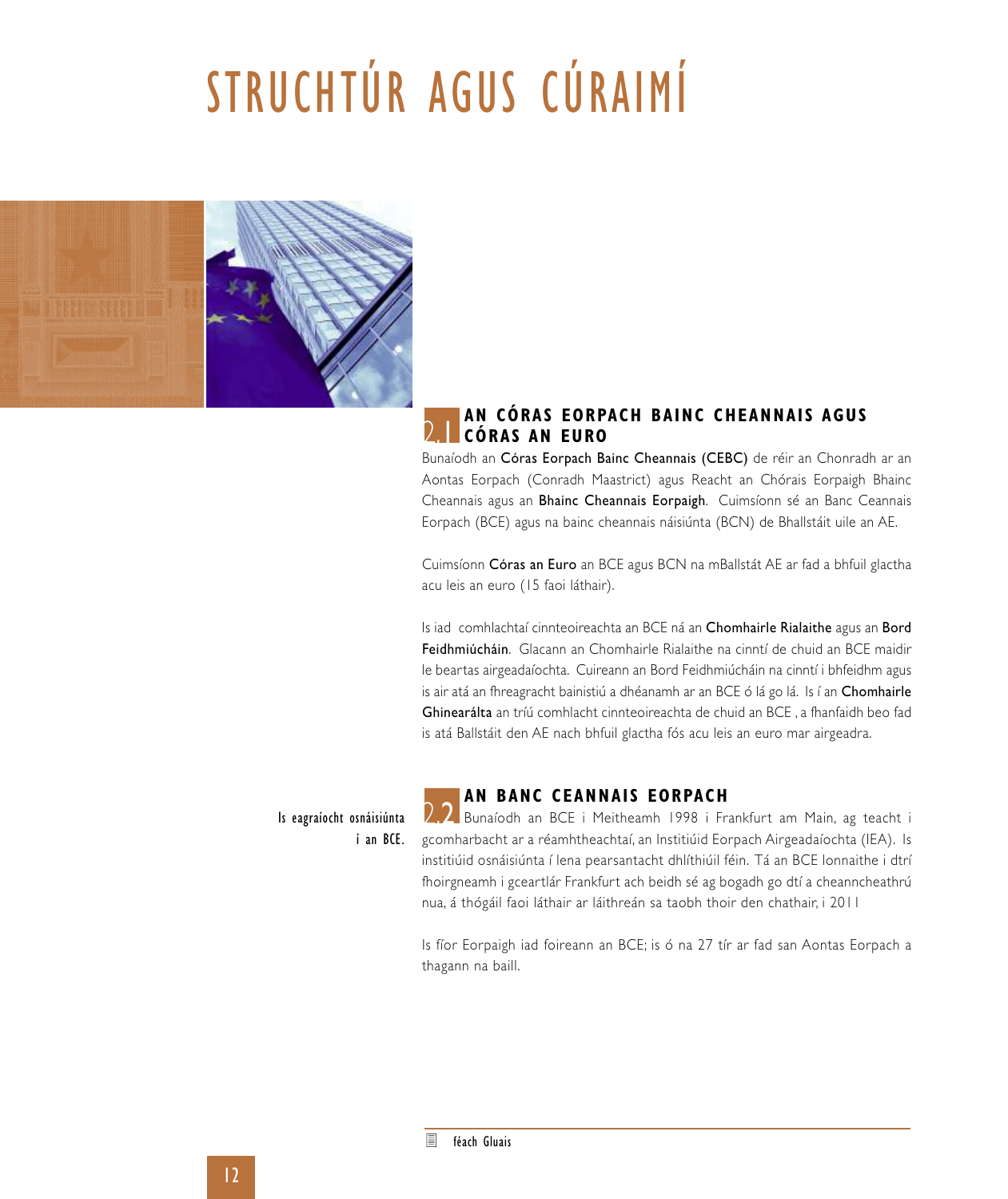

AN ród chuig Aontas Eacnamaíoch agus Airgeadaíochta

Beartas airgeadaíochta

Struchtúr agus cúraimí 2.1 An Córas Eorpach Bainc Cheannais 2

agus Córas an Euro 2.2 An Banc Ceannais Eorpach

- 2.3 Cúraimí Chóras an Euro
- 2.4 Neamhspleáchas 2.5 Bainc cheannais náisiúnta 2.6 Comhlachtaí cinnteoireachta BCE
- 2.7 Coistí CEBC



3



Maoirseacht baincéireachta 6



### **CÚRAIMÍ CHÓRAS AN EURO**

2.3 Ceithre phríomh chúram atá ag Córas an Euro. An chéad chúram atá aige ná an beartas airgeadaíochta atá glactha ag Comhairle Rialaithe an BCE – m/sh cinntí maidir le heochair-rátaí úis an BCE (an t-íosráta tairisceana ar na príomhoibríochtaí athmhaoinithe chomh maith le rátaí úis ar an tsaoráid iasachta imeallach agus ar an tsaoráid taisce agus, más iomchuí, cinntí maidir le cuspóirí airgeadaíochta agus soláthar cúlchistí). Tá freagracht ar an mBord Feidhmiúcháin maidir le cur i bhfeidhm an bheartais airgeadaíochta, freagracht a fheidhmíonn sé trí threoracha a thabhairt do na BCN. Mar shampla, déanann an Bord Feidhmiúcháin cinneadh uair sa tseachtain faoi chionroinnt leachtachta don earnáil baincéireachta trí na príomhoibríochtaí athmhaoinithe.

An dara agus an tríú cúram atá ag Córas an Euro ná oibríochtaí maidir le malairt eachtrach a stiúradh agus cúlchistí oifigiúla thíortha limistéar an euro a choinneáil agus a bhainistiú.

Tá BCN chóras an Euro tar éis sócmhainní cúlchistí eachtracha de thuairim is €40 billiún (85% i sealúchais airgeadra coigríche agus 15% in ór) a aistriú chuig an BCE. Mar mhalairt, tá éilimh úsmhara ar an BCE faighte ag na BCN, ainmnithe i euro. Tá BCN chóras an euro bainteach le bainistiú cúlchistí coigríche an BCE; feidhmíonn siad mar ghníomhairí don BCE de réir treoracha maidir le bainistiú punainne atá socraithe ag an BCE.Ta fuíoll na sócmhainní cúlchistí eachtracha Chóras an Euro faoi úinéireacht agus faoi bhainistíocht na BCN. Déanann Córas an Euro rialáil ar idirbhearta sna sócmhainní cúlchistí sin . Go háirithe, is gá do idirbhearta os cionn tairseacha áirithe cead roimh ré a fháil ón BCE.

An ceathrú príomhchúram atá ag Córas an Euro ná oibriú rianúil chóras íocaíochta a chur ar aghaidh. Thairis sin, cuireann Córas an Euro le stiúradh maoirseacht airgeadais: cuireann sé comhairle ar reachtóirí ina réimse inniúlachta agus tiomsaíonn sé staitisticí airgeadaíochta agus airgeadais.

Leagann Conradh Maastricht síos freisin gur ag an BCE amháin atá an ceart eisiúint nótaí bainc euro a údarú.

Cinneann an Chomhairle Rialaithe ar eochair-rátaí úis

#### Sócmhainní cúlchistí eachtracha arna sealbhú ag BCE agus ag BCN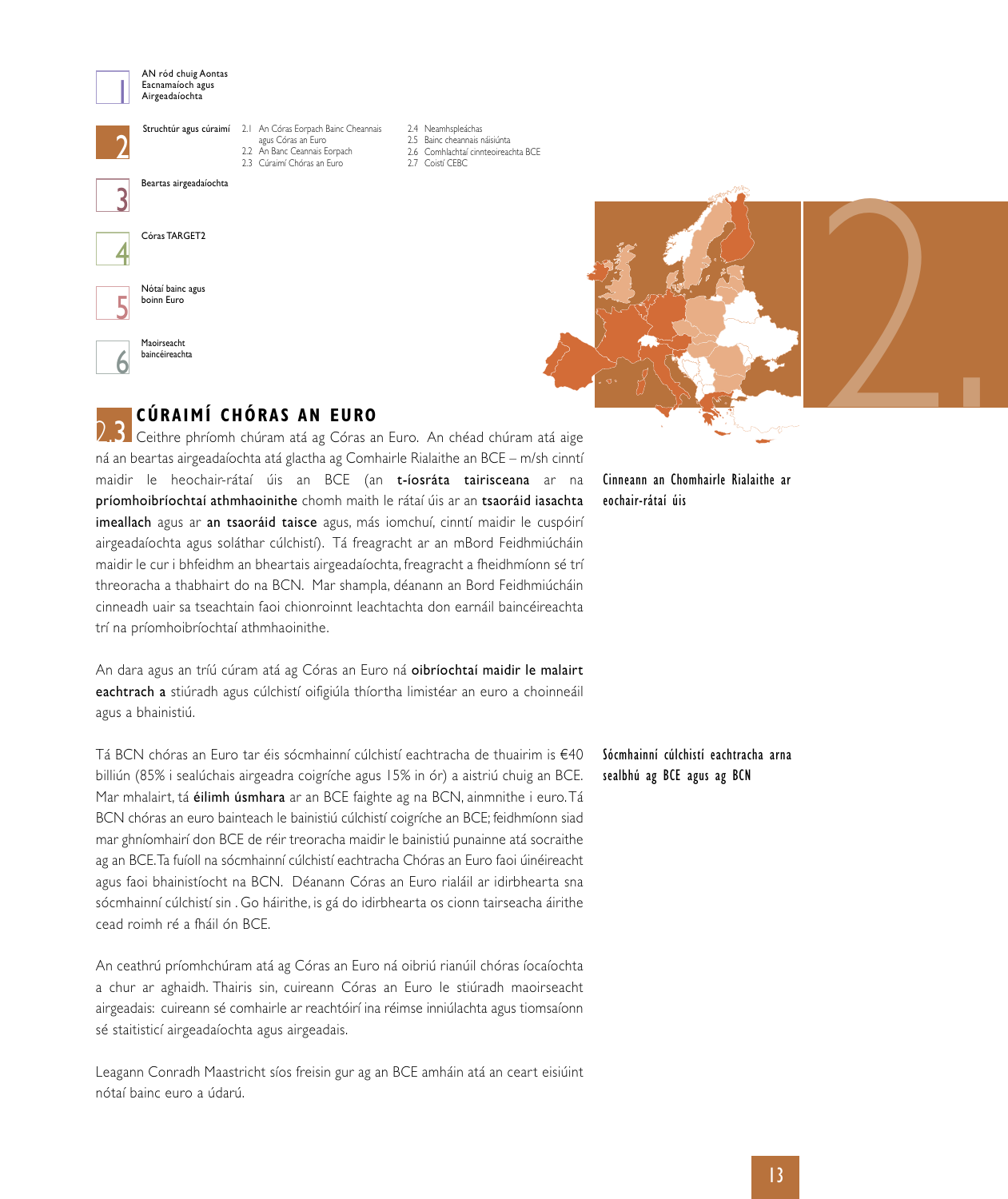# STRUCHTÚR AGUS CÚRAIMÍ



### **NEAMHSPLEÁCHAS**

2.4 Nuair a bhíonn siad i mbun cúraimí a bhaineann le Córas an Euro, ní cheadaítear do BCE agus na bainc cheannais náisiúnta teagaisc a iarraidh ná a ghlacadh ó institiúidí ná comhlachtaí Comhphobail, ó aon rialtas tíre de chuid an AE nó ó aon chomhlacht eile. Mar an gcéanna, níor chóir go ndéanfadh institiúidí agus comhlachtaí an Chomhphobail agus rialtais na mBallstát iarracht tionchar a oibriú ar chomhaltaí cinnteoireachta de BCE nó BCN i gcomhlíonadh a gcúraimí.

#### Neamhspleáchas pearsanta Cuireann Reacht an CEBC agus BCE daingneacht tionachta ar fáil do ghobharnóirí BCN agus do chomhaltaí den Bhord Feidhmiúcháin mar seo leanas:

- cúig bliana d'íostéarma oifige le haghaidh gobharnóirí BCN;
- téarma oifige neamh-inathnuaite de hocht mbliana le haghaidh comhaltaí de Bhord Feidhmiúcháin BCE;
- gan Comhaltaí den Bhord Feidhmiúcháin a chur as oifig ach amháin i gcás neamhábaltachta nó má bhíonn mí-iompar tromchúiseach i gceist: maidir leis seo tá Cúirt Bhreithiúnais na gComhphobal Eorpach inniúil chun aon aighnis a shocrú;

#### Neamhspleáchas feidhmiúcháin Tá Córas an Euro neamhspleách go feidhmeach freisin. Tá teacht ag BCE agus na BCN ar na hionstraimí agus na hinniúlachtaí atá riachtanach chun beartas airgeadaíochta éifeachtúil a stiúradh agus tá siad údaraithe chun cinneadh a dhéanamh go huathrialach maidir le conas agus cathain iad a úsáid.

Tá cosc ar Chóras an Euro iasachtaí a dheonú do chomhlachtaí Comhphobail nó d'aonáin de chuid na hearnála poiblí náisiúnta, rud a chuireann a thuilleadh lena neamhspleáchas trína chosaint ó aon tionchar a d'fhéadfadh údaráis phoiblí a imirt. Ina theannta sin, tá sé de cheart ag Comhairle Rialaithe an BCE rialacháin atá ceangailteach a ghlacadh chuici féin chun cúraimí an CEBC a chur i gcrích agus i gcásanna áirithe eile, mar atá leagtha síos in achtanna sainiúla de chuid Chomhairle an AE.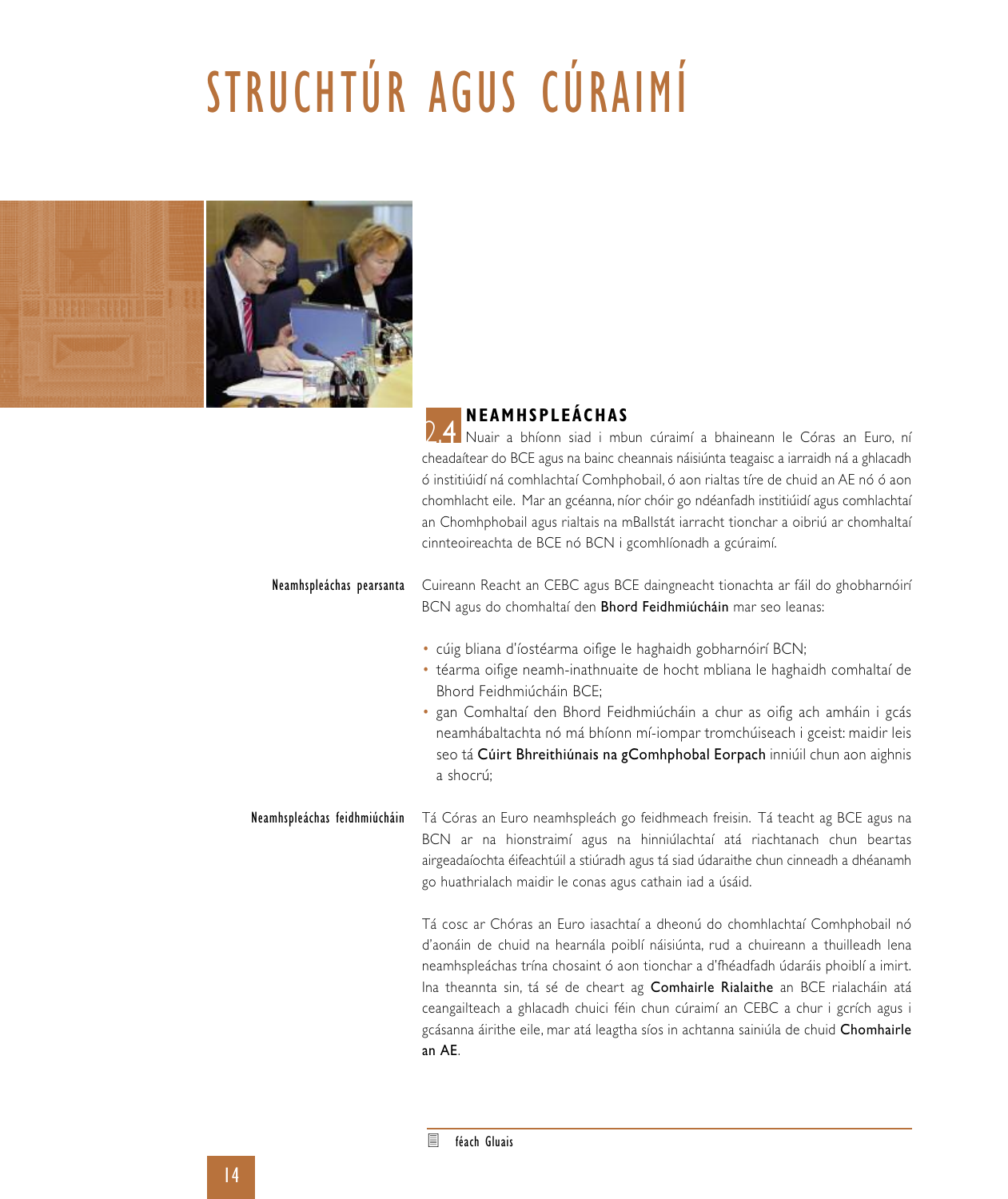





Deutsche Bundesbank



Bank von Griechenland



Banco de España





Central Bank and Financial Services Authority of Ireland



Banca d'Italia



Central Bank of Cyprus



Banque centrale du Luxembourg



Central Bank of Malta



De Nederlandsche Bank



Oesterreichische Nationalbank



Banco de Portugal



Banka Slovenije



Suomen Pankki -<br>Finlands Bank



15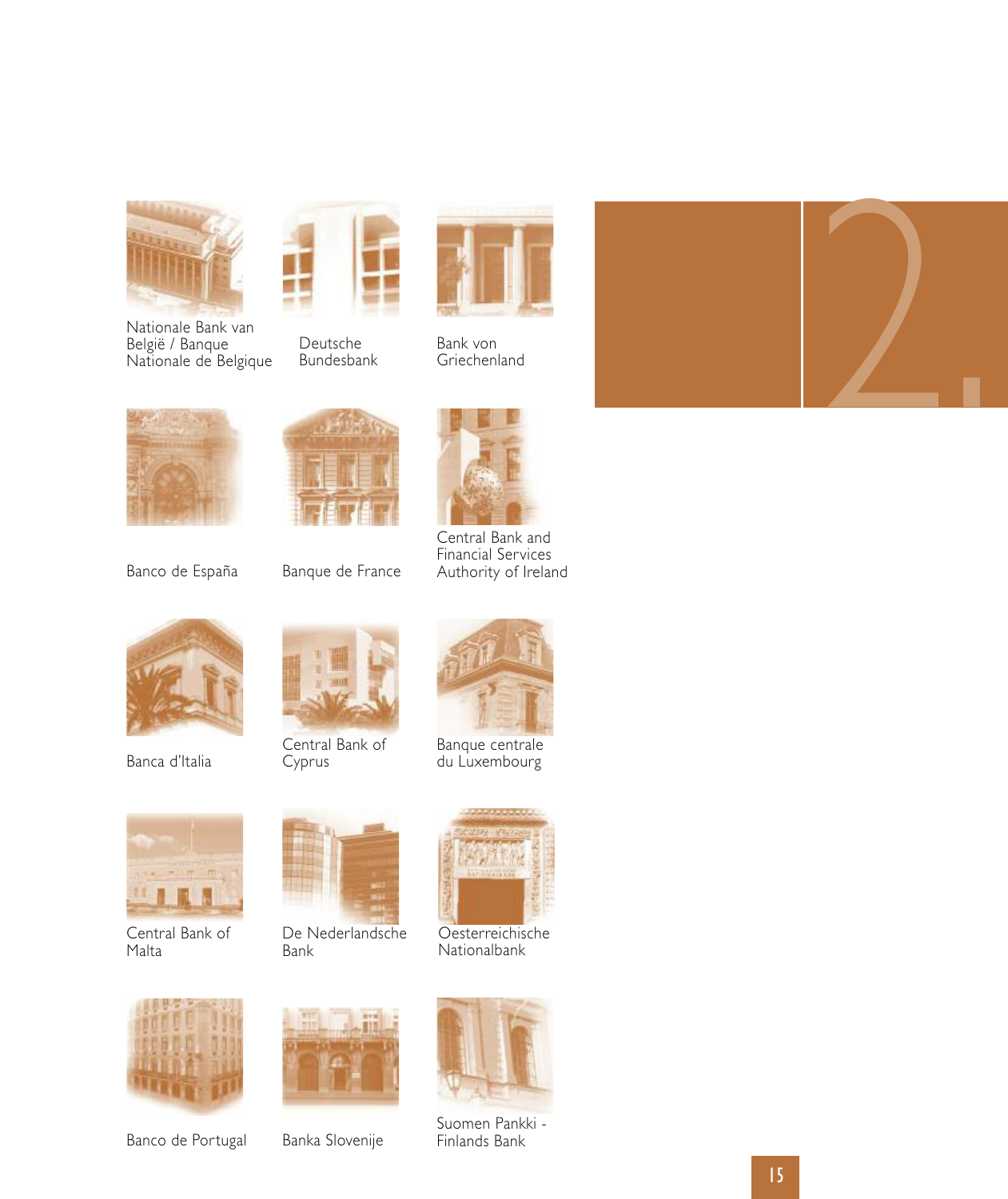# STRUCHTÚR AGUS CÚRAIMÍ



### **BAINC CHEANNAI S NÁI S IÚNTA**

**2.5** Tá pearsantacht dhlíthiúil ag bainc cheannais de Chóras an Euro (de réir an dlí i ngach tír faoi leith lena mbaineann siad) atá difriúil ón gceann atá ag an BCE. Ag an am céanna, is cuid lárnach de Chóras an Euro iad, atá freagrach as cobhsaíocht phraghsanna i limistéar an euro; oibríonn siad de réir treoirlínte agus treoracha ón BCE i gcomhlíonadh cúraimí Chóras an Euro.

#### Cuireann na BCN oibríochtaí a bhaineann le beartas airgeadaíochta i gcrích

Tá na BCN rannpháirteach i stiúradh an bheartais aonair airgeadaíochta do limistéar an euro. Cuireann siad oibríochtaí a bhaineann le beartas airgeadaíochta i gcrích, cosúil le hairgead bainc ceannais a chur ar fáil d'institiúidí creidmheasa, agus cinntíonn siad go socraítear íocaíochtaí gan airgead tirim intíre agus trasteorann. Ina theannta sin, gabhann siad orthu oibríochtaí a bhaineann le bainistiú a dhéanamh ar chúlchistí coigríche ar a son féin agus mar ghníomhairí don BCE.

Fairis sin, tá na BCN freagrach cuid mhór as bailiú sonraí staidrimh náisiúnta agus as eisiúint agus láimhseáil nótaí bainc i ngach tír faoi leith lena mbaineann siad. Ina theannta sin, comhlíonann na BCN feidhmeanna atá taobh amuigh de raon an Reachta, mura gcinneann an Chomhairle Rialaithe go bhfuil neamhréiteach idir iad agus cuspóirí agus cúraimí Chóras an Euro.

De réir dlíthe náisiúnta, is féidir feidhmeanna a leagan ar na BCN nach bhfuil bainteach le feidhmeanna maidir le beartas airgeadaíochta: tá roinnt BCN rannpháirteach i maoirseacht baincéireachta agus/nó feidhmíonn siad mar phríomhbhaincéir don rialtas.

Tagann an Chomhairle Rialaithe le chéile gach dara Déardaoin

#### **COMHLACHTAÍ CINNTEOIREACHTA AN BCE**

**D.6** Tá ar Chomhairle Rialaithe an BCE na comhaltaí de Bhord Feidhmiúcháin BCE agus gobharnóirí na BCN de na tíortha i limistéar an euro. Sonraíonn Reacht an CEBC go gcaithfidh Comhairle Rialaithe an BCE teacht le chéile ar a laghad deich n-uaire sa bhliain. Socraíonn an Chomhairle Rialaithe féin dátaí a gcruinnithe ar bhonn moladh ón mBord Feidhmiúcháin. Mura gcuireann ar a laghad triúr gobharnóirí ina choinne, is féidir cruinnithe a reáchtáil trí mheáin teileachomhdhála. Faoi láthair tagann an Chomhairle Rialaithe le chéile faoi dhó sa mhí, ar an gcéad agus ar an tríú Déardaoin de gach mí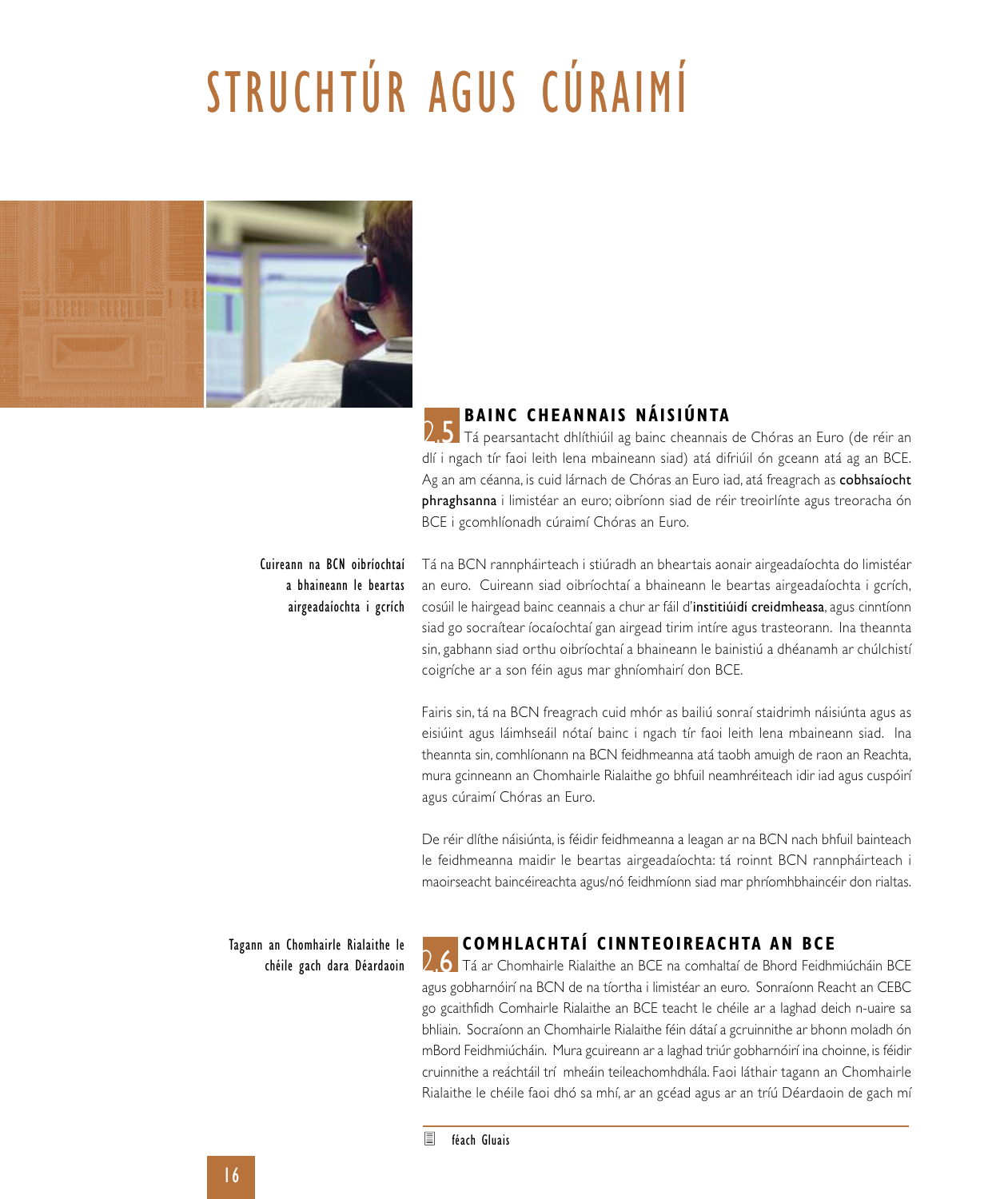

de ghnáth. De ghnáth, is ag an gcéad chruinniú den mhí amháin a phléitear ceisteanna a bhaineann le beartas airgeadaíochta.

Is féidir le hUachtarán Chomhairle an AE agus le comhalta den Choimisiún Eorpach freastal ar na cruinnithe, cé nach bhfuil ceart vótála ach ag comhaltaí na Comhairle Rialaithe. Tá vóta amháin ag gach comhalta den Chomhairle Rialaithe agus, taobh amuigh de chinntí a bhaineann le gnóthaí airgeadais an BCE, glacann an Chomhairle Rialaithe a cinntí trí thromlach simplí. I gcás comhionannas vótaí, tá an vóta réitigh ag an Uachtarán. Maidir le cúrsaí airgeadais – mar shampla, an suibscríbhinn chuig caipiteal an BCE, aistriú cúlchistí malairte eachtracha, nó dáileadh ioncaim airgeadaíochta – déantar na vótaí a ualú i gcomhréir le scaireanna na BCN i gcaipiteal suibscríofa an BCE.

Tugann an Conradh ar an Aontas Eorpach agus Reacht an CEBC agus an BCE cumhacht don Chomhairle Rialaithe na cinntí is suntasaí ó thaobh straitéise a ghlacadh ar son Chóras an Euro.

Is iad na príomhfhreagrachtaí atá ar an gComhairle Rialaithe ná:

- beartas airgeadaíochta limistéar an euro a leagan síos, i.e. cinntí a ghlacadh maidir le leibhéal eochair-rátaí úis an BCE;
- glacadh leis na treoirlínte agus na cinntí a dhéanamh atá riachtanach chun comhlíonadh chúraimí Chóras an Euro a chinntiú.

Nuair a bhíonn cinntí á nglacadh maidir le beartas airgeadaíochta agus cúraimí eile **Fócas ar limistéar an euro** Chóras an Euro, cuireann an Chomhairle Rialaithe san áireamh na forbairtí i limistéar an euro ina iomláine.

Tá ar an mBord Feidhmiúcháin Uachtarán agus Leasuachtarán an BCE agus ceithre chomhalta eile. Déanann Rialtais limistéar an euro de thoil a chéile ag leibhéal na gCeannairí Stáit nó Rialtais ar mholadh ó Chomhairle an AE agus tar éis di dul i gcomhairle le Parlaimint na hEorpa agus Comhairle Rialaithe an BCE iad a cheapadh as measc daoine a bhfuil gradam agus taithí ghairmiúil aitheanta acu i réimsí airgeadaíochta nó baincéireachta. Tagann an Bord Feidhmiúcháin le chéile de ghnáth gach Máirt.

#### Tagann an Bord Feidhmiúcháin le chéile gach Máirt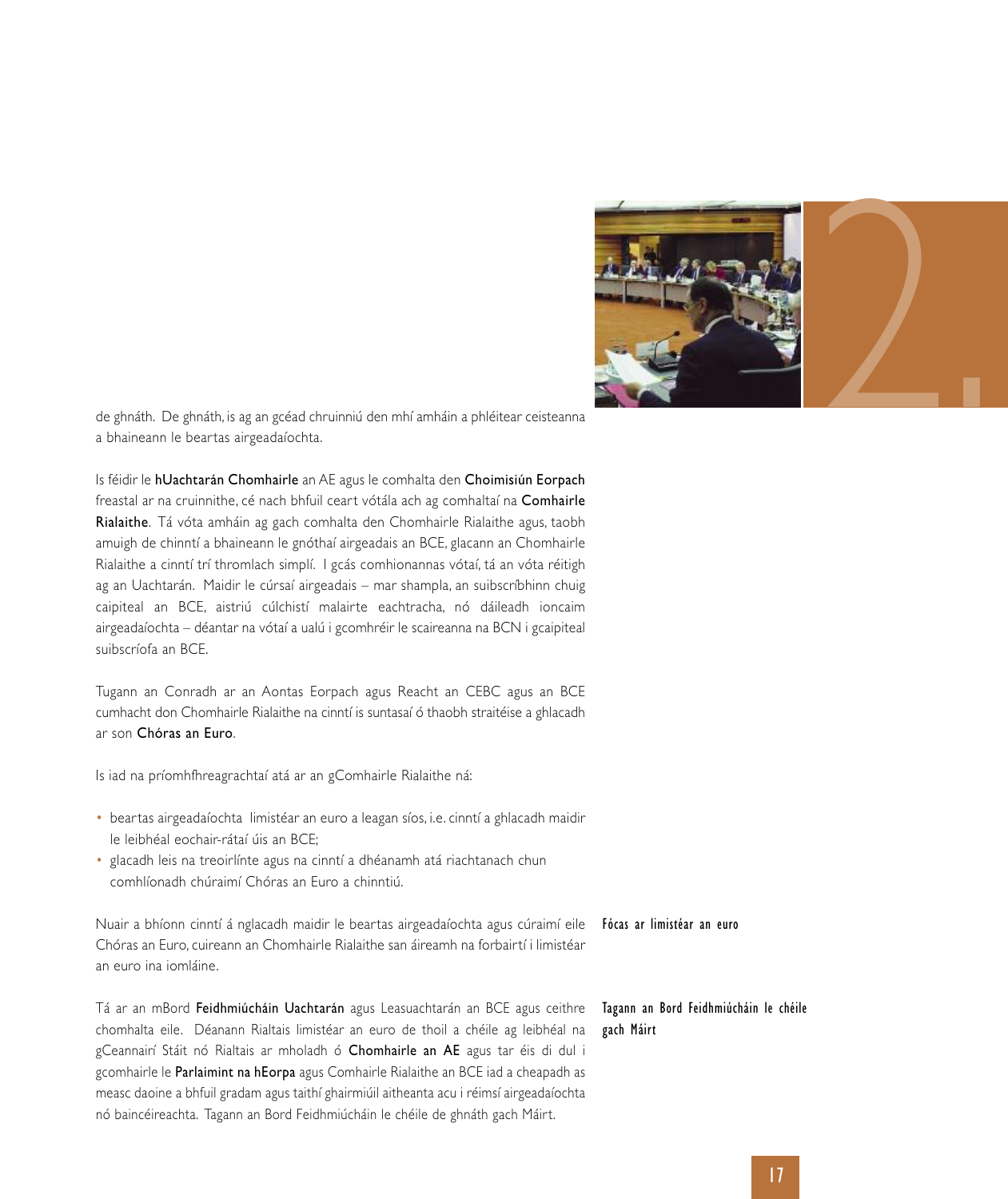# STRUCHTÚR AGUS CÚRAIMÍ



Bíonn Uachtarán an BCE nó, má bhíonn sé as láthair, an Leasuachtarán, ina chathaoirleach ar chruinnithe Chomhairle Rialaithe, Bhord Fheidhmiúcháin agus Chomhairle Ghinearálta an BCE. Tugtar cuireadh don Uachtarán freastal ar chruinnithe de Ghrúpa an Euro, an grúpa neamhfhoirmiúl d'airí eacnamaíochta agus airgeadais limistéar an euro, agus is féidir leis páirt a ghlacadh i gcruinnithe de Chomhairle an AE ar ábhair a bhaineann le cuspóirí agus cúraimí Chóras an Euro. Is iad na príomhfhreagrachtaí atá ar an mBord Feidhmiúcháin ná:

- na cruinnithe den Chomhairle Rialaithe a ullmhú
- Beartas airgeadaíochta a chur chun feidhme i limistéar an euro i gcomhréir leis na treoirlínte agus na cinntí arna nglacadh ag an gComhairle Rialaithe, agus lena linn sin, teagaisc a thabhairt do na BCN;
- bainistiú a dhéanamh ó lá go lá ar ghnó an BCE;
- cumhachtaí áirithe a fheidhmiú, cumhachtaí rialaithe san áireamh, atá tarmligthe chuici ag an gComhairle Rialaithe.

#### Tagann an Chomhairle Ghinearálta le chéile ceithre huaire gach bliain

Tá ar an gComhairle Ghinearálta Uachtarán agus Leasuachtarán BCE agus gobharnóirí na mbanc ceannais náisiúnta de na Ballstáit uile den AE. Féadfaidh na comhaltaí eile den Bhord Feidhmiúcháin, Uachtarán Chomhairle an AE agus comhalta den Choimisiún Eorpach freastal ar chruinnithe na Comhairle Ginearálta, ach níl ceart vótála acu. Is féidir cruinnithe den Chomhairle Ghinearálta a chomóradh pé uair a cheapann an tUachtarán gur gá sin nó ar iarratas ó ar a laghad triúr dá comhaltaí. De ghnáth tagann an Chomhairle Ghinearálta le chéile i Frankfurt uair amháin gach trí mhí.

Níl aon fhreagracht ar an gComhairle Ghinearálta maidir le cinntí a bhaineann le beartas airgeadaíochta i limistéar an euro. Tá cúraimí glactha ar láimh aige ón IAE a bhfuil ar an BCE iad a chomhlíonadh i gCéim a Trí fad is nach bhfuil glactha ag cuid de Bhallstáit an AE leis an euro. Tugann sé seo le tuiscint go bhfuil sí freagrach go príomha as tuairisciú ar an dul chun cinn atá déanta maidir le cóineasú ag Baillstáit an AE nach bhfuil glactha fós acu leis an euro scrios spás, agus chun comhairle a chur faoi na hullmhúcháin atá riachtanach chun glacadh leis an euro mar airgeadra dóibh féin. Rannchuidíonn sí le feidhmeanna comhairleacha an CEBC agus cuidíonn le bailiú faisnéise staidrimh.

féach Gluais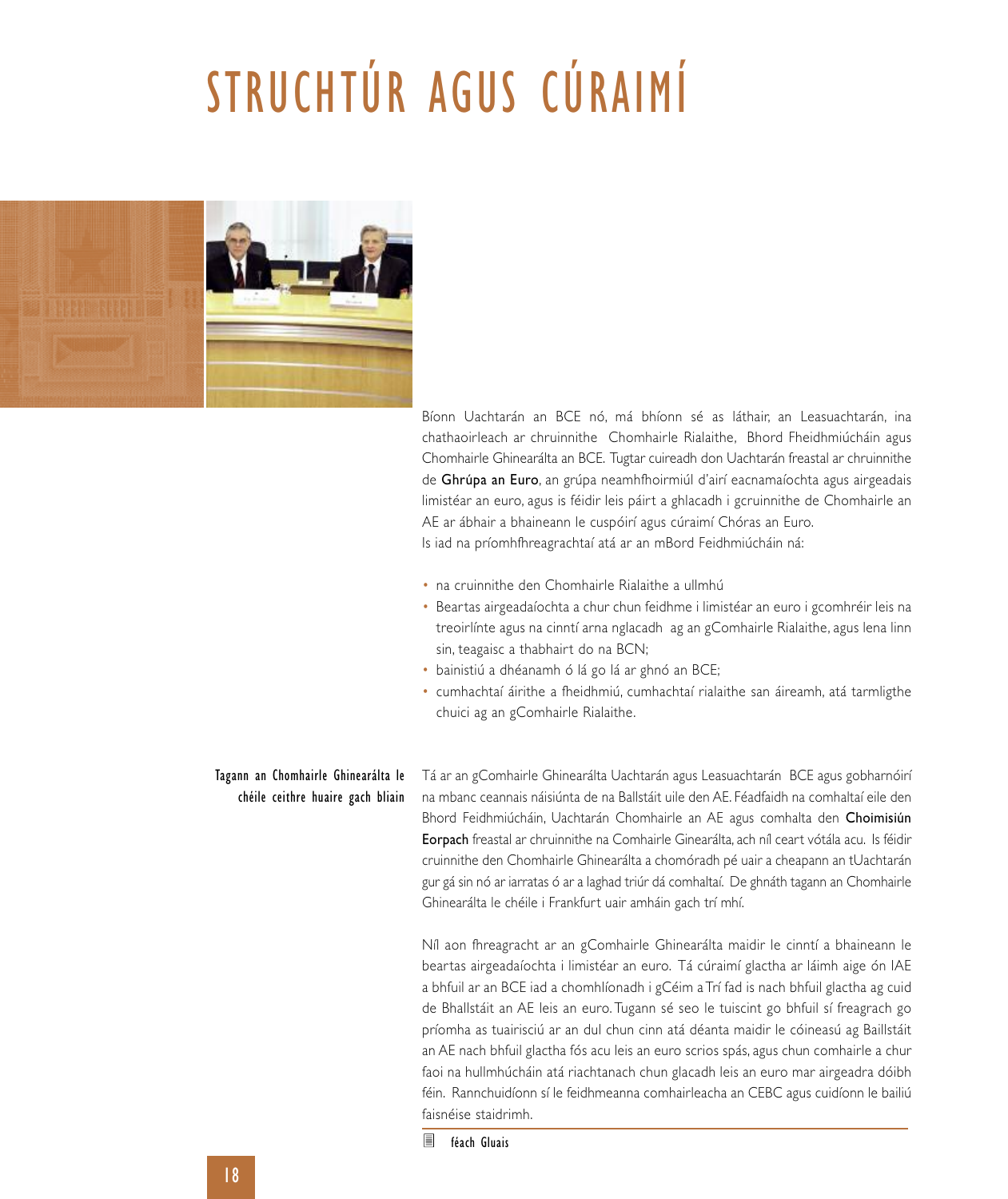

comhlachtaí cinnteoireachta

### **COI STÍ CEBC**

2.7 Tugann coistí CEBC tacaíocht do chomhlachtaí cinnteoireachta an BCE. Tá Tacaíonn coistí saineolaithe le na Coistí seo tábhachtach freisin do chomhoibriú laistigh de CEBC. Cuimsíonn siad comhaltaí ón BCE agus na bainc cheannais náisiúnta (BCN) de Chóras an Euro, chomh maith le comhaltaí ó chomhlachtaí inniúla eile, mar údaráis maoirseachta náisiúnta i gcás an Choiste um Maoirseacht Baincéireachta.Tá saineolaithe ceaptha ag BCN ag gach ceann de na tíortha sa limistéar nach bhfuil an euro ann, chun páirt a ghlacadh i gcruinnithe Coiste CEBC pé uair a bhíonn Coiste ag plé le nithe a thagann faoi réimse inniúlachta na Comhairle Ginearálta. Tá sainorduithe na gCoistí leagtha síos ag an gComhairle Rialaithe, chuig a dtuairiscíonn na Coistí tríd an mBord Feidhmiúcháin.

Faoi láthair, is mar seo leanas atá na Coistí: an Coiste um Chuntasaíocht agus Ioncam Airgeadaíochta, an Coiste um Maoirseacht Baincéireachta, an Coiste um Nótaí Bainc, an Coiste um Modheolaíocht Costais, an Coiste Cumarsáide um Chóras an Euro/CEBC, an Coiste Stiúrtha umTF Chóras an Euro, an Coiste umTheicneolaíocht Faisnéise, an Coiste Iniúchóirí Inmheánacha, an Coiste um Chaidreamh Idirnáisiúnta, an Coiste Dlíthiúil, an Coiste um Oibríochtaí Margaidh, an Coiste um Bheartas Airgeadaíochta, an Coiste um Chórais Íocaíochta agus Socraíochta agus an Coiste Staitisticí.

I 1998 bhunaigh an Chomhairle Rialaithe Coiste Buiséid freisin, comhdhéanta as comhaltaí ón BCE agus BCN Chóras an Euro. Cuidíonn an Coiste Buiséid leis an gComhairle Rialaithe i gcúrsaí a bhaineann le buiséad an BCE.

Ar deireadh, i 2005 bunaíodh Comhdháil Acmhainní Daonna, agus is comhaltaí ón CEBC atá uirthi. An aidhm atá ag an gComhdháil comhoibriú agus spiorad foirne a chur chun cinn i measc bhainc cheannais Chóras an Euro/ CEBC i réimse bainistíochta acmhainní daonna.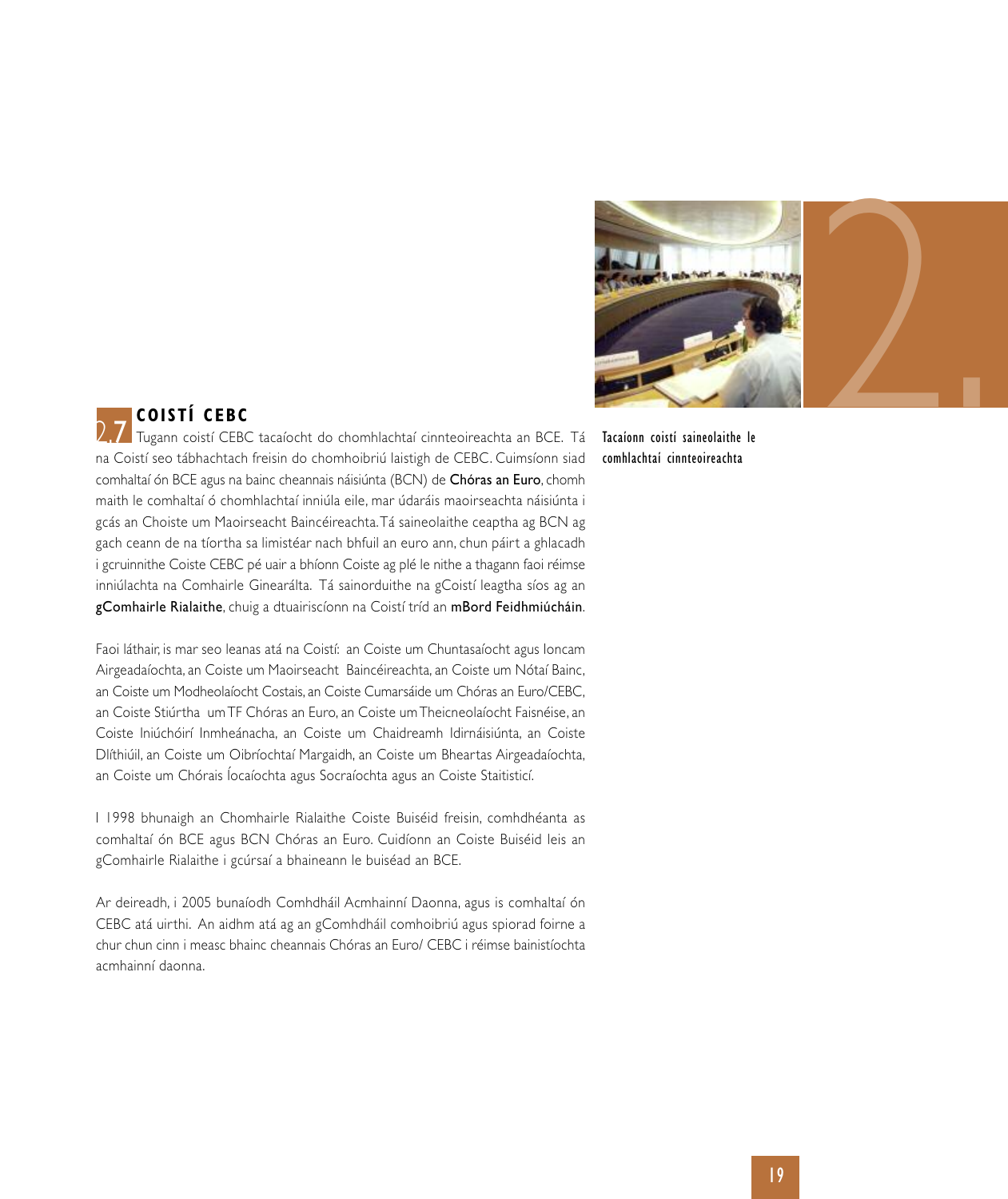# BEARTAS AIRGEADAÍOCHTA



### **COBHSAÍOCHT PRAGHASANNA**

B. Tá de chuspóir príomhúil ag Córas an Euro ná cobhsaíocht praghsanna a choimeád ar bun. Gan dochar do chuspóir na cobhsaíochta praghsanna, tacóidh Córas an Euro le beartais ghinearálta eacnamaíocha an Chomhphobail Eorpaigh.

#### An phríomhthosaíocht ná cobhsaíocht praghsanna

Sonraíonn Airteagal 2 den Chonradh ar Aontas Eorpach go bhfuil sé mar chuspóir ag an Aontas Eorpach "dul chun cinn eacnamaíoch agus sóisialta agus ardleibhéal fostaíochta a chur ar aghaidh agus forbairt chothromúil inbhuanaithe a ghnóthú". Cuidíonn Córas an Euro leis na cuspóirí seo trí chobhsaíocht praghsanna a choimeád ar bun. Lena chois sin, agus é ar lorg cobhsaíocht praghsanna, cuireann sé na cuspóirí seo san áireamh. Má bhíonn aon choinbhleacht idir na cuspóirí, caithfidh an BCE tosaíocht a thabhairt i gcónaí do chobhsaíocht praghsanna a choimeád ar bun.

Feidhmíonn Córas an Euro de réir an phrionsabail a bhaineann le geilleagar oscailte margaidh agus saoriomaíocht, chomh maith le bheith ar son leithdháileadh éifeachtúil ar acmhainní.

### **STRAITÉI S BHEARTAS AIRGEADAÍOCHTA AN BCE**

**B.2** Caithfidh an BCE tionchar a bheith aige ar choinníollacha i margadh an airgid, agus dá réir ar rátaí úis gearrthéarmacha, chun cobhsaíocht praghsanna a bhaint amach.

Tá glactha ag an BCE le straitéis chun a chinntiú go bhfeidhmítear cur chuige comhsheasmhach agus córasach maidir le cinntí a bhaineann le beartas airgeadaíochta. Cuidíonn an chomhsheasmhacht le cobhsaíocht ionchas boilscithe agus méadaíonn sé creidiúnacht an BCE.

Príomh eilimint de straitéis bheartas airgeadaíochta Chomhairle Rialaithe an BCE is ea an sainmhíniú cainníochtúil a dhéanann sé ar chobhsaíocht praghsanna : "Méadú bliain ar bhliain faoi bhun 2% ar an Innéacs Comhchuibhithe Praghsanna do Thomhaltóirí (ICPT) do limistéar an euro". Caithfear cobhsaíocht praghsanna a choimeád ar bun thar an meántréimhse, rud a léiríonn an gá atá le beartas airgeadaíochta bheith ag breathnú

鳫 féach Gluais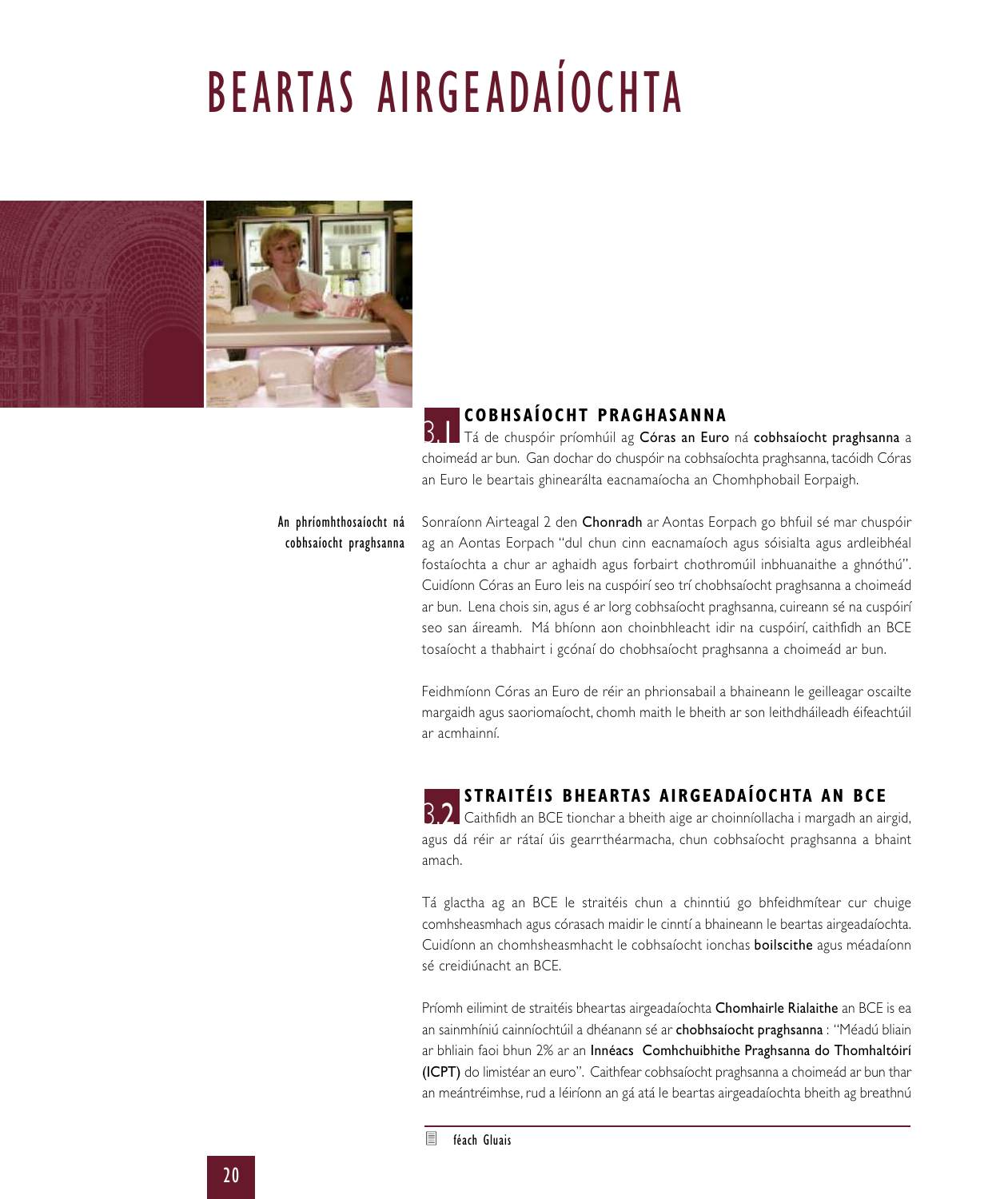



chun cinn.Agus é sa tóir ar chobhsaíocht praghsanna, tá sé mar aidhm ag an BCE rátaí boilscithe a choinneáil faoi nó gar do 2% thar an meántréimhse. Leagann sé seo béim ar a thiomantas chun dóthain de lamháil sábháilteachta a chur ar fáil chun cosaint a thabhairt in aghaidh rioscaí na díbhoilscithe.

Caithfidh beartas airgeadaíochta breathnú chun cinn mar go bhfuil agaí moille suntasacha sa mheicníocht tarchurtha (féach an chéad chuid eile). Lena chois sin, ba chóir go ndaingneodh beartas airgeadaíochta ionchas boilscithe agus go gcabhródh sé chun luaineacht i bhforbairt eacnamaíochta a sheachaint

Chomh maith leis an sainmhíniú ar chobhsaíocht praghsanna, cuimsíonn an straitéis bheartas airgeadaíochta measúnú cuimsitheach ar na rioscaí do chobhsaíocht praghsanna agus a bhfuil anailís eacnamaíochta agus anailís airgeadaíochta mar chuid de. Déantar cros-sheiceáil críochnúil ar an eolas a thagann ón dá anailís roimh gach cinneadh ar bheartas airgeadaíochta.

#### **IONSTRAIMÍ MAIDIR LE BEARTAS AIRGEADAÍOCHTA**

Tosaíonn meicníocht tarchurtha bheartas airgeadaíochta le bainistiú an bhainc **3.3** cheannais ar leachtacht agus an treorú a dhéanann sé ar rátaí úis gearrthéarmacha

Tá ról fíorthábhachtach ag margadh an airgid, mar chuid den mhargadh airgeadais, i seachadadh cinntí maidir le beartas airgeadaíochta, os rud é gurb é an margadh is túisce é a dtéann athruithe ar bheartas airgeadaíochta i gcionn air. Tá margadh airgid atá domhain agus go bhfuil lánpháirtiú déanta air riachtanach do bheartas airgeadaíochta éifeachtúil, os rud é go gcinntíonn sé dáileadh cothrom ar leachtacht banc ceannais agus rátaí úis gearrthéarmacha ar leibhéal aonchineálach ar fud limistéir an airgeadra aonair. Comhlíonadh an réamhchoinníoll seo díreach ó thús Céim a Trí de AEA nuair a rinneadh lánpháirtiú rathúil ar na margaí airgid náisiúnta i margadh airgid éifeachtúil do limistéar an euro.

Chun rátaí úis gearrthéarmacha a stiúradh, tá teacht ag Córas an Euro ar shraith d'ionstraimí beartas airgeadaíochta, mar a bhfuil oibríochtaí margaidh oscailte, buansaoráidí agus riachtanais cúlchistí.

Beartas airgeadaíochta a bhreathnaíonn chun cinn

Is ar an margadh airgid is túisce a théann sé i gcionn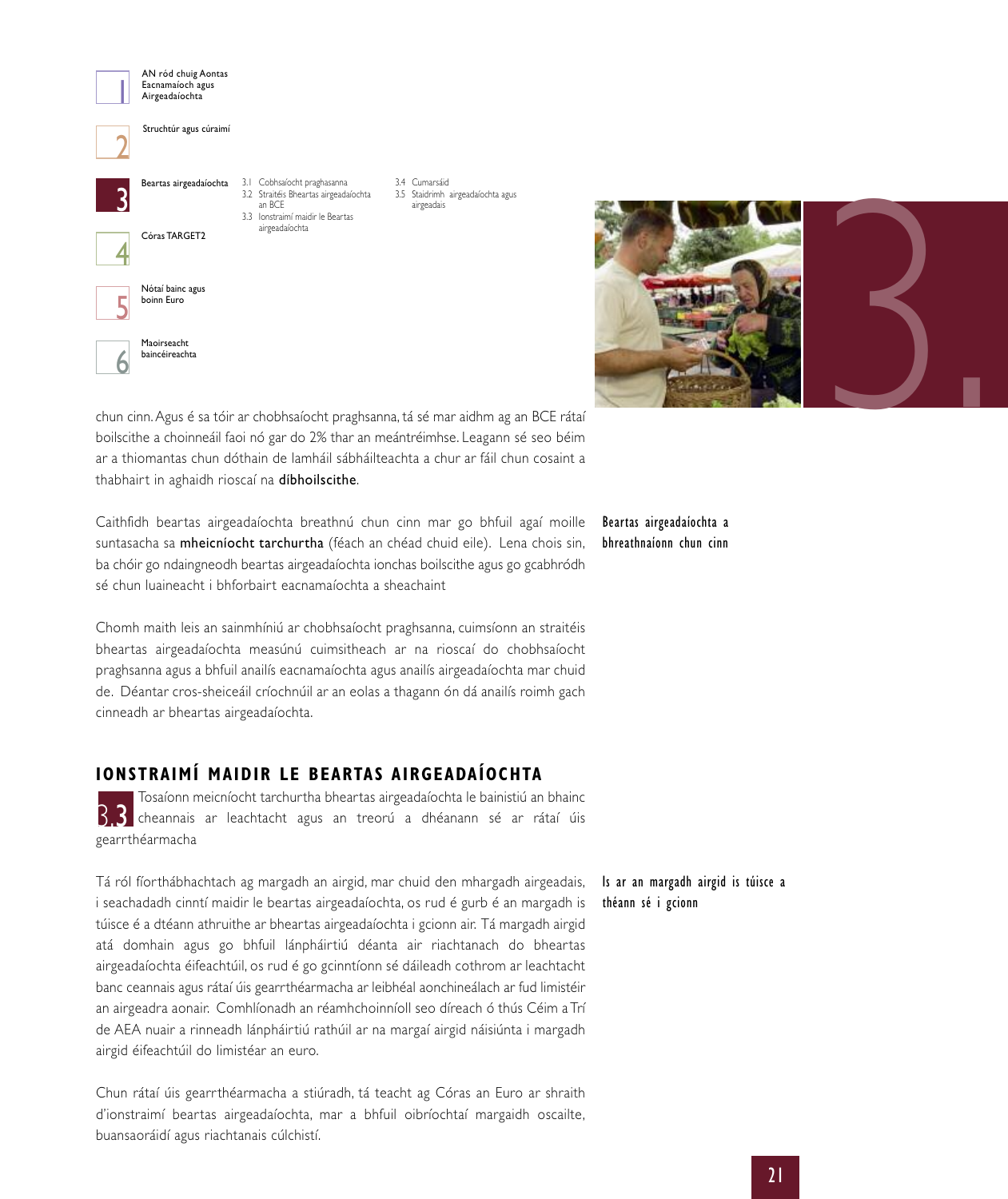# BEARTAS AIRGEADAÍOCHTA



Is féidir oibríochtaí margaidh oscailte a roinnt mar seo leanas:

- príomhoibríochtaí athmhaoinithe ; is idirbhearta rialta a chuireann leachtacht ar fáil iad seo le seachtain minicíochta agus aibíochta:
- oibríochtaí athmhaoinithe níos fadtéarmaí ; is idirbhearta a chuireann leachtacht ar fáil iad seo le tréimhse minicíochta míosa agus tréimhse aibíochta de thrí mhí
- oibríochtaí mionchoigeartaithe; is féidir iad seo a chur i gcrích ar bhonn ad hoc chun an staid leachtachta sa mhargadh a bhainistiú agus chun rátaí úis a stiúradh. Go sonrach, tá sé mar aidhm acu na héifeachtaí ar rátaí úis de bharr éagothroime leachtachta nach raibh coinne leo a mhaolú: agus
- is féidir le Córas an Euro oibríochtaí struchtúracha a chur i gcrích trí idirbhearta droim ar ais, idirbhearta thar barr amach agus eisiúint deimhnithe fiachais.
- Tairgeann Córas an Euro dhá bhuansaoráid, a shocraíonn teorainneacha do rátaí úis thar oíche an mhargaidh trí leachtacht a sholáthar agus a shú: Buansaoráidí
	- an tsaoráid iasachta imeallaigh, a cheadaíonn d'institiúidí creidmheasa leachtacht thar oíche a fháil ó na bainc cheannais náisiúnta in aghaidh sócmhainní inghlactha; agus
	- an tsaoráid taisce, gur féidir le hinstitiúidí creidmheasa í a úsáid chun airgead a thaisceadh thar oíche leis na bainc cheannais náisiúnta i gCóras an Euro
- Ar deireadh, éilíonn Córas an Euro go gcoinneodh institiúidí creidmheasa cúlchistí íosta i gcuntais leis na bainc cheannais náisiúnta. Caithfidh gach institiúid creidmheasa céatadán áirithe de chuid de thaiscí a chustaiméirí féin (chomh maith le cuid eile de dhliteanais bainc) a choinneáil i gcuntas taisce leis an mbanc ceannais náisiúnta cuí thar thréimhse coinneála cúlchiste a mhaireann thart ar mhí amháin ar meán. Íocann Córas an Euro ráta úis gearrthéarmach ar na cuntais seo. An chuspóir atá leis an gcóras cúlchistí íosta ná chun rátaí úis mhargadh an airgid a chobhsú agus chun easnamh leachtach struchtúrach sa chóras baincéireachta a chruthú (nó a mhéadú). Riachtanais chúlchistí íosta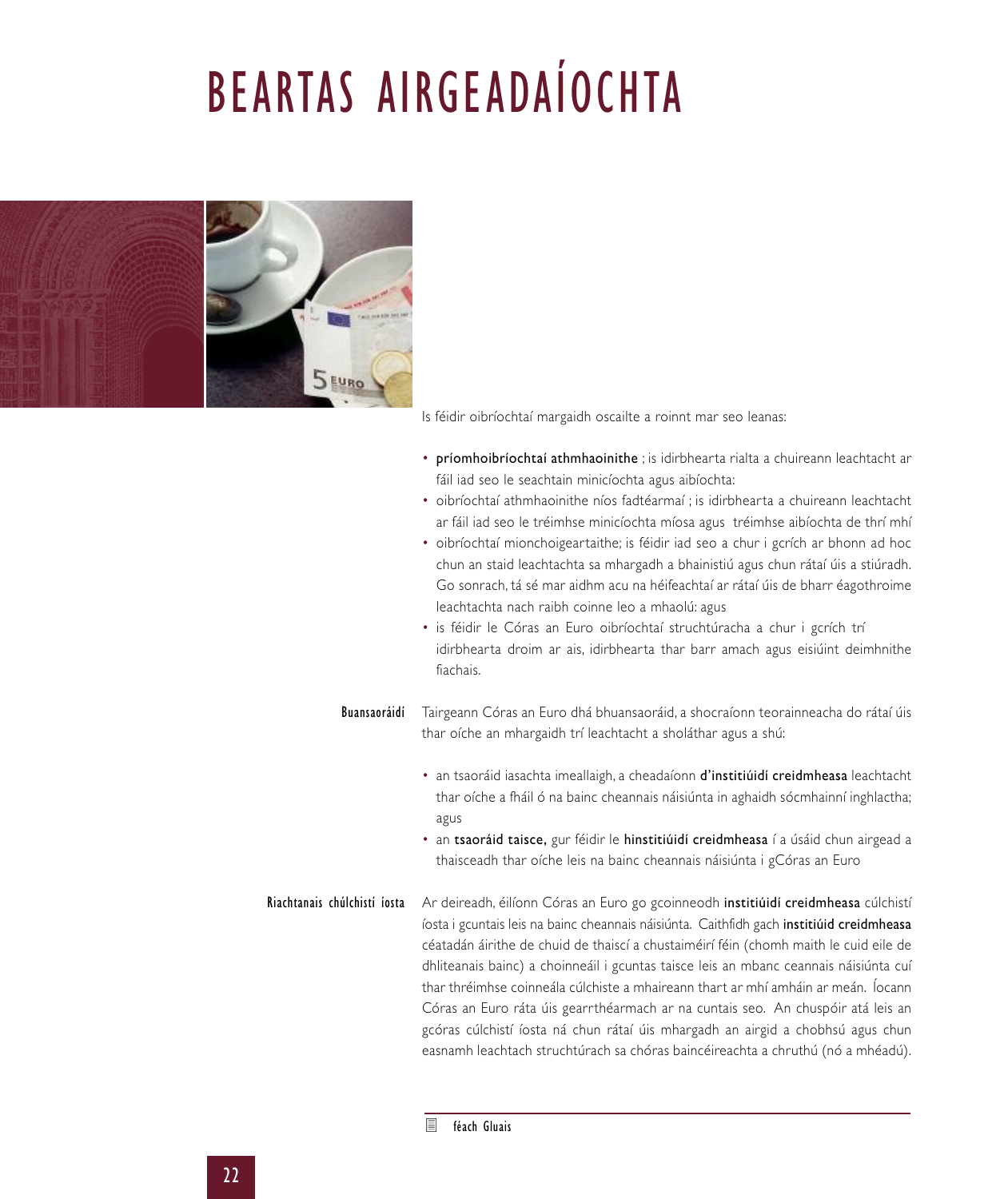

### **CUMARSÁID**

Cuid riachtanach de chúram bainc ceannais is ea an chumarsáid éifeachtúil 3.4 eachtrach. Cuidíonn an chumarsáid le héifeachtacht agus le creidiúnacht bheartas airgeadaíochta. Chun cur le tuiscint an phobail ar bheartas airgeadaíochta agus ar ghníomhaíochtaí eile de chuid bhainc ceannais, ní mór don BCE bheith oscailte agus trédhearcach. Is é seo an príomh-threoirphrionsabal do Chóras an Euro ina chumarsáid eachtrach, ar a n-áirítear dlúth chomhoibriú idir an BCE agus na BCN.

Chun a chuid cumarsáide a dhéanamh éifeachtúil, úsáideann an BCE agus na BCN mórán uirlisí éagsúla. Ar na cinn is tábhachtaí tá:

- preasagallaimh rialta i ndiaidh an chéad chruinniú den Chomhairle Rialaithe gach mí;
- Ráiteas Nuachta Míosúil a fhoilsiú ina mbeidh mionchuntas ar fhorbairtí eacnamaíoch i limistéar an euro agus ailt ar ábhair atá bainteach le gníomhaíochtaí an BCE;
- éisteachtaí poiblí ó Uachtarán an BCE agus comhaltaí eile de Bhord Feidhmiúcháin an BCE i bParlaimint na hEorpa;
- óráidí agus agallaimh a thugann comhaltaí de chomhlachtaí cinnteoireachta an BCE:
- preaseisiúintí ag míniú cinntí agus tuairimí na Comhairle Rialaithe;
- láithreáin ghréasáin an BCE agus na BCN a thugann rochtain ar gach ábhar foilsithe, bailiúchán an-mhór de shonraí staitistiúla san áireamh;
- páipéir oibre;
- páipéir ócáideacha;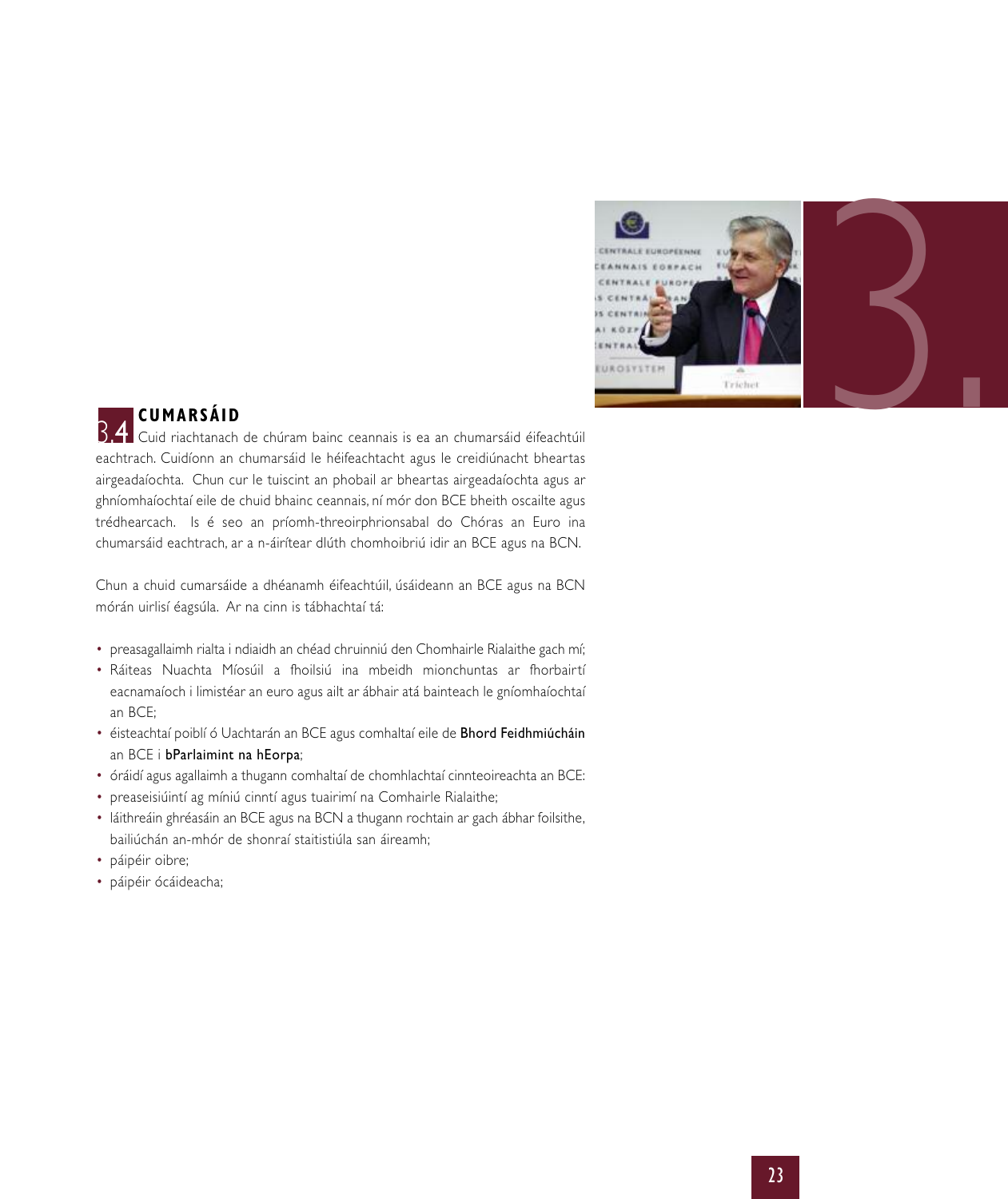# BEARTAS AIRGEADAÍOCHTA



### **STAIDRIMH AIRGEADAÍOCHTA AGUS AIRGEADAI S**

B.5 Tiomsaíonn agus foilsíonn an BCE staidrimh airgeadaíochta agus airgeadais le dlúth chomhoibriú ó na BCN. Tacaíonn an fhaisnéis staidrimh seo le beartas airgeadaíochta limistéar an euro agus le cinnteoireacht an BCE.

#### Tiomsaíonn an BCE comhiomláin do limistéar an euro

Bailíonn na BCN (agus, i gcásanna áirithe, údaráis náisiúnta eile) sonraí ó institiúidí airgeadais agus ó fhoinsí eile ina dtíortha féin agus déanann siad comhiomláin a ríomh ag an leibhéal náisiúnta, agus seolann siad chuig an BCE iad. Ansin tiomsaíonn an BCE na comhiomláin do limistéar an euro

Tá an bunús dlíthiúil d'fhorbairt, do bhailiú, do thiomsú agus do scaipeadh staidrimh ag an BCE leagtha síos i Reacht an Chórais Eorpaigh Bhainc Cheannais (CEBC) de réir an Chonradh ar an Aontas Eorpach agus Reacht an Chórais Eorpaigh Bhainc Cheannais agus an Bhainc Cheannais Eorpaigh. Chomh maith lena chinntiú go bhfuil freastal á dhéanamh ar a riachtanais staidrimh féin, déanann an BCE iarracht an tualach a leagann tuairisciú staidrimh ar institiúidí airgeadais agus ar ghníomhairí tuairiscithe eile a laghdú.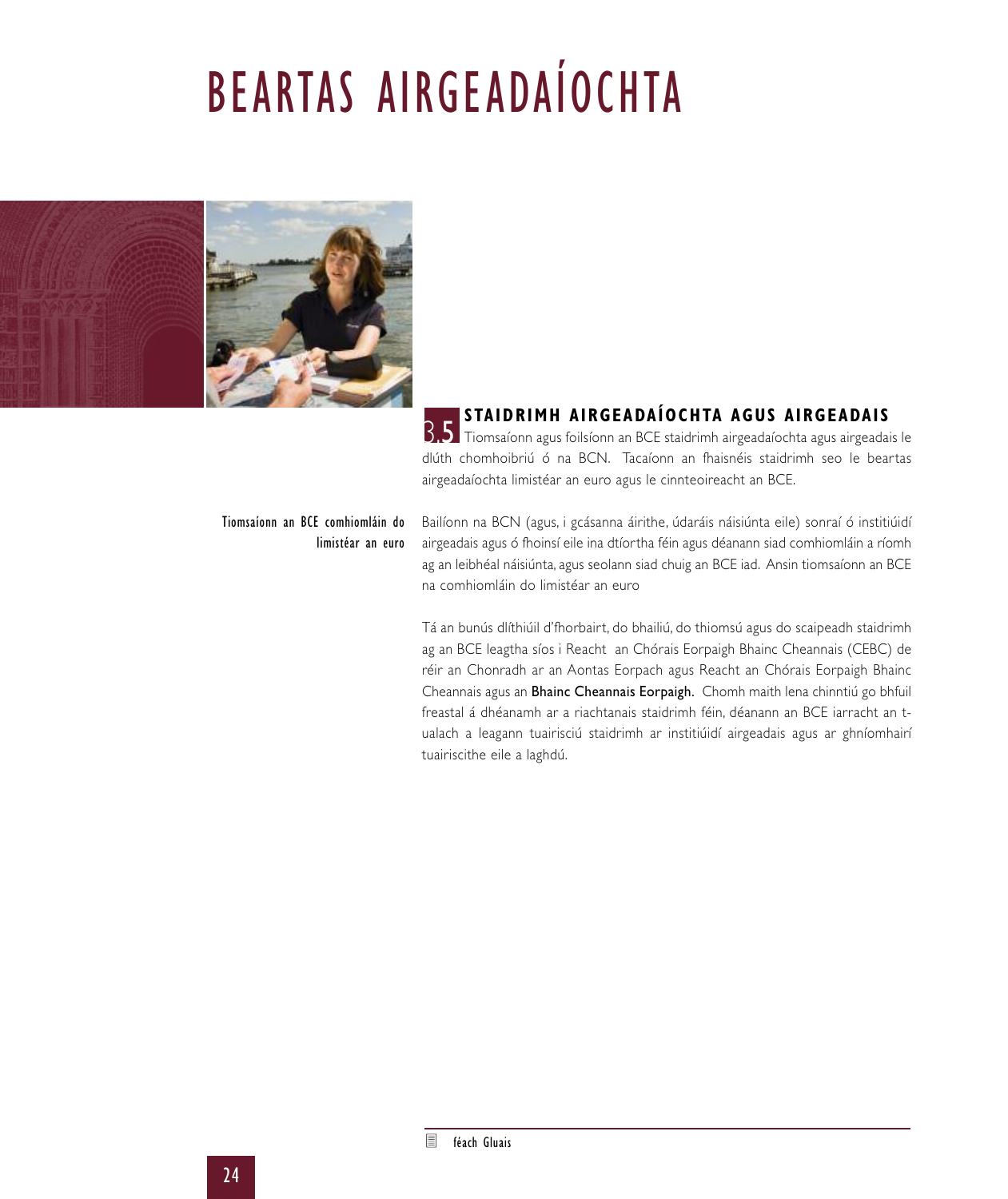

Roinntear an fhreagracht maidir le staidrimh idir an BCE agus an Coimisiún Eorpach (trí Eurostat, oifig staidrimh na gComhphobal Eorpach). Tá an BCE freagrach go príomha nó mar chomhpháirtí as staidrimh airgeadaíochta, staidrimh maidir le hinstitiúidí airgeadais, staidrimh seachtracha (comhardú na n-íocaíochtaí san áireamh), cuntais airgeadais, agus forbairt ar chuntais ráithiúla nach cuntais airgeadais iad d'earnálacha institiúideacha (teaghlaigh, corparáidí, agus rialtas). Chomh maith leis sin, roinntear an fhreagracht as infreastruchtúr staidrimh (coigeartú séasúrach, dearadh ar chreatlach cáilíochta agus caighdeáin tarchurtha sonraí san áireamh) idir an dá institiúid ag an leibhéal Eorpach. Chomh fada agus is féidir cloíonn staidrimh an CEBC le caighdeáin idirnáisiúnta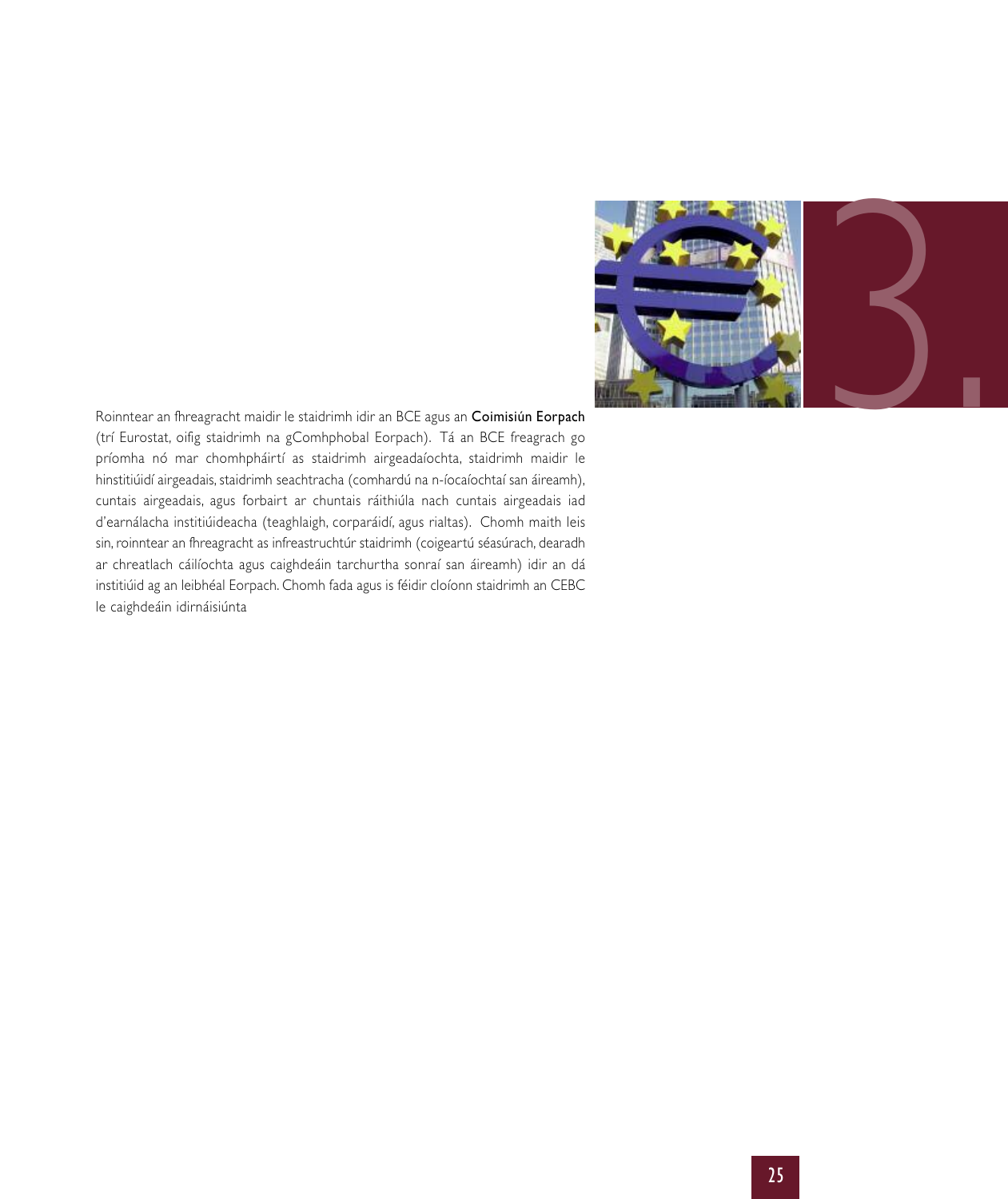# CÓRAS TARGET2



Ollsocraíocht fíor-ama i euro

#### **CÓRAS TARGET2**

Tá TARGET2 (Trans-European Automated Real-time Gross settlement Express Transfer) á chur faoi láthair in ionad Chórais Target den chéad ghlúin, a bhí ag feidhmiú ó Eanáir 1999, nuair a lainseáladh an euro. Beidh an córas nua ar fáil roimh shamhradh 2008 le haghaidh gach idirbheart euro lastigh de agus idir na tíortha a chuimsíonn limistéar an euro chomh maith le tíortha éagsúla eile an AE.

Cosúil lena réamhtheachtaí úsáidtear TARGET2 chun oibríochtaí bainc ceannais a shocrú, aistrithe idir bhainc le luach ard i euro chomh maith le híocaíochtaí eile euro. Cuireann sé próiseáil fíor-ama ar fáil, socrú maidir le hairgead banc ceannais agus críochnaitheacht láithreach. Ach, neamhchosúil leis an gcóras roimhe seo, córas ina raibh próiseáil dhíláraithe á dhéanamh ar íocaíochtaí ar fad ag na bainc cheannais náisiúnta, úsáideann an córas nua comhphróiseas singil gan idirghabháil ag na bainc cheannais. Leis an bpróiseas seo is féidir go mbeidh soláthar seirbhíse níos fearr agus comhchuibhithe, trí bharainneachtaí an mhórscála, agus go mbeidh táillí níos lú agus éifeachtacht chostais níos fearr. Níl aon teorainn maidir le huasluach nó híosluach ar íocaíochtaí TARGET2.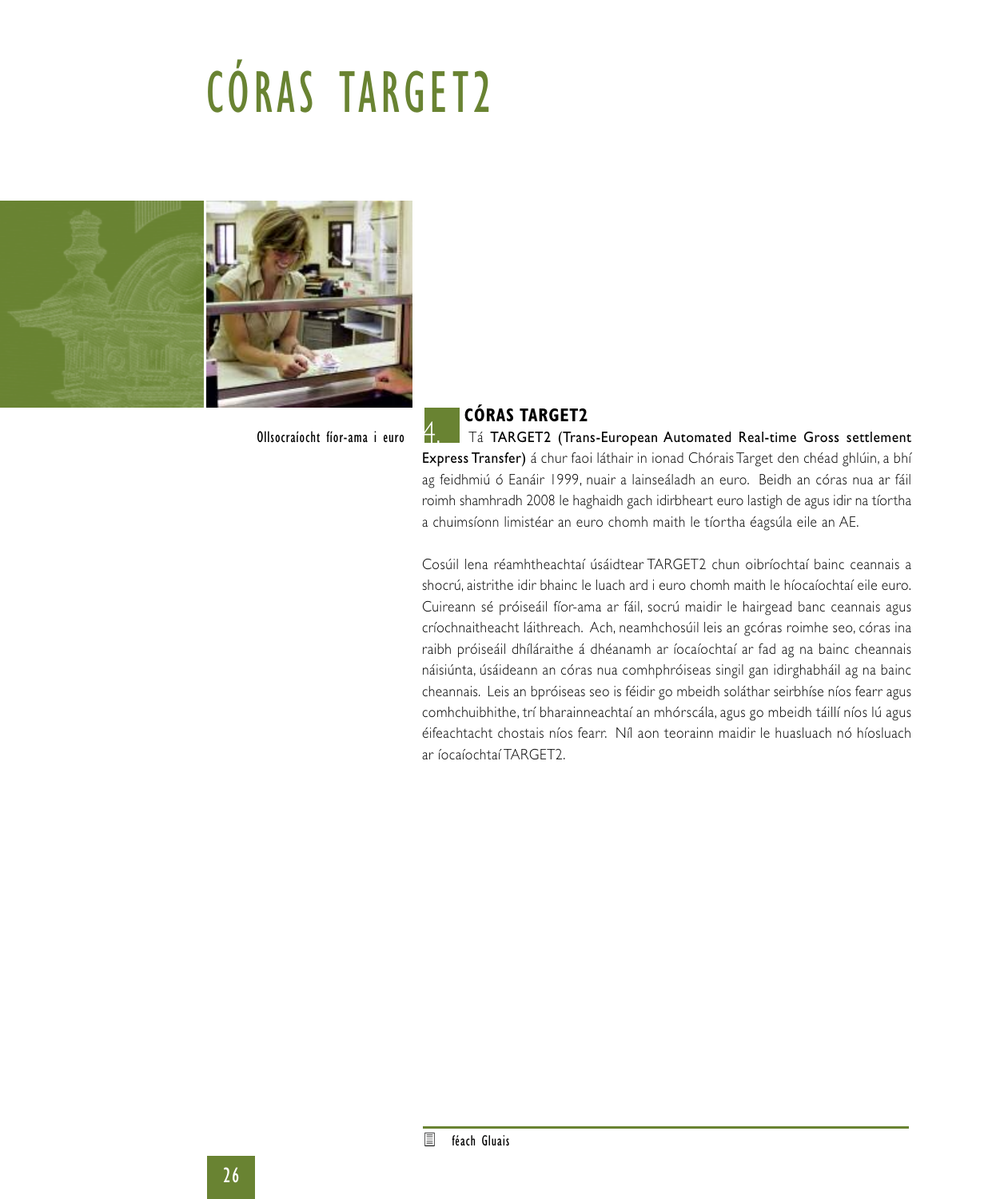



Nuair a bhaineann rannpháirtithe an mhargaidh úsáid asTARGET2 chun gach íocaíocht le luach ard a dhéanamh, go háirithe iad siúd a bhfuil baint acu le hoibríochtaí idirbhainc, sólathraítear ardseirbhís dóibh agus cuidíonn siad go mór chun riosca sistéamach a laghdú ar fud an AE, i.e. riosca "tadhlachta" do limistéir eile mar gheall ar líon mór agus luach ard na n-idirghníomhuithe idir bhainc.

Is forbairt eile í lainseáil an Limistéar Aonair Íocaíochtaí Euro i 2008, ina láimhseálfar gach íocaíocht euro neamhairgid mar íocaíocht intíre; beidh deireadh leis an difríocht idir idirbhearta náisiúnta agus trasteorann. Claochlóidh TARGET2 agus LAIE an margadh íocaíochta i limistéar an euro chun é a dhéanamh níos dinimiciúla agus níos éifeachtaí ó thaobh costais de.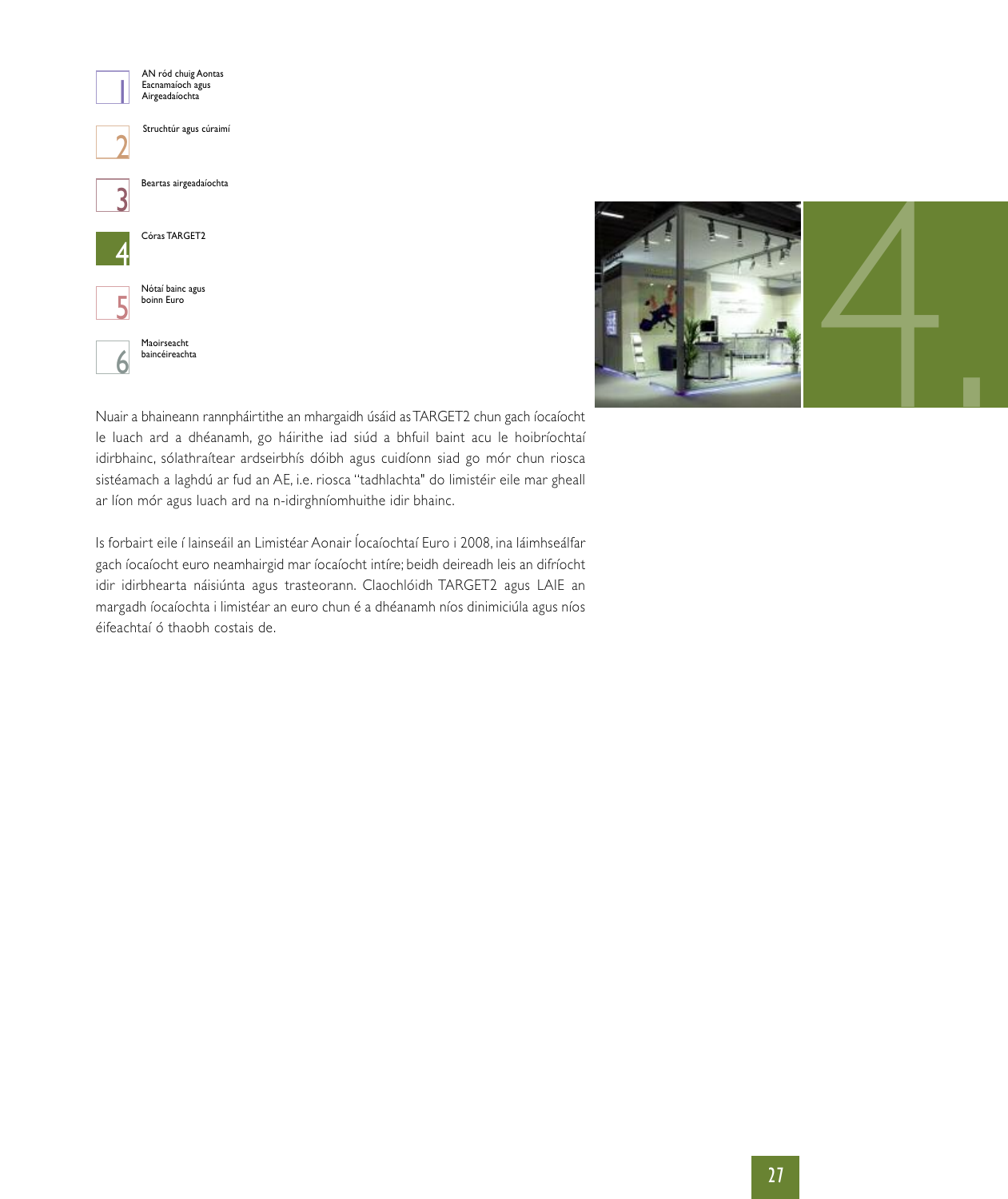# NÓTAÍ BAINC AGUS BOINN EURO





100

200

### **NÓTAÍ BAINC**

5. Cuireadh nótaí bainc euro i gcúrsaíocht ar 1 Eanáir 2002. Tá seacht nainmníocht, méid faoi leith i ngach ceann: €5, €10, €20, €50, €100, €200 agus €500. Is mó méid an nóta bainc nuair is airde an ainmníocht.

Léiríonn na nótaí bainc na stíleanna ailtireachta ó sheacht dtréimhse i stair chultúrtha na hEorpa – clasaiceach, Rómhánach, Gotach, Renaissance, barócach agus rocócó, aois na hailtireachta iarainn agus gloine, an ailtireacht nua-aoiseach den fichiú haois – agus taispeánann said trí phríomh ghné ailtireachta: fuinneoga, geataí agus droichid. Ní léiríonn aon cheann de na dearaí fíor fhoirgnimh nó séadchomharthaí.

Siombalaíonn na fuinneoga agus na geataí ar éadan gach nóta bainc spiorad na hoscailteachta agus an chomhoibrithe san Eoraip. Tá droichead le feiceáil ar chúl gach nóta bainc. Is mar mheafar a úsáidtear na droichid seo don chumarsáid idir náisiúin na hEorpa agus idir an Eoraip agus an chuid eile den domhan.

Tá roinnt gnéithe slándála, mar chomhartha uisce, holagram, snáithe slándála agus dúch a athraíonn dath, inchorpraithe i ndearadh na nótaí bainc chun iad a chosaint ó ghóchumadh agus cur ar chumas daoine fíornótaí bainc a aithint. Cuimsíodh gnéithe faoi leith deartha iontu freisin, m.sh. cló ardaithe agus uimhreacha móra, chun cuidiú le daoine dalla agus daoine nach bhfuil radharc iomlán acu.

Cinntíonn dianrialú cáilíochta go bhfuil na nótaí bainc ar fad a tháirgtear mar an gcéanna ó thaobh caighdeáin agus dreacha de. Níl dearaí náisiúnta faoi leith ar na nótaí bainc.

Tá pleanáil ar siúl ar shraith nua nótaí bainc. Ionchorpróidh sé gnéithe slándála nua ach ar gach dóigh eile léireoidh sé go mbeidh leanúint leis an tsraith atá ann faoi láthair: beidh na hainmníochtaí céanna ag na nótaí bainc – ó €5 go dtí €500 – agus toisc go mbeidh siad bunaithe ar na dearaí atá ann faoi láthair aithneofar iad láithreach mar nótaí bainc euro.

目 féach Gluais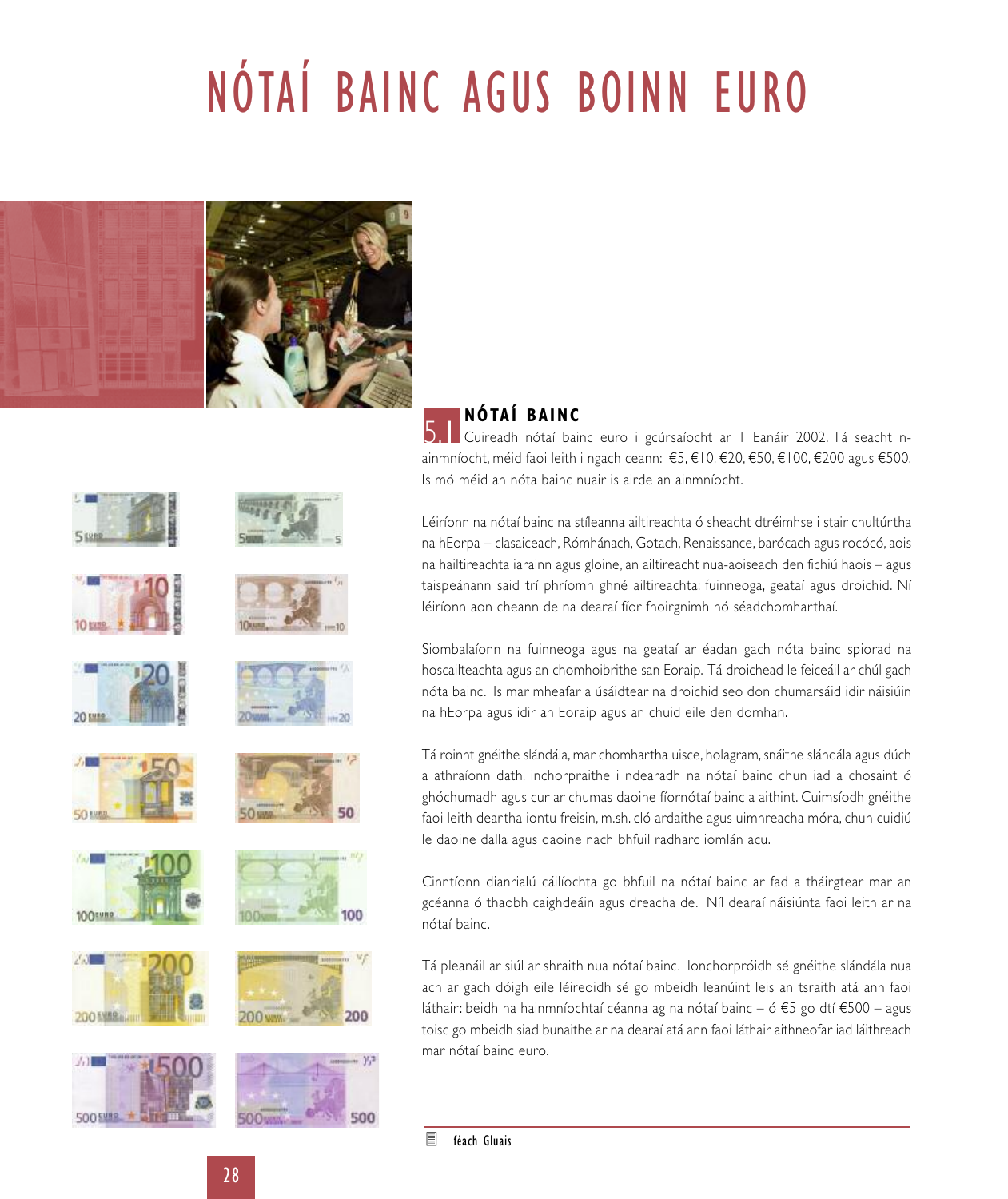



### **BOINN**

5.2 Roinntear euro amháin i gcéad cent. Tá ocht gcinn de bhoinn euro: 1, 2, 5, 10, 20 agus 50 cent, €1 agus €2. Tá dearadh "Eorpach" ar thaobh amháin de gach bonn agus dearadh náisiúnta ar an taobh eile. Dar ndóigh, is féidir gach bonn euro a úsáid i ngach tír i limistéar an euro, is cuma faoina dtaobh náisiúnta.

Tá difríochtaí maidir le méid, meáchan, ábhar, dath agus tiús idir na hocht mbonn euro. Cuimsíodh roinnt gnéithe breise nuálacha iontu freisin chun cuidiú le lucht a n-úsáidte, go háirithe daoine dalla agus daoine nach bhfuil radharc iomlán acu, na hainmníochtaí éagsúla a aithint. Mar shampla, tá imeall faoi leith ar gach bonn leantach sa sraith. Cinntíonn mionchóras bainistithe cáilíochta go bhfuil na boinn euro ar fad inaistrithe ar fud limistéir an euro agus go bhfuil siad de réir na gcaighdeán atá riachtanach chun gur féidir iad a úsáid i meaisíní díola.

Rinneadh cúram faoi leith i dtáirgeadh na mbonn euro de luach níos airde (€1 agus €2) chun iad a chosaint in aghaidh góchumtha. De bharr an dearadh sofaisticiúil dhá dhathach atá orthu, agus an litreoireacht chabhartha thart ar imeall an bhoinn €2 tá sé deacair góchumadh a dhéanamh orthu.

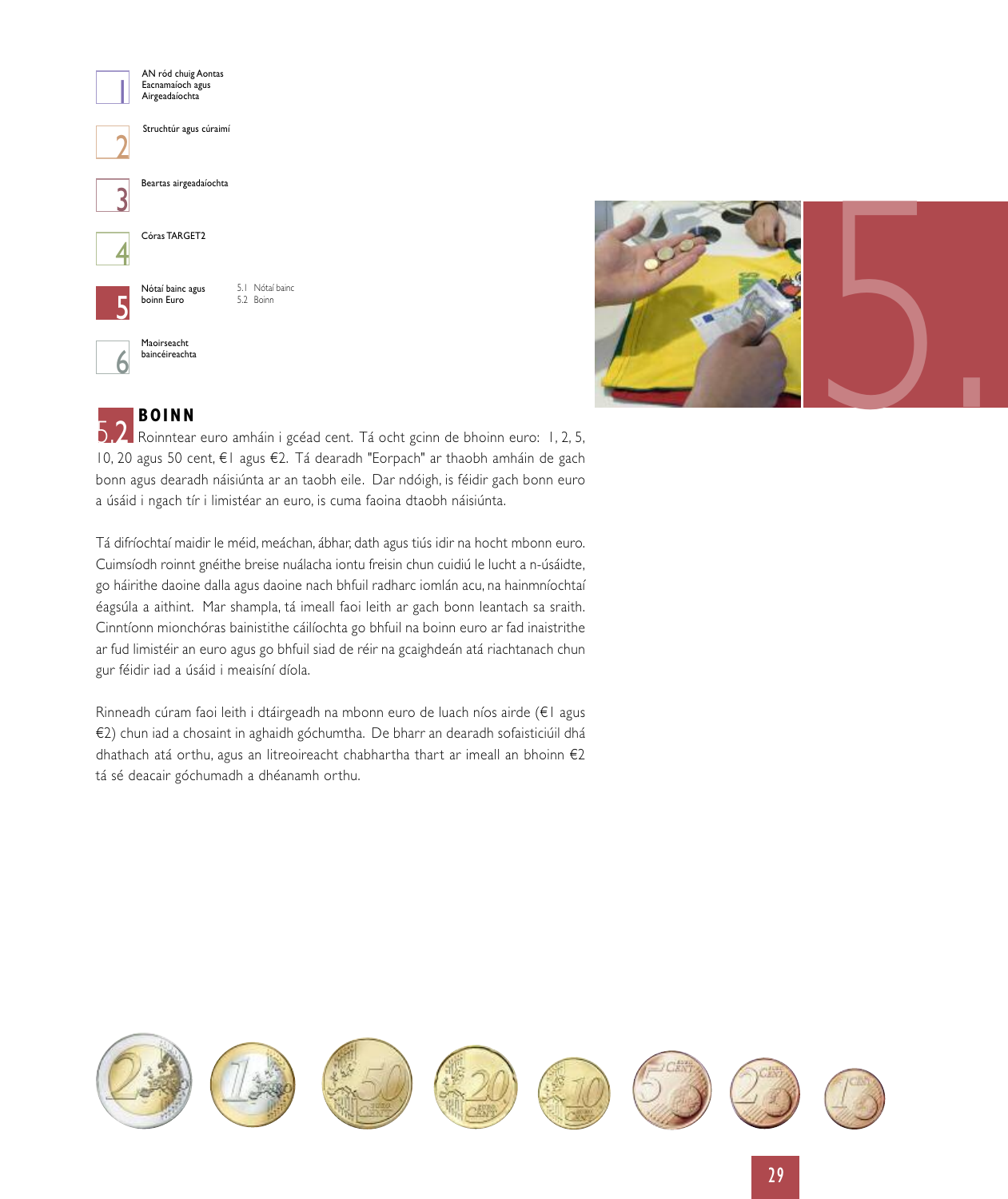# MAOIRSEACHT BAINCÉIREACHTA



### **MAOIRSEACHT BAINCÉIREACHTA**

Fanann an fhreagracht dhíreach maidir le maoirseacht ar bhaincéireacht agus ar chobhsaíocht airgeadais leis na húdaráis inniúla i ngach Ballstát den AE, ach tá an cúram chun "rannchuidiú le seoladh rianúil beartas arna saothrú ag na húdaráis inniúla a bhaineann le maoirseacht stuamachta ar institiúidí creidmheasa agus le cobhsaíocht an chórais airgeadais" sannta ag an gConradh don CEBC. 6.

Déantar an cúram seo a chomhlíonadh go príomha ar thrí bhealach.

## airgeadais

**Monatóireacht ar chobhsaíocht** Ar an gcéad dul síos, déanann an CEBC monatóireacht agus measúnú ar an gcobhsaíocht airgeadais ag leibhéal limistéar an euro/AE. Comhlánaíonn an ghníomhaíocht seo agus tugann sí tacaíocht don ghníomhaíocht chomhfhreagrach ag an leibhéal náisiúnta, a stiúrann na bainc cheannais náisiúnta agus na húdaráis mhaoirseachta chun cobhsaíocht airgeadais a choimeád ar bun ina dtíortha féin.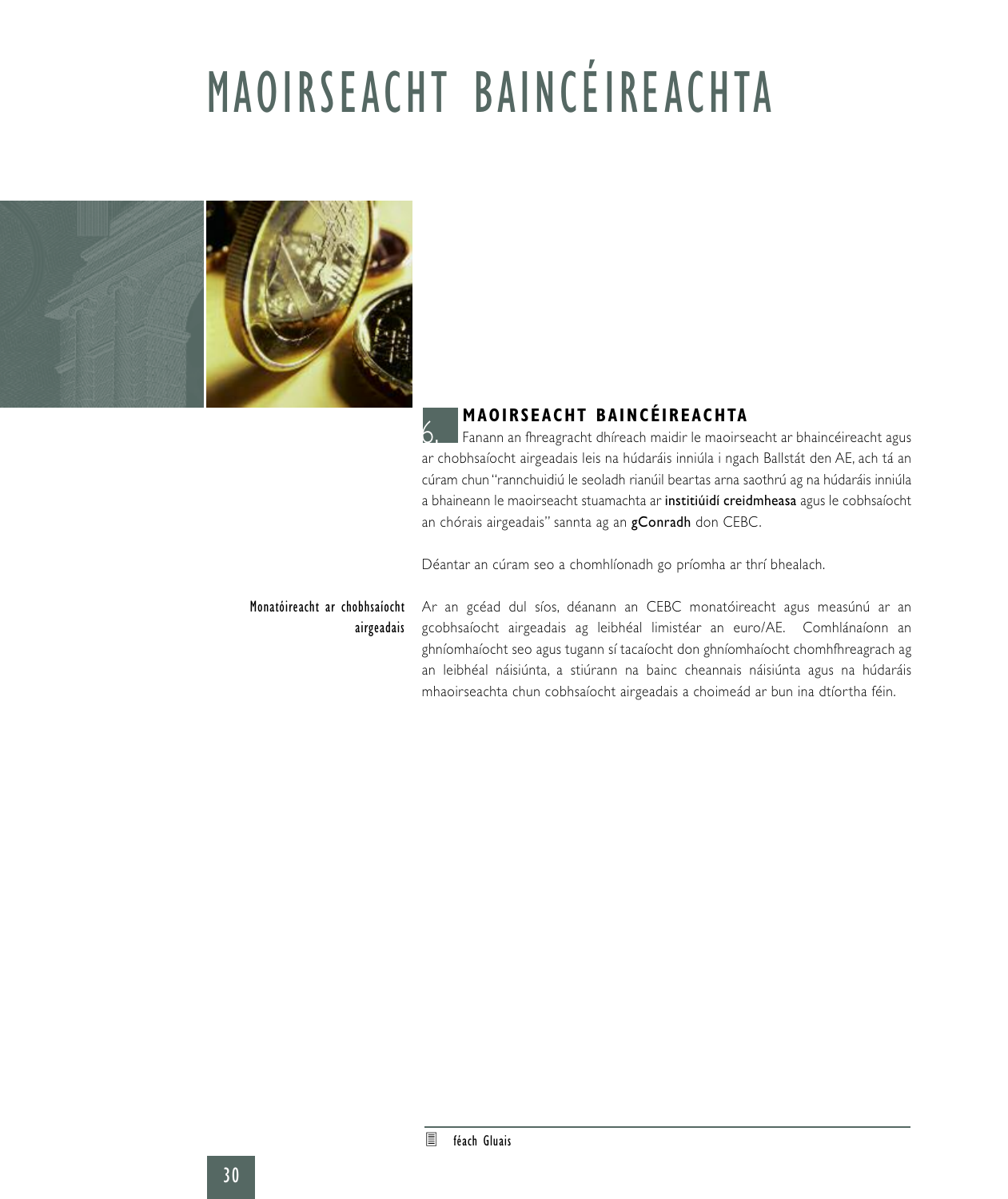



Ar an dara dul síos, tugann an CEBC comhairle maidir le dearadh agus athbhreithniú ar riachtanais rialaithe agus maoirseachta d'institiúidí airgeadais. Cuirtear cuid mhór den chomhairle seo ar fáil trí rannpháirtíocht an BCE sna comhlachtaí rialála agus maoirseachta ábhartha idirnáisiúnta agus Eorpacha mar Choiste Basel um Maoirseacht ar Bhaincéireacht, an Coiste Baincéireachta Eorpach agus Coiste na Maoirseoirí Baincéireachta Eorpacha.

Ar an tríú dul síos cuireann an BCE comhoibriú idir bhainc cheannais agus údaráis mhaoirseachta maidir le ceisteanna a bhfuil suim chomónta iontu (m/sh maoirseacht ar an gcóras íocaíochta, bainistiú géarchéim airgeadais).

Déantar na gníomhaíochtaí seo a stiúradh le cabhair ón gCoiste um Maoirseacht Baincéireachta (ceann de na coistí CEBC a luadh in alt 2.7), a thugann le chéile saineolaithe ó bhainc cheannais an AE agus ó na húdaráis mhaoirseachta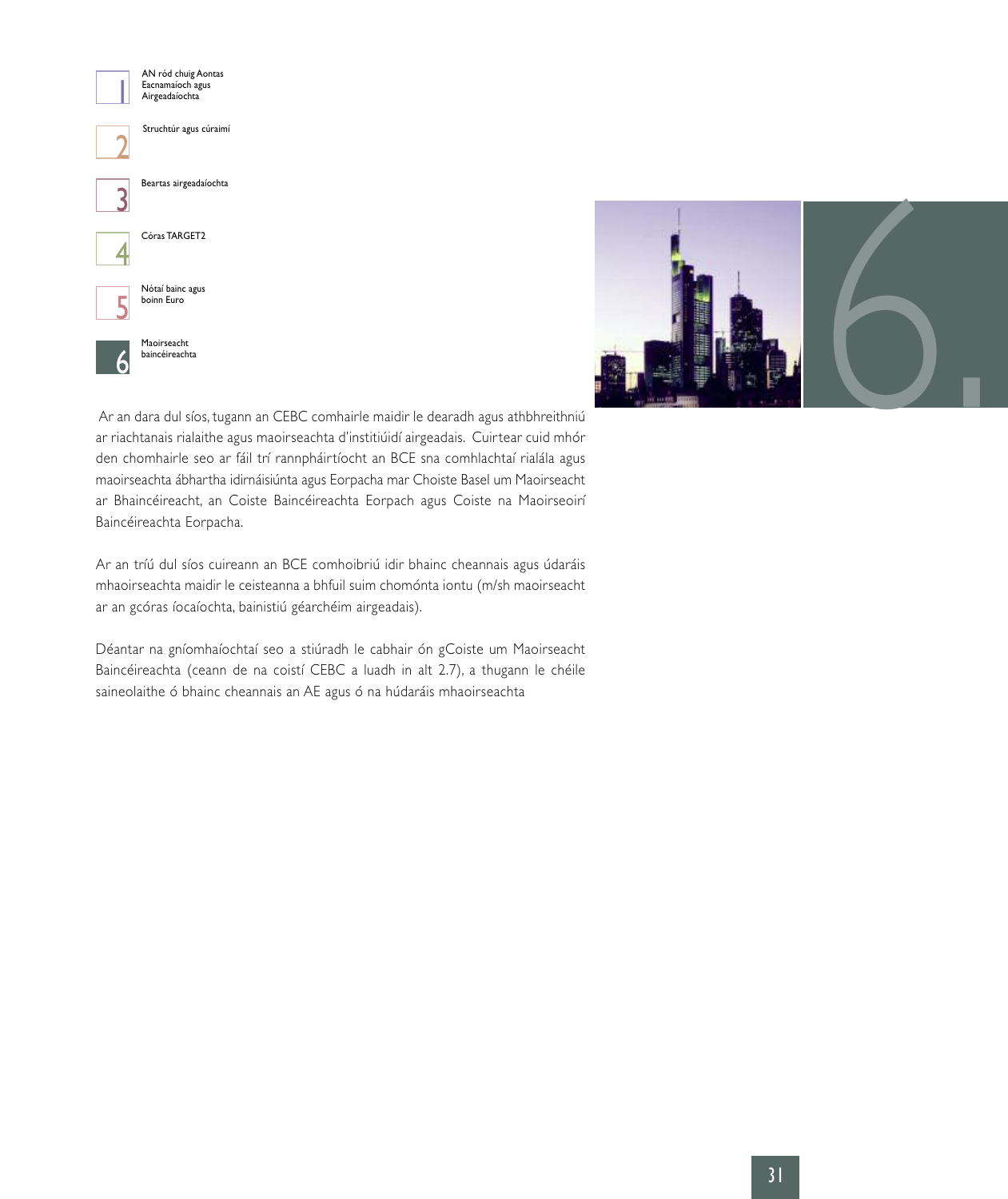## GLUAIS

Bonnairgead: ar a dtugtar uaireanta "airgead ardchumhachta" nó an "bonn airgeadaíochta". Cuimsíonn sé nótaí bainc agus boinn taobh amuigh de bhoghtaí bainc cheannais móide taiscí institiúid chreidmheasa leis an gcóras bainc cheannais.

Margadh Bannaí: eisíonn cuideachtaí agus rialtais bannaí chun caipiteal a chruinniú i gcomhair a gcuid infheistíochtaí Is urrúis úsmhara iad bannaí le ráta úis socraithe nó le ráta comhlúthach agus le haibíocht de bhliain ar a laghad (ó am a neisithe). Is bannaí ar ús socraithe a dhéanann suas an sciar is mó den mhargadh bannaí

Banc ceannais: institiúid a bhfuil - trí acht dlíthiúil - freagracht tugtha dó as stiúradh an bheartais airgeadaíochta do limistéar faoi leith.

Critéir um chóineasú: is gá do gach Ballstát den AE ceithre chritéar a shásamh sular féidir leis glacadh leis an euro: praghas leibhéal cobhsaí, airgeadas poiblí fónta (easnamh teoranta in aghaidh OTI agus leibhéal teoranta fiachais in aghaidh OTI), ráta malairte cobhsaí agus rátaí úis fadtéarmacha a bheith íseal agus cobhsaí.

Critéir Chóbanhávan (critéir aontachais): ní mór do thíortha atá ag iarraidh ballraíocht a ghlacadh san AE critéir éagsúla a chomhlíonadh: critéir pholaitiúla (forais chobhsaí a ráthaíonn an daonlathas, staid reachta, cearta an duine agus urraim do mhionlaigh, critéir eacnamaíochta (eacnamaíocht mhargaidh atá ag feidhmiú) agus ionchorprú an acquis communautaire (corpas dlí an AE). Leagadh síos iad ag Comhairle Eorpach Chóbanhávan i Meitheamh 1993 agus iad daingnithe ag Comhairle Eorpach Mhaidrid 1995.

Cúirt Bhreithiúnais na gComhphobal Eorpach (CBCE): Cinntíonn an institiúid seo go gcomhlíontar an dlí maidir le léiriú agus feidhmiú na gConarthaí agus na ngníomhartha dlíthiúla atá leagtha síos ag na hinstitiúidí Eorpacha.

Institiúid creidmheasa: is iad na bainc agus na bainc thaisce na cineálacha institiúidí creidmheasa is coitianta. De réir Airteagal 1(1) de Threoir 200/12/CE, is éard é institiúid creidmheasa ná "(i) gnóthas a bhfuil sé mar ghnó aige taiscí nó cistí inaisíochtha eile a ghlacadh ón bpobal agus creidmheas a dheonú dá chuntas féin; nó (ii) gnóthas nó aon duine dleathach eile, taobh amuigh díobh siúd faoi (i) thuas a eisíonn modhanna íocaíochta i bhfoirm airgid leictreonaigh. Ciallóidh "Airgead Leictreonach" luach airgeadaíochta, léirithe trí éileamh ar an eisitheoir, atá: (a) taiscthe ar ghléas leictreonach; (b) eisithe ar fháltas cistí de shuimeanna nach lú é a luach ná an luach airgeadaíochta eisithe: agus (c) atá inghlachtha mar mhodh íocaíochta ag gnóthais seachas an t-eisitheoir

Díbhoilsciú: próiseas ina dtiteann an praghas leibhéal ginearálta go leanúnach thar thréimhse shuntasach ama.

Coiste Delors: I Meitheamh 1988 thug an Chomhairle Eorpach údarás do choiste faoi chathaoirleacht Jacques Delors, Uachtarán an Choimisiúin Eorpaigh ag an am, chun staidéar a dhéanamh agus céimeanna nithiúla a mholadh i dtreo aontas eacnamaíochta agus airgeadaíochta. Bhí an coiste comhdhéanta de ghobharnóirí bhanc ceannas náisiúnta an Chomhphobail Eorpaigh ag an am; Alexandre Lamfalussy, Bainisteoir Ginearálta an Bhainc le haghaidh Socruithe Idirnáisiúnta (BIS) ag an am; Niels Thygesen Ollamh le geilleagar, an Danmhairg; agus Miguel Boyer Uachtarán Banco Exterior de España ag an am. Mhol an Tuarascáil Delors a d'éirigh as, go mbainfí amach aontas eacnamaíochta agus airgeadaíochta i dtrí chéim.

Saoráid taisce: Buansaoráid de Chóras an Euro gur féidir le contrapháirtithe é a úsáid chun airgead a thaisceadh thar oíche, cúitithe ag ráta úis réamhshonraithe, ag an BCN.

Maolú: De réir Airteagal 122 de Chonradh an CE, is iad na Ballstáit a bhfuil maolú acu ná na cinn atá ag ullmhú chun glacadh leis an euro ach nach bhfuil glactha acu fós leis. Tagraíonn an stádas seo do 11 Ballstát (an tSualainn agus na Ballstáit nua): ní bhaineann cearta agus oibleagáidí maidir le tabhairt isteach an euro mar airgeadra aonair leosan. Tá cás na Danmhairge agus an Ríochta Aontaithe difriúil: tá díolúine acusan ó bheith páirteach sa tríú céim d'aontas Eacnamaíochta agus Airgeadaíochta.

#### ECOFIN: féach Comhairle an AE

Aontas Eacnamaíocht agus Airgeadaíochta. (AEA): an próiseas a threoraíonn na Ballstáit AE a mbeartais eacnamaíochta agus airgeadaíochta a chomhchuibhiú agus airgeadra aonair a chruthú. D'fhoráil Conradh Maastricht go mbainfí amach AEA i dtrí chéim: sa chéad chéim (1 Iúil 1990 go 31 Nollaig 1993), chuir Ballstáit tús le saorghluaiseacht caipitil idir a gcuid limistéir éagsúla, le comhordú níos mó ar bheartais eacnamaíochta agus comhoibriú níos mó idir na bainc cheannais; thosaigh an dara chéim (1 Eanáir 1994 go 31 Nollaig 1998) le cruthú na hInstitiúide Eorpaigh Airgeadaíochta a bhí tiomanta d'ullmhúcháin theicniúla do chruthú an airgeadra aonair, seachaint easnaimh iomarcacha, agus cóineasú níos mó ar bheartais gheilleagracha agus airgeadaíochta na mBallstát (chun cobhsaíocht praghsanna agus airgeadas poiblí fónta a chinntiú) agus thosaigh an tríú céim (ó 1 Eanáir 1999) le socrú rátaí malairte go neamh-inchúlghairthe, le haistriú na hinniúlachta maidir le beartas airgeadaíochta chuig an BCE agus le tabhairt isteach an euro mar airgeadra aonair.

MRM II: féach Meicníocht Rátaí Malairte II.

Margadh cothramais: an margadh do scaireanna i gcuideachtaí atá liostaithe ar stocmhalartán. De ghnáth, féachtar ar chothramais mar infheistíochtaí níos baolaí ná bannaí, de bhrí go bhfuil sealbhóirí cothromas i dteideal díbhinn a fháil ó na cuideachtaí eisithe, ach go bhfuil sealbhóirí bannaí i dteideal íocaíocht úis a fháil go neamhspleách ar bhrabúis na gcuideachtaí.

Comhairle an AE.(Comhairle na nAirí): institiúid den Chomhphobal Eorpach comhdhéanta d'ionadaithe rialtas de chuid na mBallstát, go hiondúil na hairí atá freagrach as na nithe faoi chaibidil (mar sin dá dtagraítear go minic mar Chomhairle na nAirí). Go minic, tugtar Comhairle ECOFIN ar Chomhairle an AE agus iad ag teacht le chéile i gcomhdhéanamh na n-airí eacnamaíochta agus airgeadais. Ina theannta sin, nuair a bhíonn cinntí le tábhacht faoi leith le tógáil, tagann Comhairle an AE le chéile i gcomhdhéanamh na gCeannairí Stáit nó Rialtais. Níor chóir é seo a mheascadh leis an gComhairle Eorpach, a thugann le chéile freisin na Ceannairí Stáit nó Rialtais ach a chuireann an spreagadh atá riachtanach ar fáil don Aontas chun forbairt a dhéanamh air agus a shainmhíníonn na treoracha ginearálta polaitiúla.

Grúpa an Euro: teacht le chéile neamhfhoirmiúla d'airí eacnamaíochta agus airgeadais thíortha an euro. Pléann na hairí ceisteanna a bhaineann leis an gcomhfhreagracht atá orthu maidir leis an airgeadra aonair. Tugtar cuireadh don Choimisiún Eorpach agus do BCE páirt a ghlacadh sna cruinnithe. Tagann Grúpa an Euro le chéile de ghnáth díreach roimh chruinniú ECOFIN.

An Banc Ceannais Eorpach (BCE): a bunaíodh ar 1 Meitheamh 1998 agus atá lonnaithe i Frankfurt am Main, déanann an BCE, maraon leis na bainc cheannais náisiúnta i limistéar an euro, sainmhíniú agus feidhmiú ar bheartas airgeadaíochta na dtíortha atá páirteach i limistéar an euro.

An Comhphobal Eorpach do Ghual agus Chruach (CEGC): Ceann de na Comhphobail Eorpacha, cruthaíodh an CEGC i 1951 i bPáras agus dá bharr bunaíodh comhmhargadh do ghual agus do chruach idir na sé bhallstát bunaidh (an Bheilg, an Fhrainc, an Ghearmáin, an Iodáil, Lucsamburg agus an Ísiltír).

An Coimisiún Eorpach: ceann de na cúig institiúid Eorpach, cruthaíodh an Coimisiún Eorpach i 1967 do na trí Chomhphobal Eorpacha. Dréachtaíonn sé moltaí maidir le dlíthe nua Eorpacha, a chuireann sé os comhair Pharlaimint na hEorpa agus na Comhairle. Cinntíonn an Coimisiún go bhfeidhmítear cinntí an AE mar is cóir agus déanann sé maoirseacht ar an gcaoi a gcaitear cistí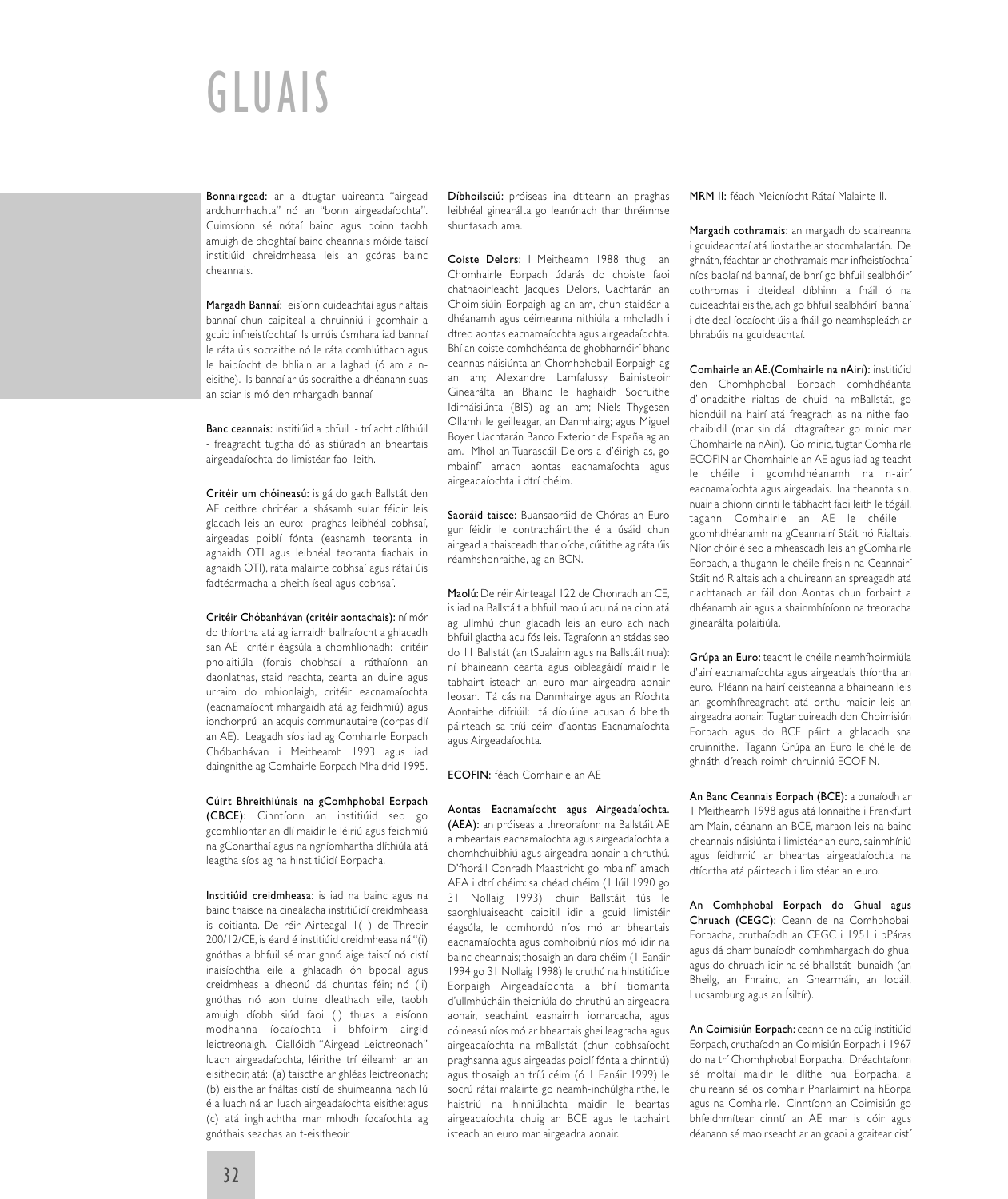an AE. Déanann sé monatóireacht freisin ar ghéilliúlacht i leith na gConnarthaí Eorpacha agus dlí an Chomhphobail. Mar chaomhnóir ar na Conarthaí, cinntíonn sé, mar aon le Cúirt Bhreithiúnais na gComhphobal Eorpach, go bhfeidhmítear mar is ceart an reachtaíocht a bhaineann le Ballstáit uile an AE. Faoi láthair, cuimsíonn an Coimisiún uachtarán agus 26 coimisinéir. Is iad a chuid rannóga, ar a nglaoitear Ard-Stiúrthóireachtaí, atá freagrach as feidhmiú comhbheartas agus riarachán ginearálta i réimse faoi leith. Tá sé ionadaitheach do leas ginearálta an AE agus tá sé neamhspleách ar na Ballstáit. Ceaptar an Coimisiún ar feadh téarma cúig bliana, ach is féidir leis an bParlaimint é a bhriseadh.

An Chomhairle Eorpach: cuireann sé an spreagadh atá riachtanach ar fáil don Aontas Eorpach chun forbairt a dhéanamh air agus sainmhíníonn sé a chuid treoracha ginearálta polaitiúla. Tugann sé le chéile Ceannairí Stáit nó Rialtais na mBallstát agus Uachtarán Choimisiún na hEorpa (féach freisin Comhairle an AE).

Comhphobal Eacnamaíochta na hEorpa(CEE): a bunaíodh i 1957 faoi Chonradh na Róimhe, ba é an CEE an chéad chéim i dtreo lánpháirtiú geilleagrach, i. e. saorghluaiseacht daoine, earraí, caipitil agus seirbhísí idir Bhallstáit an AE.

An Institiúid Eorpach Airgeadaíochta (IEA); comhlacht Eorpach atá freagrach as an gcéim dheiridh i dtreo aontas eacnamaíochta agus airgeadaíochta a ullmhú. Cruthaíodh é ar 1 Eanáir 1994 agus tháinig an BCE ina áit ar 1 Meitheamh 1998.

An Córas Airgeadaíochta Eorpach (CAE): sular tugadh isteach an euro bhí roinnt d'airgeadraí Bhallstát an AE nasctha le chéile san CAE, a bhí ann idir 1979 agus 1999. Bhí trí phríomh chomhpháirt aige: an tECU, a bhí ina bhascaed d'airgeadraí na mBallstát; na meicníochtaí maidir le ráta malairte agus idirghabháil a thug ráta malairte nasctha leis an ECU (ráta malairte déthaobhach), do gach airgeadra, agus na meicníochtaí creidmheasa, a chuir ar chumas bainc cheannais idirghabháil a dhéanamh má chuaigh rátaí malairte déthaobhacha thar thairseach. Ar 1 Eanáir 1999 tháinig an Mheicníocht Rátaí Malairte II in áit an CAE.

Parlaimint na hEorpa: Cuimsíonn an institiúid Eorpach seo 785 ionadaí de shaoránaigh Bhallstát an AE atá tofa go díreach. Cé gur cumhachtaí comhairleacha is mó atá aici roinneann sí cumhachtaí buiséadacha le Comhairle an AE trí vótáil ar an mbuiséad bliantúil. Tá sí bainteach freisin le Comhairle an AE maidir le dlíthe Eorpaigh a dhéanamh agus tá smacht aici ar an gCoimisiún Eorpach.

Córas Eorpach Bainc Cheannais (CEBC): Cuimsíonn sé an Banc Ceannais Eorpach (BCE) agus na bainc cheannais náisiúnta (BCN) de Bhallstáit uile an AE.

Córas an Euro: Cuimsíonn sé an Banc Ceannais Eorpach (BCE) agus na bainc cheannais náisiúnta (BCN) de Bhallstáit limistéar an euro. Sainmhíníonn agus feidhmíonn sé an beartas airgeadaíochta do limistéar an euro.

Meicníocht Rátaí Malairte II. (MRM II): an creat do chomhoibriú maidir le beartas ráta malairte idir tíortha limistéar an euro agus iad seo taobh amuigh de limistéar an euro. Tá ballraíocht sa mheicníocht ar bhonn deonach. Mar sin féin, táthar ag súil go nglacfaidh Ballstáit a bhfuil maolú acu ballraíocht sa mheicníocht, dá réir sin ag bunú paireacht lárnach a n-airgeadra in aghaidh an euro agus banda luaineachta thart ar an bpaireacht lárnach. Is é an banda luaineachta caighdeánach ná ±15%. I gcás tíortha le leibhéal an-ard de chóineasú le limistéar an euro, is féidir aontú ar bhanda níos caoile ar iarratas ón mBallstát lena mbaineann sé agus nach bhfuil ina bhall de limistéar an euro.

Bord Feidhmiúcháin: ceann de chomhlachtaí cinnteoireachta an BCE. Tá air Uachtarán agus Leasuachtarán an BCE agus ceithre comhalta eile ceaptha de thoil a chéile ag Ceannairí Stáit nó Rialtais na dtíortha a bhfuil glactha acu leis an euro.

Idirghabhálaí airgeadais: cuideachta nó institiúid a fheidhmíonn mar chomhéadan idir iasachtaithe agus iasachtóirí, mar shampla, trí thaiscí a bhailiú ón bpobal agus iasachtaí a thabhairt do theaghlaigh agus do ghnóthaí.

Oibríochtaí um malairt eachtrach: díol agus ceannach malairte eachtraí. I gcomhthéacs Chóras an Euro, ciallaíonn sé seo díol agus ceannach airgeadraí eile in aghaidh an euro.

Comhairle Ghinearálta: ceann de chomhlachtaí cinnteoireachta an BCE.Tá uirthi Uachtarán agus Leasuachtarán an BCE agus gobharnóirí na mbanc ceannais náisiúnta de na Ballstáit uile den AE.

Comhairle Rialaithe: an príomhchomhlacht cinnteoireachta den BCE. Tá uirthi an seisear comhalta de Bhord Feidhmiúcháin an BCE agus gobharnóirí na mbanc ceannais náisiúnta de na Ballstáit a bhfuil glactha acu leis an euro.

Olltairgeacht intíre (OTI): tomhas ar ghníomhaíocht eacnamaíochta. Léiríonn OTI luach na n-earraí agus na seirbhísí ar fad a tháirgeann eacnamaíocht thar thréimhse sonraithe.

Innéacs Comhchuibhithe Praghsanna do Thomhaltóirí (ICPT): an tomhas ar phraghsanna a úsáideann an Chomhairle Rialaithe chun measúnú a dhéanamh ar chobhsaíocht praghsanna i limistéar an euro. Tá sé ríofa agus foilsithe ag Eurostat, oifig staidrimh na gComhphobal Eorpach.

Boillsciú: ardú seasmhach sa phraghasleibhéal ginearálta, a bhfuil ísliú seasmhach i gcumhacht ceannaigh airgid mar thoradh air Léirítear é de ghnáth mar chéatadán den athrú bliantúil in innéacs praghsanna tomhaltais mar an ICPT.

Margadh airgid idirbhanc: an margadh d'iasachtaí gearrthéarmacha idir bhainc. Déanann an téarma cur síos de ghnáth ar thrádáil cistí le haibíocht idir lá amháin (thar oíche nó níos lú fiú ná lá amháin) agus bliain amháin.

Éileamh úsmhar: sócmhainn airgeadais a thugann teideal dá úinéir íocaíochtaí úis a fháil ón bhféichiúnaí a d'eisigh é.

Rátaí úis fadtéarmacha: rátaí úis nó fáltais ar shócmhainní airgeadais úsmhara a bhfuil tréimhse aibíochta réasúnta fada acu. Is minic a úsáidtear na fáltais ar bhannaí rialtais atá 10 mbliana ó aibíocht mar thagarmharc do rátaí úis níos fadtéarmaí.

Príomhoibríochtaí athmhaoinithe: oibríochtaí rialta maidir leis an margadh oscailte forghníomhaithe ag Córas an Euro chun an méid cuí leachtachta a sholáthar don chóras baincéireachta. Bíonn siad i bhfoirm ceantanna seachtainiúla inar féidir leis na bainc tairiscint a dhéanamh ar leachtacht.

Saoráid iasachta imeallaigh: Buansaoráid de Chóras an Euro gur féidir contrapháirtithe é a úsáid chun creidmheas thar oíche a fháil ó BCN ag ráta úis réamhshonraithe in aghaidh sócmhainní incháilithe.

Íosráta tairisceana: an tíosráta tairisceana sna príomhoibríochtaí athmhaoinithe. Socraíonn an Chomhairle Rialaithe é, ag an gcéad chruinniú de gach mí de ghnáth.

Riachtanas cúlchistí íosta: an oibleagáid atá ar Institiúidí creidmheasa taisce a choinneáil leis an mbanc ceannais. Ríomhtar riachtanas cúlchistí íosta d'institiúid aonair mar chéatadán den airgead atá taiscthe ag custaiméirí (nach den bhanc iad) an institiúid seo.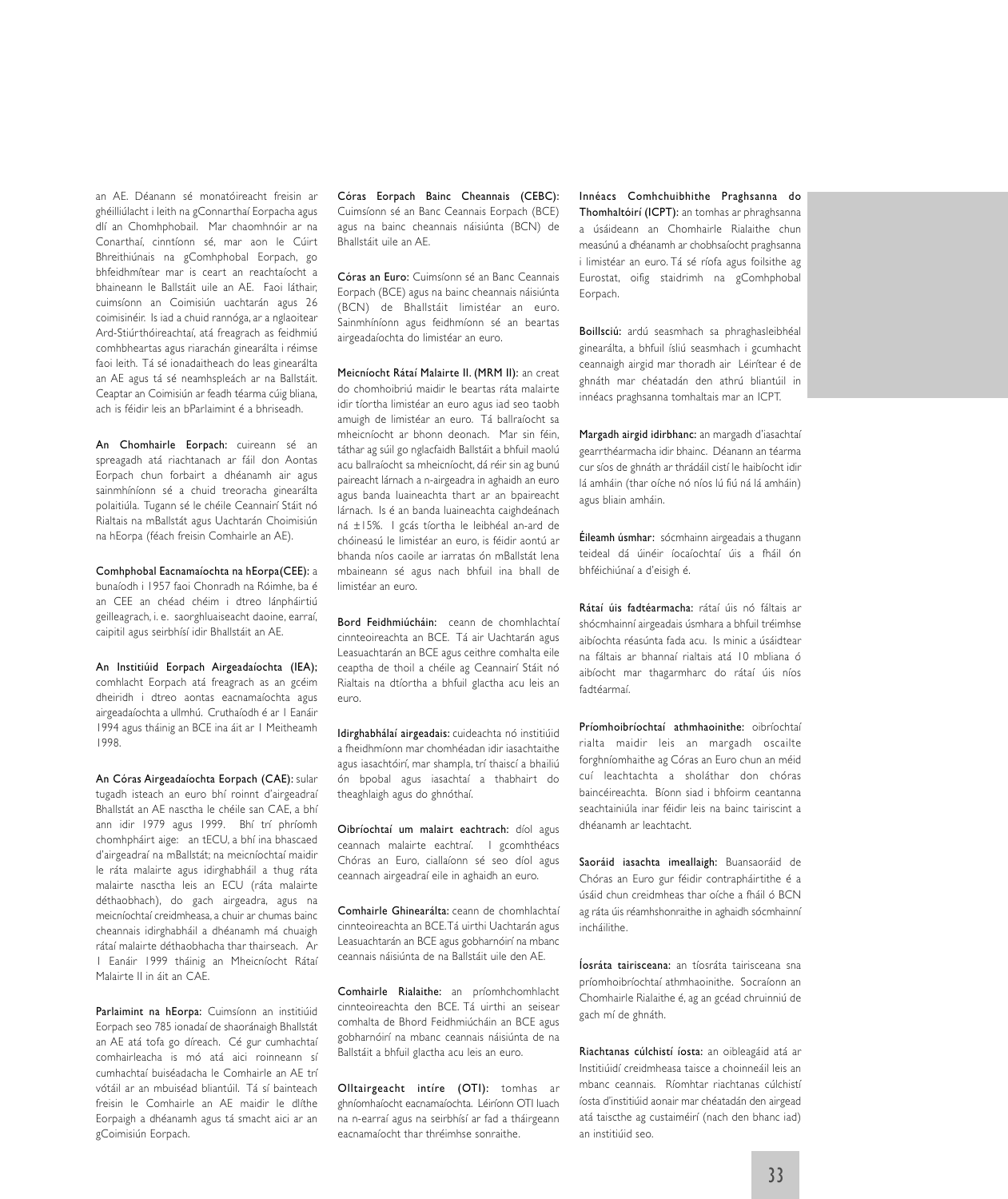# GLUAIS

Comhiomlán airgeadaíochta (m/sh M1,M2, M3): nótaí bainc agus boinn móide dliteanais áirithe de chuid institiúidí airgeadais (taiscí agus urrúis ghearrthéarmacha) a bhfuil ardleibhéal leachtachta ag baint leo agus atá á gcoinneáil ag institiúidí nach bainc iad atá lonnaithe i limistéar an euro. Is fo-thacar é M1 de M2 atá ina fhothacar de M3.

Cobhsaíocht praghsanna: An príomhchuspóir atá ag Córas an Euro. Shainmhínigh an Chomhairle Rialaithe cobhsaíocht praghsanna mar mhéadú bliain ar bhliain faoi bhun 2% i bpraghsanna do thomhaltóirí (tomhaiste ag ICPT) do limistéar an euro. Agus é sa tóir ar chobhsaíocht praghsanna, tá sé mar aidhm ag an gComhairle Rialaithe rátaí boilscithe a choinneáil faoi nó gar do 2% thar an meántréimhse.

Paireachtaí na cumhachta ceannaigh (PCC): Is éard iad paireachtaí na cumhachta ceannaigh ná na rátaí comhshó airgeadra a chothromaíonn an chumhacht ceannaigh atá ag airgeadraí éagsúla trí na difríochtaí i bpraghasleibhéil idir thíortha a dhíchur. Sa bhfoirm is simplí, taispeánann PCC comhréir na bpraghsanna in airgeadraí náisiúnta maidir leis an earra nó an tseirbhís chéanna i dtíortha éagsúla.

LAIE: Is limistéar san Eoraip é an Limistéar Aonair Íocaíochtaí Euro (LAIE) ina bhfuil an duine aonair, cuideachtaí agus eagraíochtaí in ann íocaíochtaí euro neamhairgid a dhéanamh agus a ghlacú, lastigh de agus thar teorainneacha náisiúnta, faoi na coinníollacha, cearta agus oibleagáidí bunúsacha céanna, beag beann ar a suíomh. Feidhmíonn an LAIE mar mhargadh aonair iocaíoctaí intíre a chumasaíonn do chustaiméirí íocaíochtaí a dhéanamh chomh héasca agus chomh neamhchostasach agus is féidir leo iad a dhéanamh sa bhaile. Reáchtálann Comhairle Íocaíochtaí na hEorpa, a bunaíodh i 2002, tionscnamh an LAIE. Is í seo an comhlacht cinnteoireachta agus comhordaithe den tionscal baincéireachta Eorpach maidir le híocaíochtaí.

Buansaoráid: saoráid bainc ceannais ar fáil d'institiúidí creidmheasa trína dtionscnamh féin. Tairgeann Córas an Euro dhá bhuansáoráid, an tsaoráid iasachta imeallaigh agus an tsaoráid taisce. TARGET2 (Trans-European Automated Real-time Gross settlement Express Transfer System): Usáidtear TARGET2 chun oibríochtaí bainc ceannais, aistrithe idir bhainc le luach ard i euro chomh maith le híocaíochtaí eile euro a shocrú. Cuireann sé socrú le hairgead banc ceannais ar fáil agus críochnaitheacht láithreach.Tá an córas seo ar fáil le haghaidh gach idirbheart euro lastigh de agus idir na tíortha a chuimsíonn limistéar an euro chomh maith le tíortha éagsúla eile an AE. Tá TARGET2 á chur faoi láthair in ionad Chórais Target den chéad ghlúin, a bhí ag feidhmiú ó Eanáir 1999, nuair a lainseáladh an euro.

Meicníocht tarchurtha: An próiseas ina mbíonn tionchar ag athruithe i rátaí úis trí chainéil éagsúla ar iompar ghníomhaithe eacnamaíochta, gníomhaíocht eacnamaíochta, agus ar deireadh an praghasleibhéal ginearálta.

Conradh: a thagraíonn don Chonradh ag bunú an Chomhphobail Eorpaigh. Síníodh an Conradh bunaidh sa Róimh ar 25 Márta 1957 agus tháinig sé i bhfeidhm ar 1 Eanáir 1958. Bhunaigh sé Comhphobal Eacnamaíochta na hEorpa(CEE), atá anois mar an Comhphobal Eorpach (CE), agus tugtar Conradh na Róimhe go minic air.

Síníodh an Conradh ar an Aontas Eorpach (a ndéantar tagairt go minic dó mar "Chonradh Maastricht") ar 7 Feabhra 1992 agus tháinig sé i bhfeidhm ar 1 Samhain 1993. Leasaigh an Conradh ar an Aontas Eorpach an Conradh ag bunú an Chomhphobail Eorpaigh agus bhunaigh sé an t-Aontas Eorpach.

Leasaigh Conradh Amstardam a síníodh in Amstardam ar 2 Deireadh Fómhair 1997 agus a tháinig i bhfeidhm ar 1 Bealtaine 1999, agus Conradh Nice", a síníodh ar 26 Feabhra 2001 agus a tháinig i bhfeidhm ar 1 Feabhra 2003, an Conradh ag bunú an Chomhphobail Eorpaigh agus an Conradh ar Aontas Eorpach araon.

Síníodh Conradh Liospóin ar 13 Nollaig 2007, ach ní thiocfaidh sé i bhfeidhm go dtí go ndaingneofar na Ballstáit go léir é. Leasann sé an Conradh ag bunú an Chomhphobail Eorpaigh agus an Conradh ar an Aontas Eorpach araon. Leanfaidh an t-AE ag feidhmiú ar bhonn an dá Chonradh seo. Simplíonn Conradh Liospóin struchtúr an AE, atá bunaithe ar thrí"cholún" faoi látháir: an Comhphobal, an comhbheartas eachtrach agus slándála, ceartas agus gnóthaí baile. Sa Chonradh nua tá deireadh curtha leis na colúin seo agus cuirtear an t-Aontas, a bheidh pearsantacht dhlíthiúil aige, in ionad an Chomhphobail. Athainmnítear an Conradh ag bunú an Chomhphobail Eorpaigh an Conradh ar Fheidhmiú an Aontais.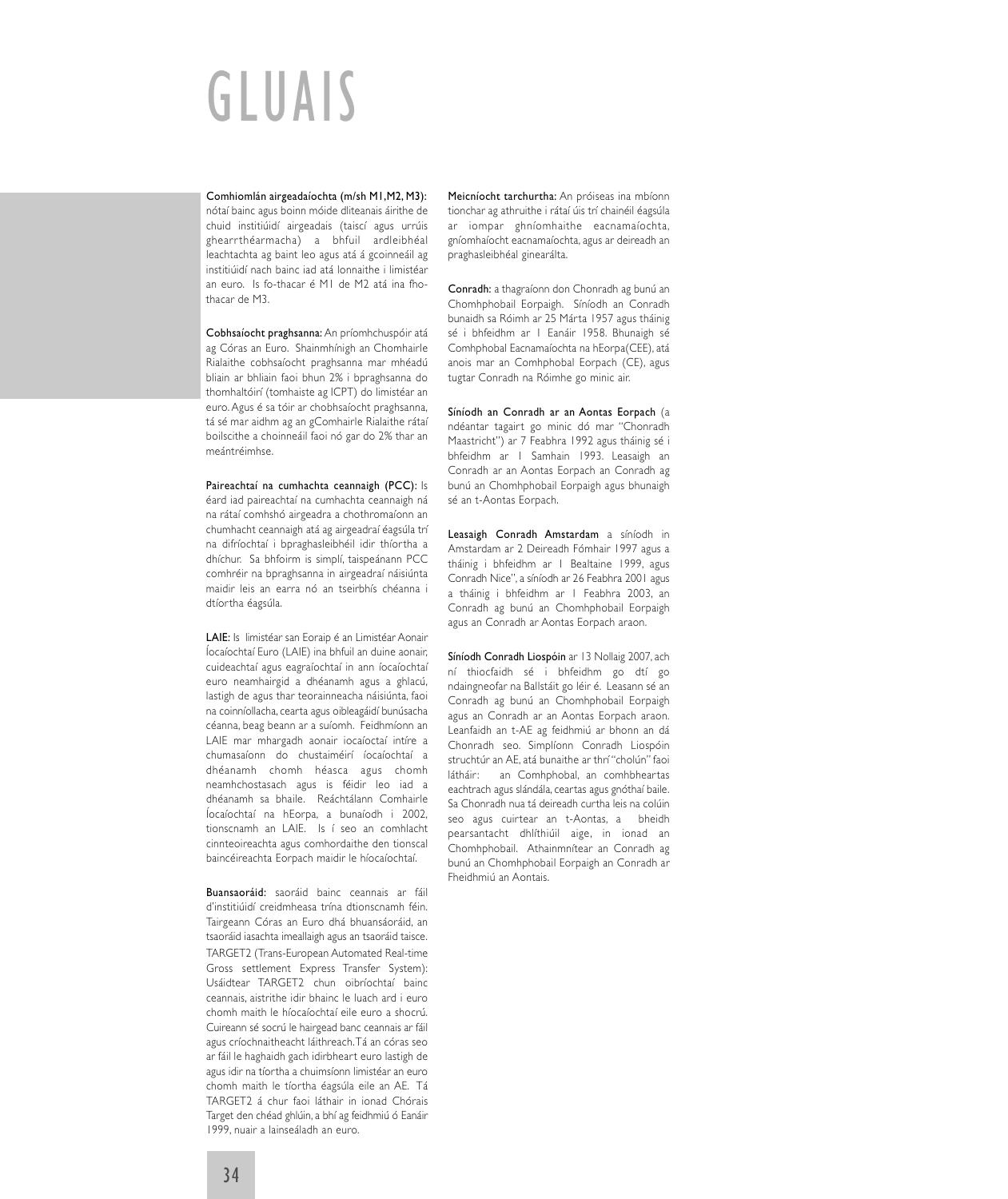#### © An BANC CEANNAIS EORPACH 2008

#### SEOLADH Kaiserstraße 29 60311 Frankfurt am Main

SEOLADH POIST Postfach 160319 60066 Frankfurt am Main

> TELEFÓN + 496913440

SUÍOMH GRÉASÁIN http://www.ecb.europa.eu

> FAX + 496913446000

COINCHEAP AGUS DEARADH Konzept Verlagsgesellschaft, Frankfurt am Main

> GRIANGHRAIF Claudio Hils Martin Joppen Martin Starl Marcus Thelen Andreas Varnhorn Walter Vorjohann An tAontas Eorpach

CLÓBHUAILTE AG Imprimerie Centrale s.a., Luxembourg

ISBN 978-92-899-0273-1 (ar-líne)